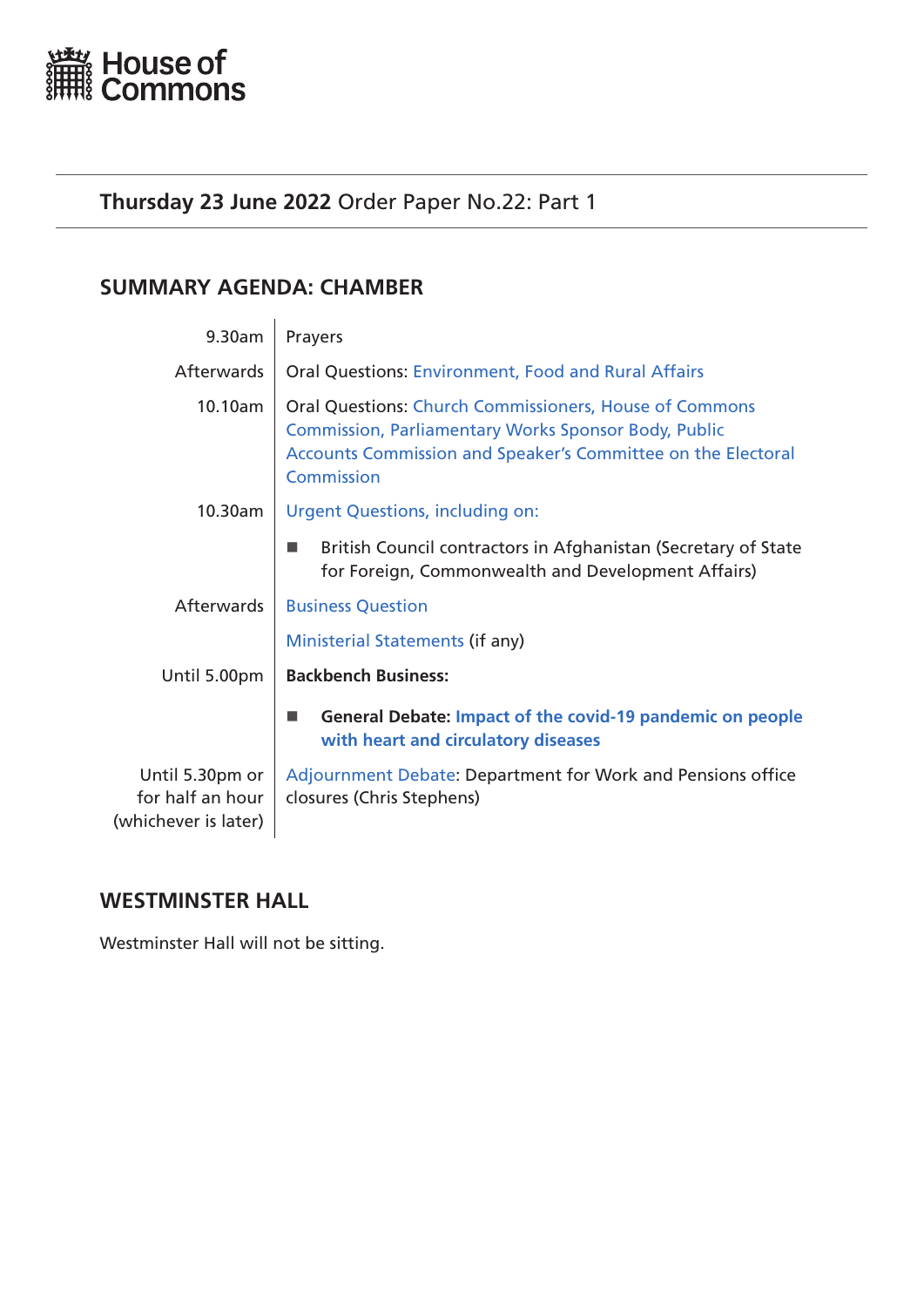# **CONTENTS**

**[PART 1: BUSINESS TODAY](#page-0-0)**

- **[Chamber](#page-2-1)**
- **[Westminster Hall](#page-6-0)**
- **[Written Statements](#page-7-0)**
- **[Committees Meeting Today](#page-8-0)**
- **[Committee Reports Published Today](#page-9-0)**
- **[Announcements](#page-10-0)**
- **[Further Information](#page-12-0)**

# **[PART 2: FUTURE BUSINESS](#page-14-0)**

- **[A. Calendar of Business](#page-15-0)**
- **[B. Remaining Orders and Notices](#page-38-0)**

### **Notes:**

Item marked [R] indicates that a member has declared a relevant interest.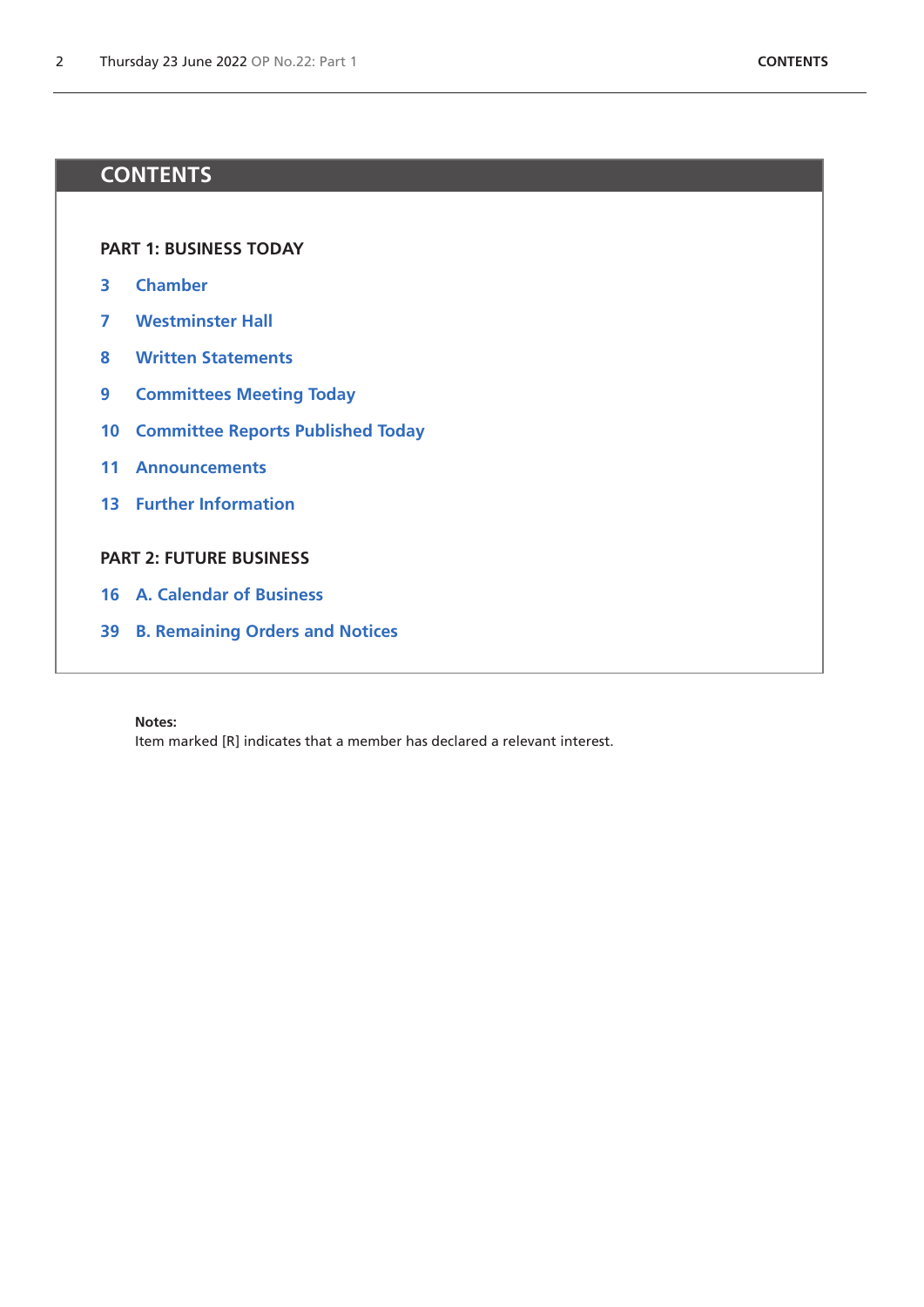# <span id="page-2-1"></span>**BUSINESS TODAY: CHAMBER**

### **9.30am Prayers**

**Followed by**

# <span id="page-2-0"></span>**QUESTIONS**

Oral Questions to the Secretary of State for Environment, Food and Rural Affairs

- **1 Chris Green** (Bolton West) What steps he is taking to support agri-research. (900671)
- **2 Fleur Anderson** (Putney) If he will make it his policy to ban the sale of wet wipes containing plastic. (900672)
- **3 Mrs Sheryll Murray** (South East Cornwall) What steps he is taking to help increase farm profitability. (900673)
- **4 Mr Richard Holden** (North West Durham) What steps the Government is taking to help to protect and enhance peatlands. (900674)
- **5 Kerry McCarthy** (Bristol East) What discussions he has had with Cabinet colleagues on the implementation of the Government Food Strategy published in June 2022. (900675)
- **6 Margaret Greenwood** (Wirral West) Whether he is taking steps to make it easier for people to travel abroad with their pets. (900677)
- **7 Jessica Morden** (Newport East) What steps he is taking to tackle food insecurity. (900680)
- **8 Bob Blackman** (Harrow East) What steps he is taking to help ensure food security. (900681)
- **9 Claire Coutinho** (East Surrey) What steps he is taking to help ensure food security. (900682)
- **10 Craig Tracey** (North Warwickshire) What steps he is taking to support village halls. (900683)
- **11 Dr Neil Hudson** (Penrith and The Border) What steps his Department is taking to help tackle the illegal puppy smuggling trade. (900684)
- **12 Mohammad Yasin** (Bedford) What steps he is taking to ensure that untreated sewage is not discharged into rivers, inland waterways and the sea. (900685)
- **13 Chris Stephens** (Glasgow South West) What recent assessment he has made of the impact of the rise in the cost of living on food producers. (900687)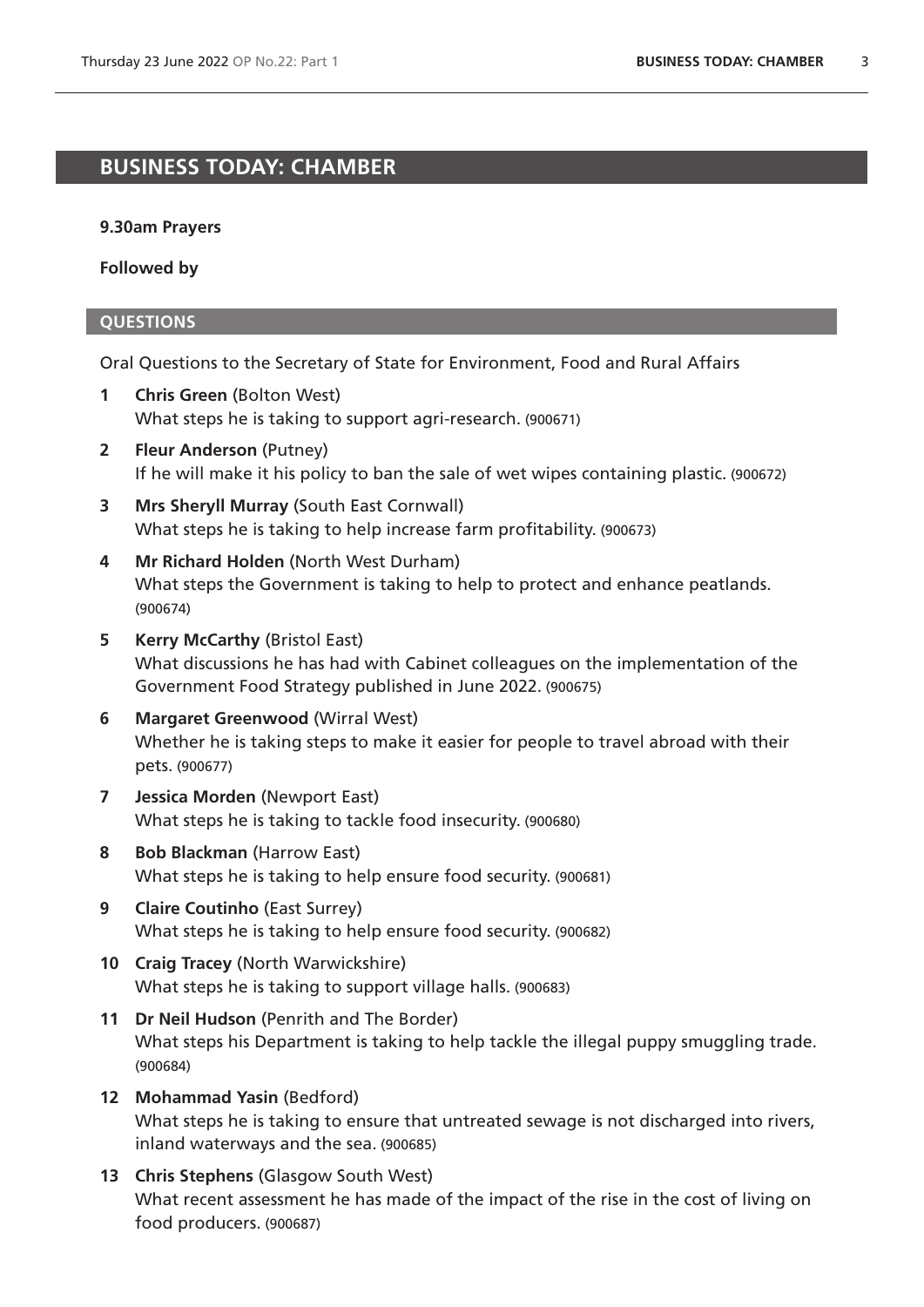**14 Gareth Davies** (Grantham and Stamford) What steps he is taking to help farmers with cashflow. (900688)

# **At 10.00am**

- **Topical Questions to the Secretary of State for Environment, Food and Rural Affairs**
- **T1 Damien Moore** (Southport) If he will make a statement on his departmental responsibilities. (900689)
- **T2 Tom Randall** (Gedling) (900690)
- **T3 Chris Stephens** (Glasgow South West) (900691)
- **T4 Mohammad Yasin** (Bedford) (900692)
- **T5 David Simmonds** (Ruislip, Northwood and Pinner) (900694)
- **T6 Kerry McCarthy** (Bristol East) (900695)

# **At 10.10am**

- <span id="page-3-0"></span>■ Oral Questions to the hon. Member for City of Chester, representing the Speaker's **Committee on the Electoral Commission and the Member for South West Bedfordshire, representing the Church Commissioners and the Right hon. Member for Gainsborough representing the Parliamentary Works Sponsor Body**
- **1 Jim Shannon** (Strangford)

To ask the hon. Member for South West Bedfordshire, representing the Church Commissioners, what steps the Church is taking to support the implementation of recommendations in the final report of the Bishop of Truro's review on persecution of Christians overseas. (900659)

# **2 Deidre Brock** (Edinburgh North and Leith)

To ask the hon. Member for City of Chester, representing the Speaker's Committee on the Electoral Commission, what recent assessment the Committee has made of the potential effect of the (a) Elections Act 2022 and (b) provisions in the Online Safety Bill on the transparency of political campaigning communications. (900660)

**3 Dr Neil Hudson** (Penrith and The Border) To ask the hon. Member for South West Bedfordshire, representing the Church Commissioners, what recent assessment the Church has made of the contribution of its schools to education (a) in Penrith and The Border constituency and (b) across England. (900661)

# **4 Bob Blackman** (Harrow East)

To ask the hon. Member for South West Bedfordshire, representing the Church Commissioners, what role the Church will play in supporting the UK-hosted International Ministerial Conference on Freedom of Religion or Belief in July 2022. (900664)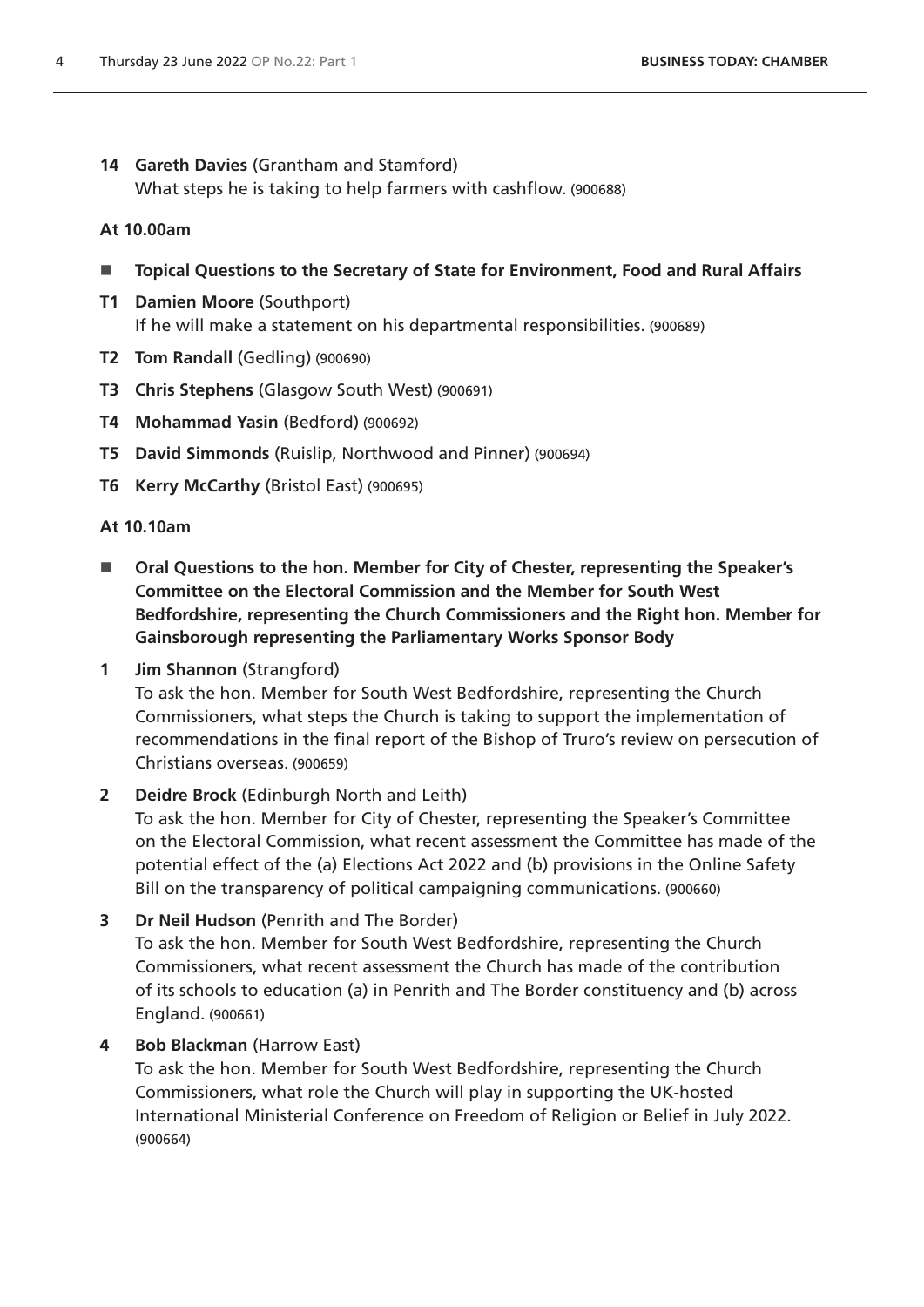**5 Margaret Ferrier** (Rutherglen and Hamilton West)

To ask the hon. Member for Gainsborough, representing the Parliamentary Works Sponsor Body, what steps the Sponsor Body plans to take to ensure that historically significant stonework is protected throughout restoration works to the Palace of Westminster. (900665)

- **6 Nick Fletcher** (Don Valley) To ask the hon. Member for South West Bedfordshire, representing the Church Commissioners, what contribution the Church has made towards achieving the Government's net zero target in relation to its places of worship. (900666)
- **7 Andrea Leadsom** (South Northamptonshire) To ask the hon. Member for South West Bedfordshire, representing the Church Commissioners, what steps the Church is taking to support Ukrainian refugees. (900667)
- **8 Felicity Buchan** (Kensington) To ask the hon. Member for South West Bedfordshire, representing the Church Commissioners, what discussions representatives of the Church have had with their counterparts in the Russian Orthodox Church on the conflict in Ukraine. (900668)
- **9 Sir Desmond Swayne** (New Forest West) To ask the hon. Member for South West Bedfordshire, representing the Church Commissioners, what steps the Church is taking to tackle institutional racism. (900670)

# **URGENT QUESTIONS AND STATEMENTS**

# **10.30am**

<span id="page-4-0"></span>**Urgent Questions, including on:**

■ To ask the Secretary of State for Foreign, Commonwealth and Development Affairs, if **she will make a statement on British Council contractors in Afghanistan (John Baron)**

<span id="page-4-1"></span>**Business Question to the Leader of the House**

<span id="page-4-2"></span>**Ministerial Statements (if any)**

# **BUSINESS OF THE DAY**

# **1. BACKBENCH BUSINESS**

**Until 5.00pm** [\(Standing Order No. 9\(3\)](https://publications.parliament.uk/pa/cm5802/cmstords/so_804_2021/so-orders.html#so-9_3))

<span id="page-4-3"></span>■ General Debate: Impact of the covid-19 pandemic on people with heart and **circulatory diseases**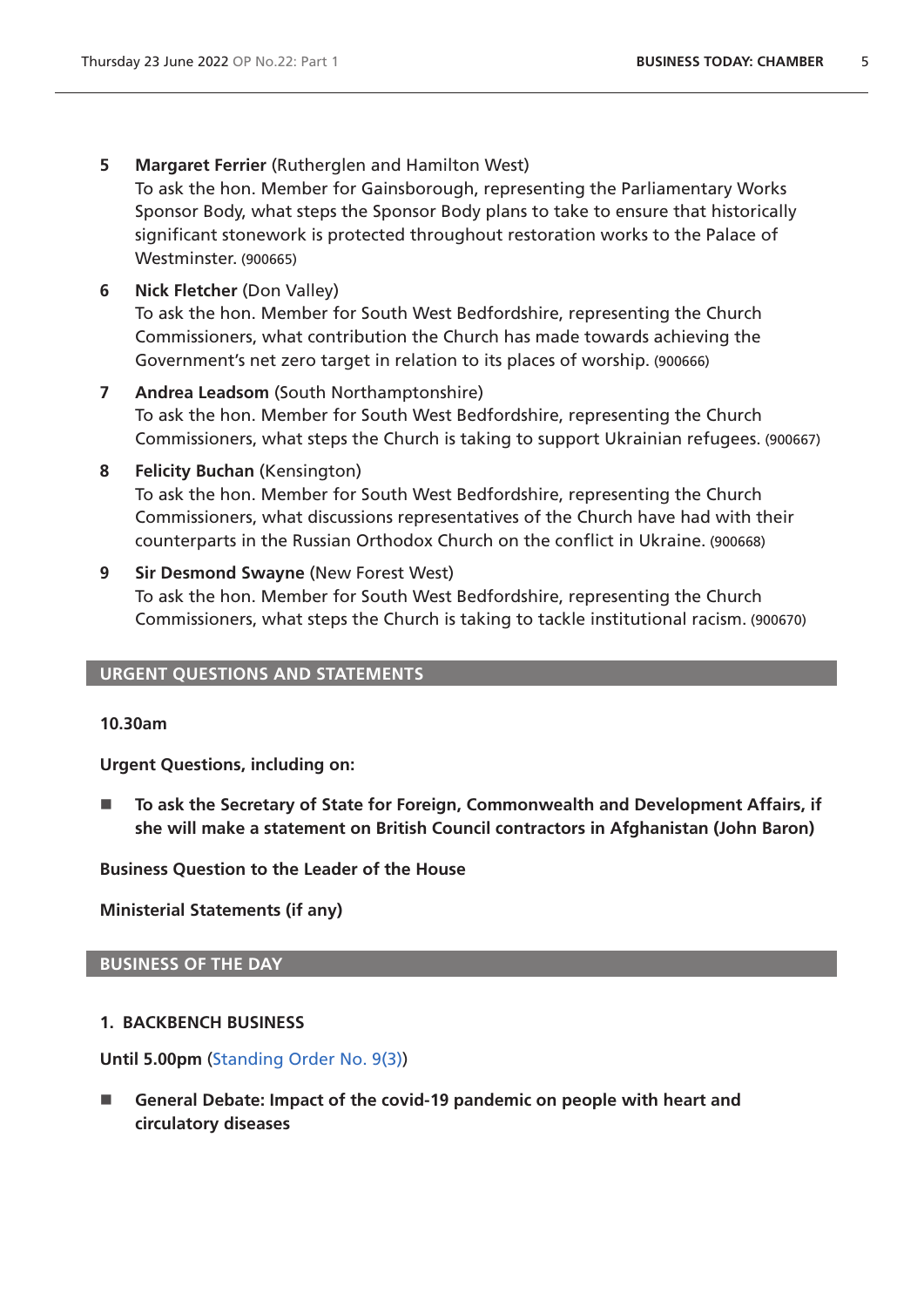# **Jim Shannon**

That this House has considered the impact of the covid-19 pandemic on people with heart and circulatory diseases.

**Notes:**

The subject for this debate was determined by the Backbench Business Committee.

# <span id="page-5-0"></span>**ADJOURNMENT DEBATE**

**Until 5.30pm or for half an hour (whichever is later)** [\(Standing Order No. 9\(7\)](https://publications.parliament.uk/pa/cm5802/cmstords/so_804_2021/so-orders.html#so-9_7))

Department for Work and Pensions office closures: **Chris Stephens**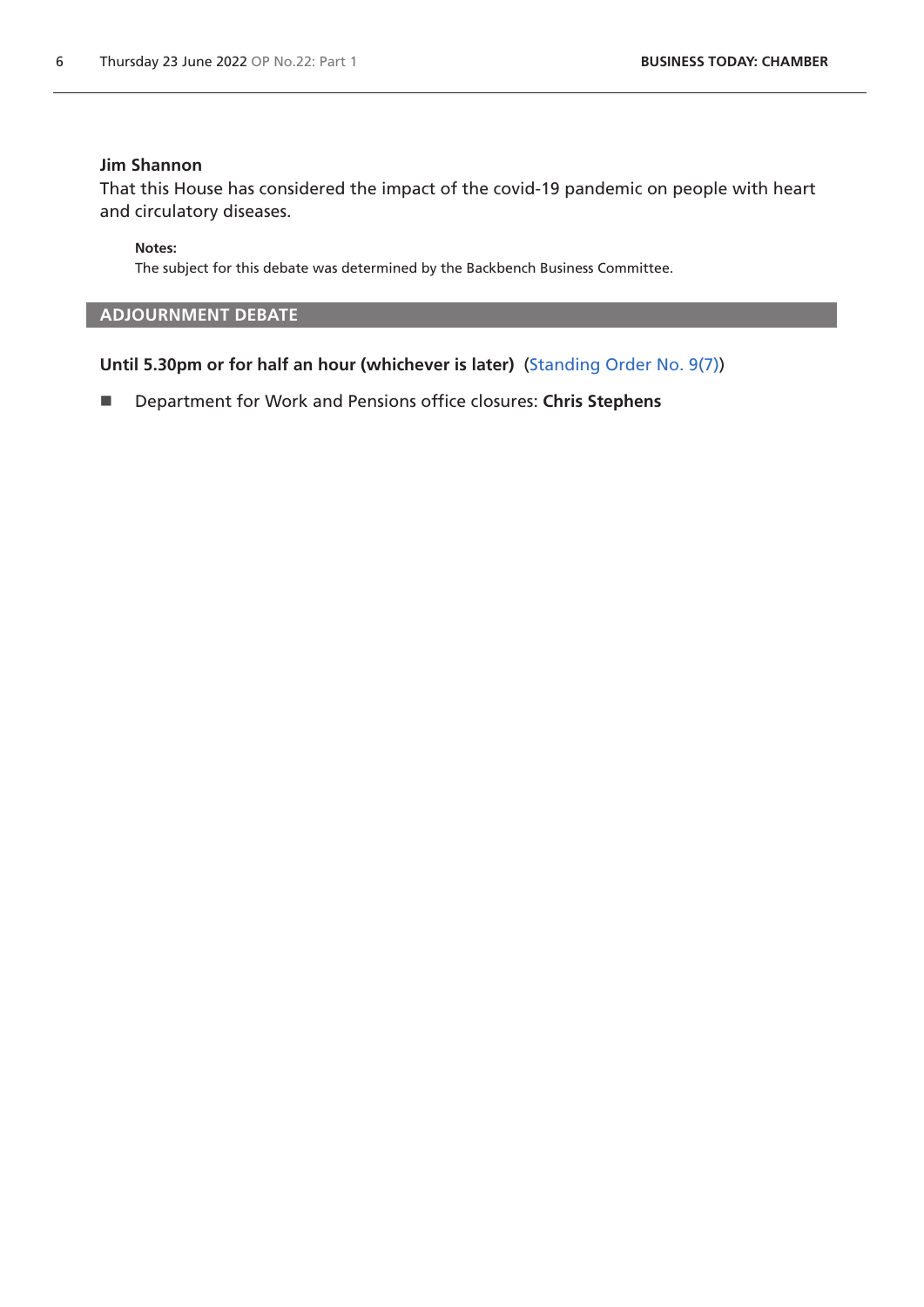# <span id="page-6-0"></span>**BUSINESS TODAY: WESTMINSTER HALL**

**Westminster Hall will not be sitting on 23 June.**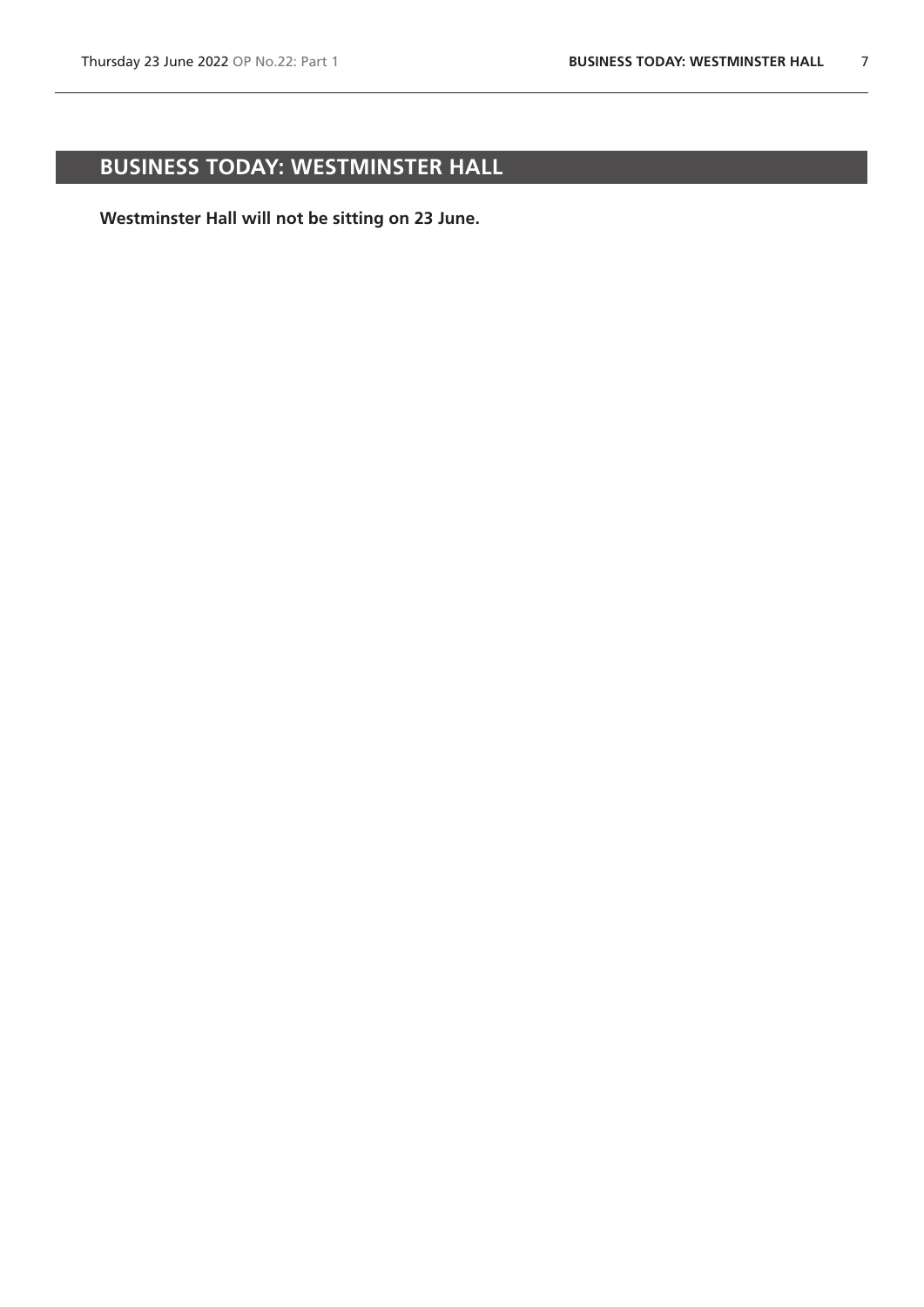# <span id="page-7-0"></span>**WRITTEN STATEMENTS**

# **STATEMENTS TO BE MADE TODAY**

# **Secretary of State for Business, Energy and Industrial Strategy**

**1.** Business Update

### **The Chancellor of the Exchequer**

- **2.** Central Government Supply Estimates 2022-23, Main Supply Estimates HC 396
- **3.** Cost of Living Payments and the Welfare Cap
- **4.** Financial services update

### **Secretary of State for the Home Department**

**5.** HMICFRS's Inspection Report: An inspection of the National Crime Agency's effectiveness at safeguarding vulnerable people

### **Secretary of State for Levelling Up, Housing and Communities**

**6.** Local Government Update

#### **Notes:**

Texts of Written Statements are available from the Vote Office and on the internet at [https://questions](https://questions-statements.parliament.uk/)[statements.parliament.uk/](https://questions-statements.parliament.uk/) .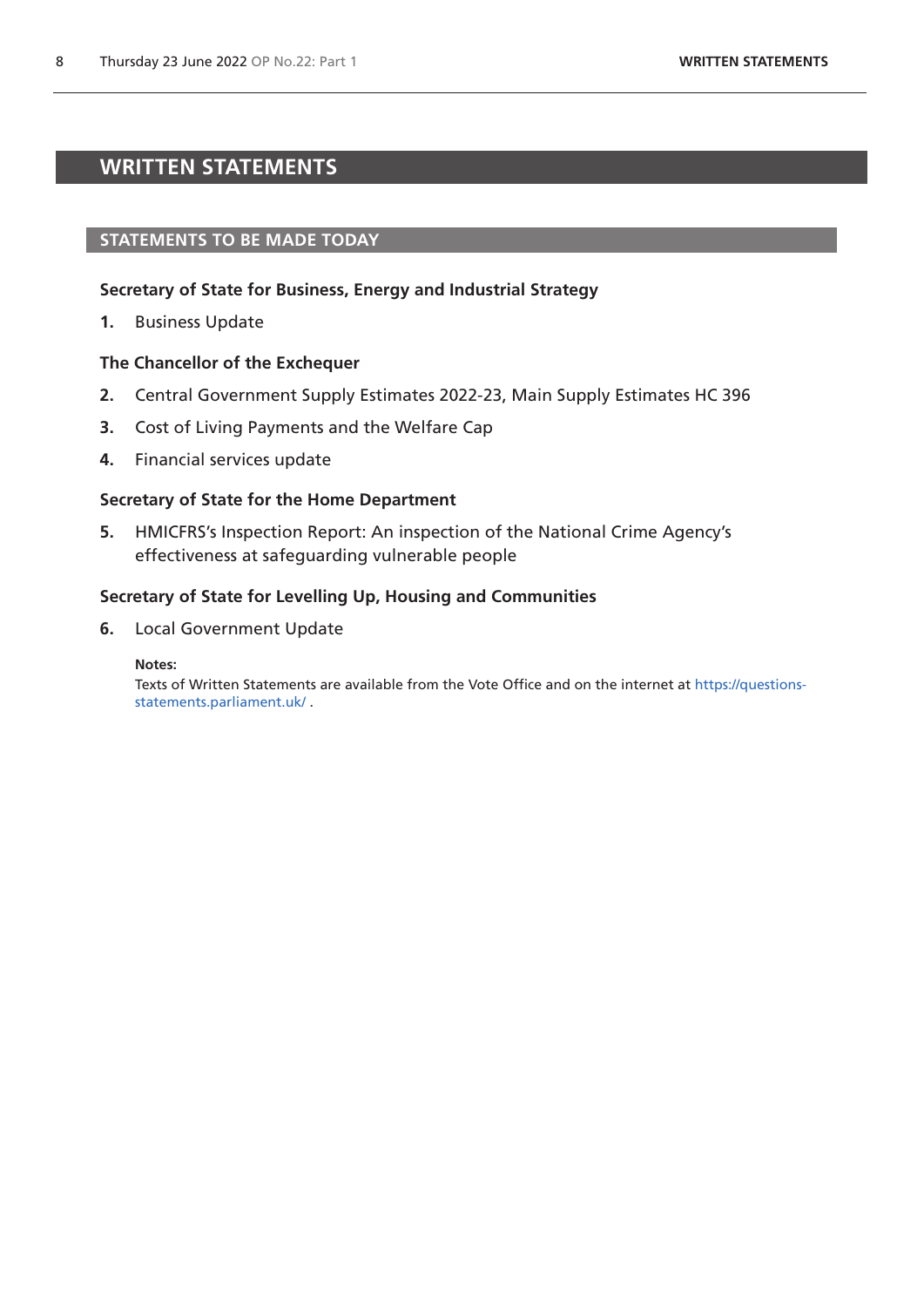# <span id="page-8-0"></span>**COMMITTEES MEETING TODAY**

Broadcasts of proceedings can be found at <https://www.parliamentlive.tv/Commons>

# **PUBLIC BILL COMMITTEES**

# **Levelling-up and Regeneration Bill**

# **Further to consider the Bill**

**Witnesses:** 11.30am: Victoria Hills, CEO, Royal Town Planning Institute; Tony Mulhall, Associate Director of the Land Professional Group, The Royal Institution of Chartered Surveyors; David Jackson, Head of Planning, Savills

12.15pm: Jonathan Owen, Chief Executive, National Association of Local Councils; Tony Burton CBE, Convenor, Neighbourhood Planners London

The Boothroyd Room, Portcullis House 11.30am (public)

# **No. 3** Online Safety Bill

# **Further to consider the Bill**

Room 9 11.30am (public)

# ■ Levelling-up and Regeneration Bill

# **Further to consider the Bill**

**Witnesses:** 2.00pm: Andy Street, Mayor of the West Midlands

2.30pm: Nicholas Boys-Smith, Founding Director, CREATE streets; Lizzie Glithero-West, Chief Executive, Heritage Alliance; Adrian Dobson, Executive Director of Professional Services, Royal Institute of British Architects

3.10pm: Richard Benwell, Chief Executive, Wildlife and Countryside Link; Carolyn McKenzie, Chair of the Energy and Clean Growth Working Group, Association of Directors of Environment, Economy, Planning and Transport; Paul Miner, Head of Policy and Planning, CPRE, The Countryside Charity

3.55pm: Hugh Ellis, Policy Director, Town and Country Planning Association

4.15pm: Gavin Smart, Chief Executive Officer, Chartered Institute of Housing; Kate Henderson, Chief Executive, National Housing Federation

4.45pm: Will Tanner , CEO, Onward; Alex Morton, Head of Policy, Centre for Policy Studies

The Boothroyd Room, Portcullis House 2.00pm (public)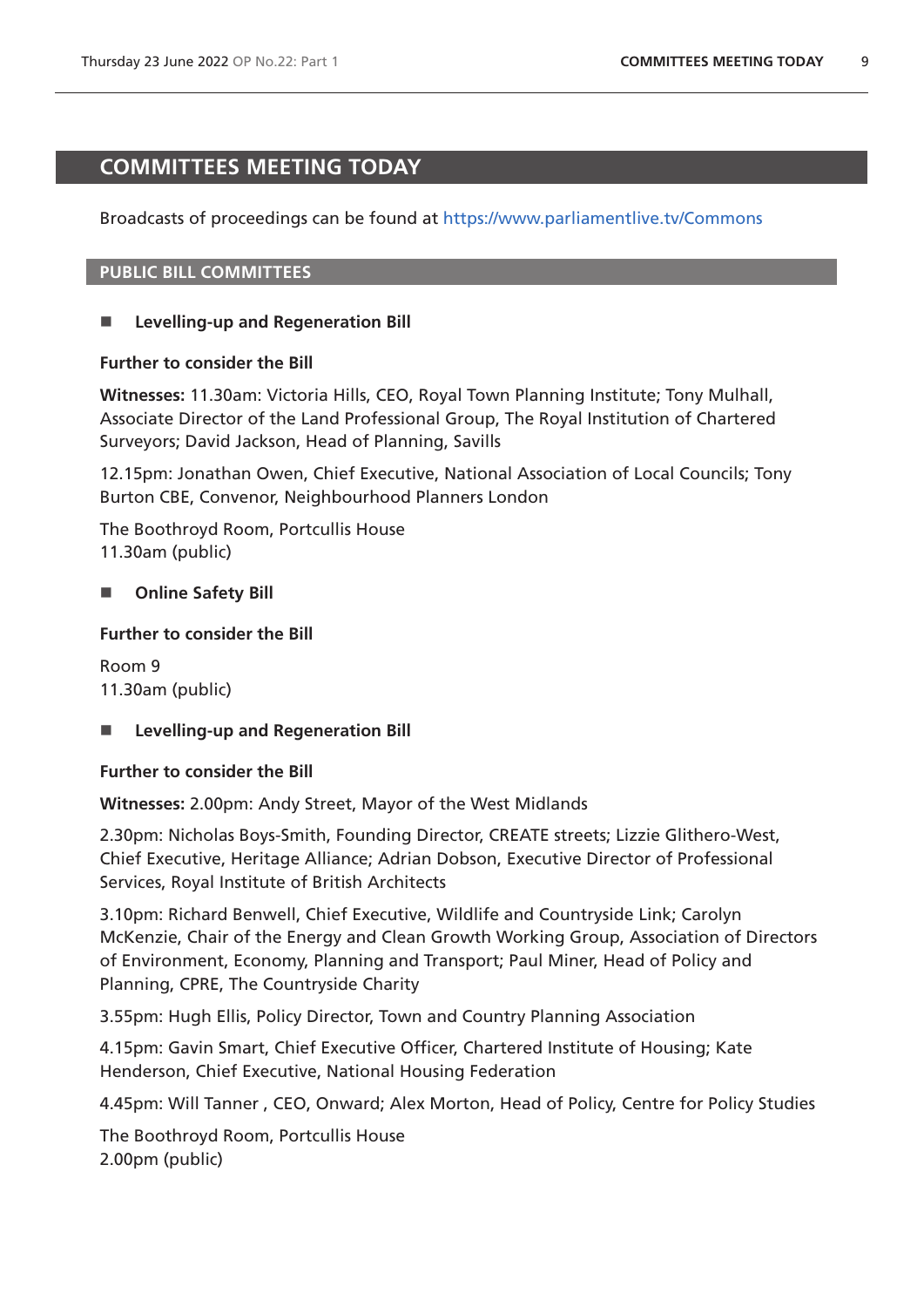# <span id="page-9-0"></span>**COMMITTEE REPORTS PUBLISHED TODAY**

# **INTERNATIONAL DEVELOPMENT**

■ 1st Report: Racism in the aid sector HC 150 Time of publication**: 00.01am**

# **TREASURY**

■ 2nd Report: Future Parliamentary scrutiny of financial services regulations HC 394 Time of publication**: 00.01am**

# **ENVIRONMENT, FOOD AND RURAL AFFAIRS**

■ 2nd Special Report: Labour shortages in the food and farming sector: Government **Response to the Committee Fourth Report of Session 2021-22** HC 412 Time of publication**: 11.00am**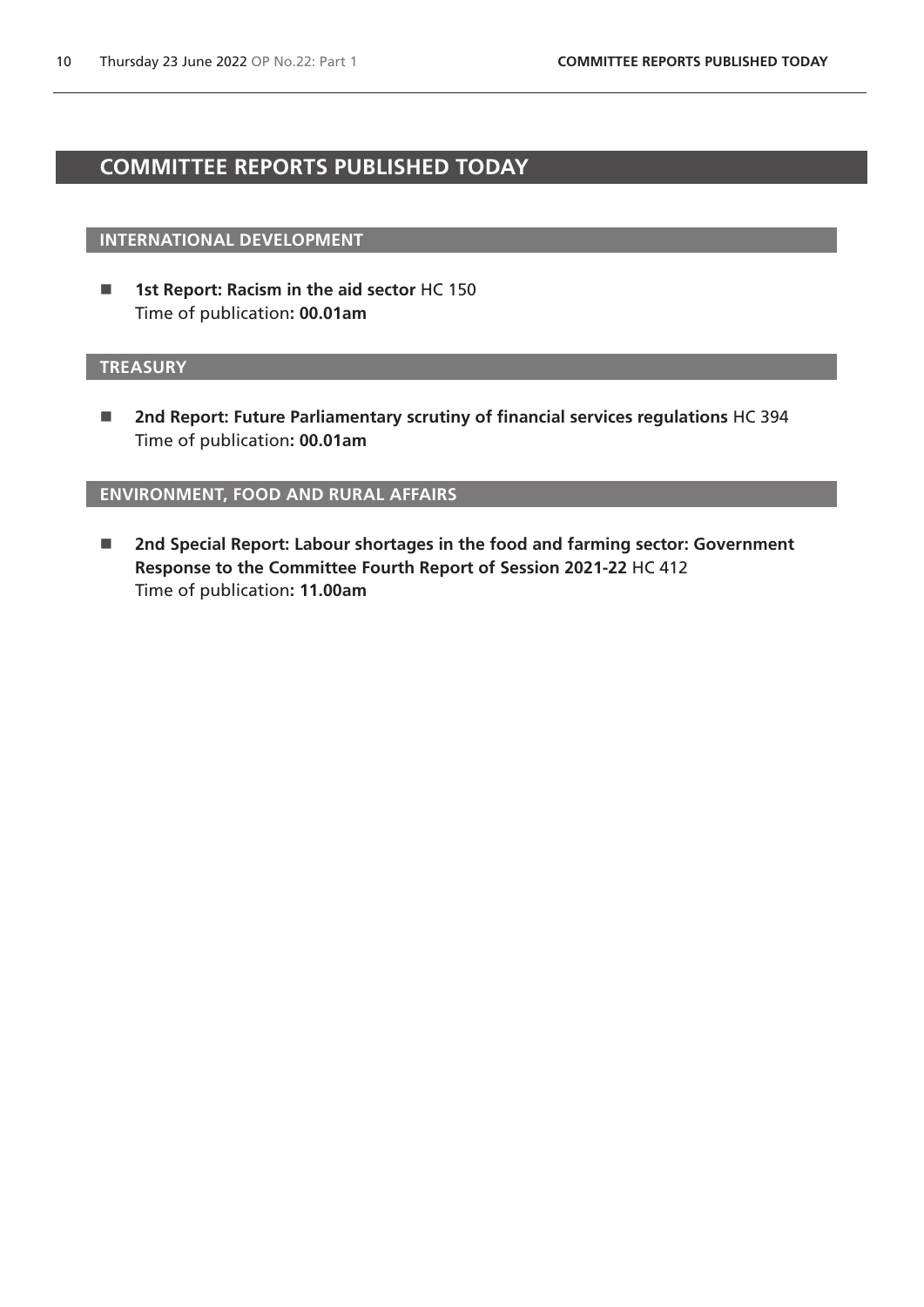# <span id="page-10-0"></span>**ANNOUNCEMENTS**

# **FORTHCOMING END OF DAY ADJOURNMENT DEBATES**

# **Tuesday 28 June to Monday 4 July (ballot closed)**

The ballot for Tuesday 28 June to Monday 4 July is closed and will take place today.

■ Tuesday 5 July to Monday 11 July (deadline Wednesday 29 June 7.00pm or the rise of **the House, whichever is earlier)**

Members can submit their application via MemberHub, from their own email account or in hard copy. Application forms are available on the Table Office page on the Parliamentary intranet. The ballot will take place on Thursday 30 June.

■ Tuesday 12 July to Monday 18 July (deadline Wednesday 6 July 7.00pm or the rise of **the House, whichever is earlier)**

Members can submit their application via MemberHub, from their own email account or in hard copy. Application forms are available on the Table Office page on the Parliamentary intranet. The ballot will take place on Thursday 7 July.

# **FORTHCOMING DEPARTMENTS ANSWERING IN WESTMINSTER HALL**

Applications for 90, 60 and 30-minute debates should be made to the Table Office by 10.00pm or rise of the House, whichever is the earlier, on the deadline dates listed below. Members can submit their application via MemberHub, from their own email account or in hard copy. Application forms are available on the Table Office page on the Parliamentary intranet.

The ballot takes place on the day following the deadline. Members will be informed of the outcome by the Speaker's Office.

 **Tuesday 5 and Wednesday 6 July (deadline Monday 27 June 10.00pm or the rise of the House, whichever is earlier)**

The following Departments will answer:

Business, Energy and Industrial Strategy, Cabinet Office, Defence, Health and Social Care, Levelling Up, Housing and Communities, Scotland, Transport, Treasury, Women and Equalities, Work and Pensions

 **Tuesday 12 and Wednesday 13 July (deadline Monday 4 July 10.00pm or the rise of the House, whichever is earlier)**

The following Departments will answer: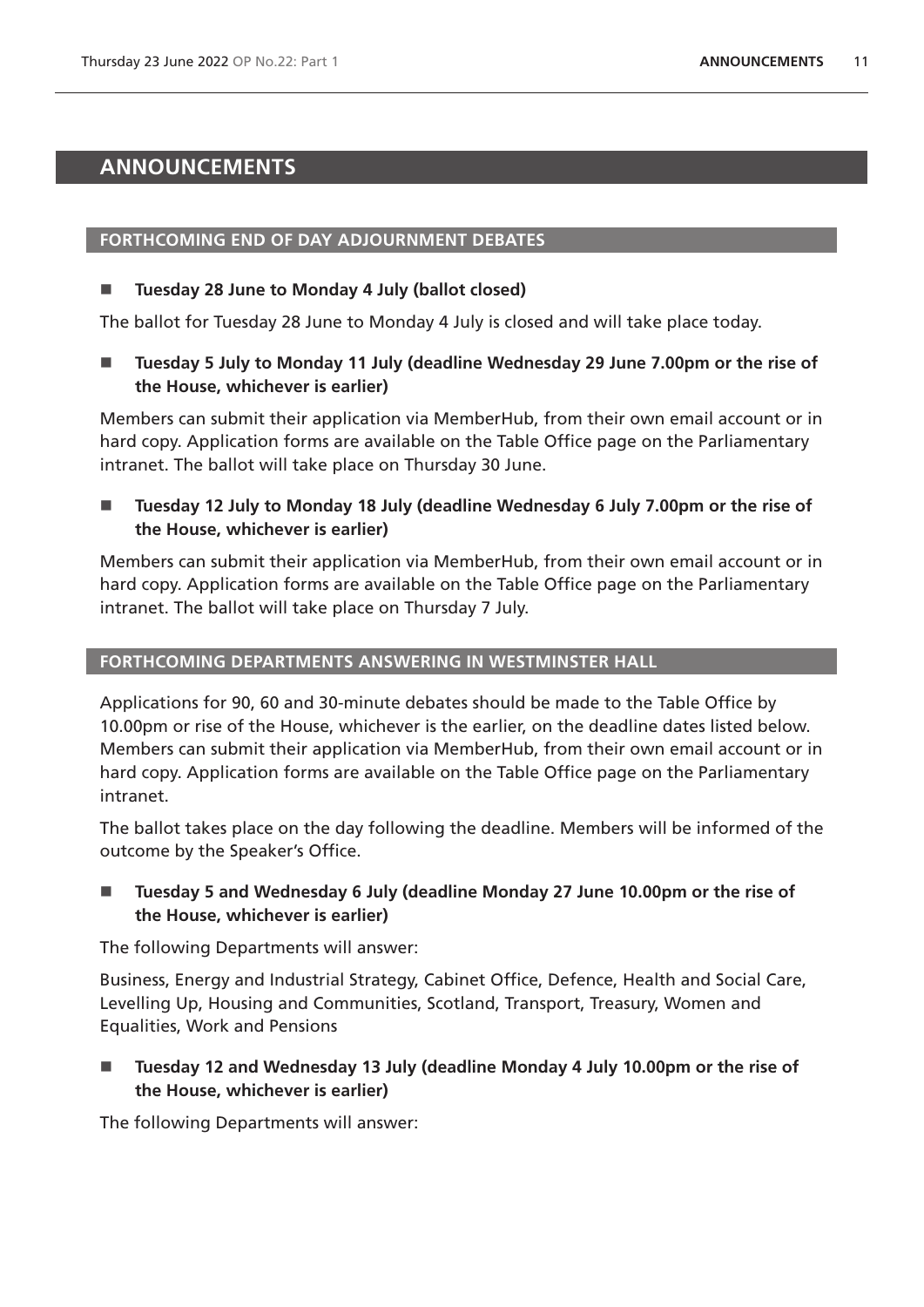Attorney General, Digital, Culture, Media and Sport, Education, Environment, Food and Rural Affairs, Foreign, Commonwealth and Development Office, Home Office, International Trade, Justice, Northern Ireland, Wales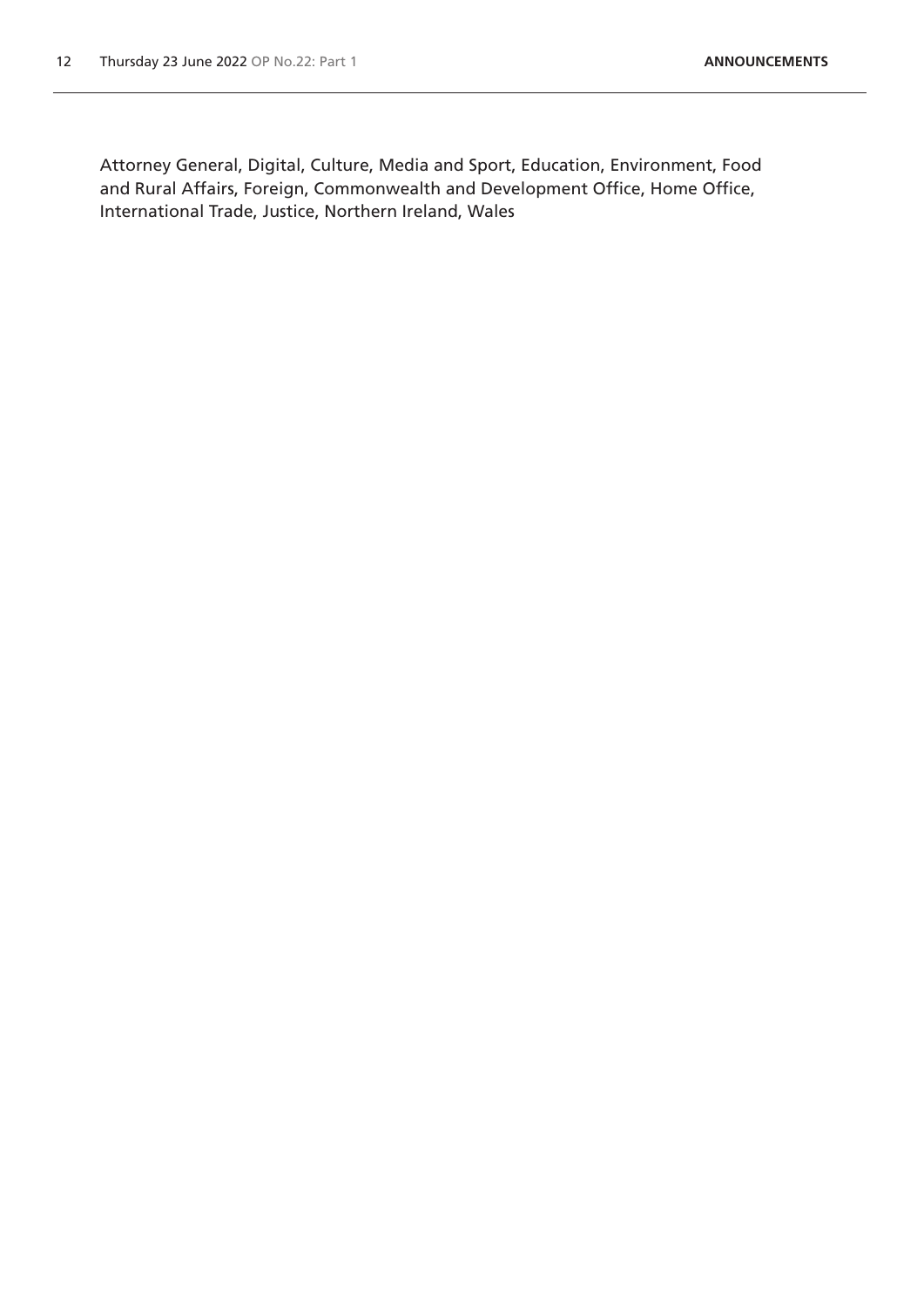# <span id="page-12-0"></span>**FURTHER INFORMATION**

### **MEMBERS' GUIDE TO CHAMBER PROCEEDINGS**

The [Members' Guide](https://guidetoprocedure.parliament.uk/mps-guide-to-procedure) to Chamber proceedings is available on the Parliamentary website

# **BUSINESS OF THE DAY**

Documents and reports relating to the business being held in the Chamber are available on the Commons Business Briefings webpage: [www.parliament.uk/business/publications/](http://www.parliament.uk/business/publications/research/commons-business-briefings/) [research/commons-business-briefings/](http://www.parliament.uk/business/publications/research/commons-business-briefings/)

### **WRITTEN STATEMENTS**

Text of today's Written Statements:<https://questions-statements.parliament.uk/>

### **SELECT COMMITTEES**

Select Committees Webpage: <https://committees.parliament.uk/>

### **STANDING ORDERS RELATING TO PUBLIC BUSINESS**

Text of Standing Orders relating to public business: [https://publications.parliament.uk/pa/](https://publications.parliament.uk/pa/cm5802/cmstords/so_804_2021/so-804_02122021.pdf) [cm5802/cmstords/so\\_804\\_2021/so-804\\_02122021.pdf](https://publications.parliament.uk/pa/cm5802/cmstords/so_804_2021/so-804_02122021.pdf)

# **EUROPEAN BUSINESS**

European Business Referrals and Motion documents for consideration by European Committees or on the Floor of the House are available on the European Business webpage: [https://old.parliament.uk/business/publications/business-papers/commons/](https://old.parliament.uk/business/publications/business-papers/commons/european-business11/) [european-business11/](https://old.parliament.uk/business/publications/business-papers/commons/european-business11/)

### **CHAMBER ENGAGEMENT**

Information about engaging the public with debates is available on the parliamentary website: [https://www.parliament.uk/get-involved/have-your-say-on-laws/](https://www.parliament.uk/get-involved/have-your-say-on-laws/chamber-engagement/) [chamber-engagement/.](https://www.parliament.uk/get-involved/have-your-say-on-laws/chamber-engagement/)

All business papers are available via the HousePapers app on mobile devices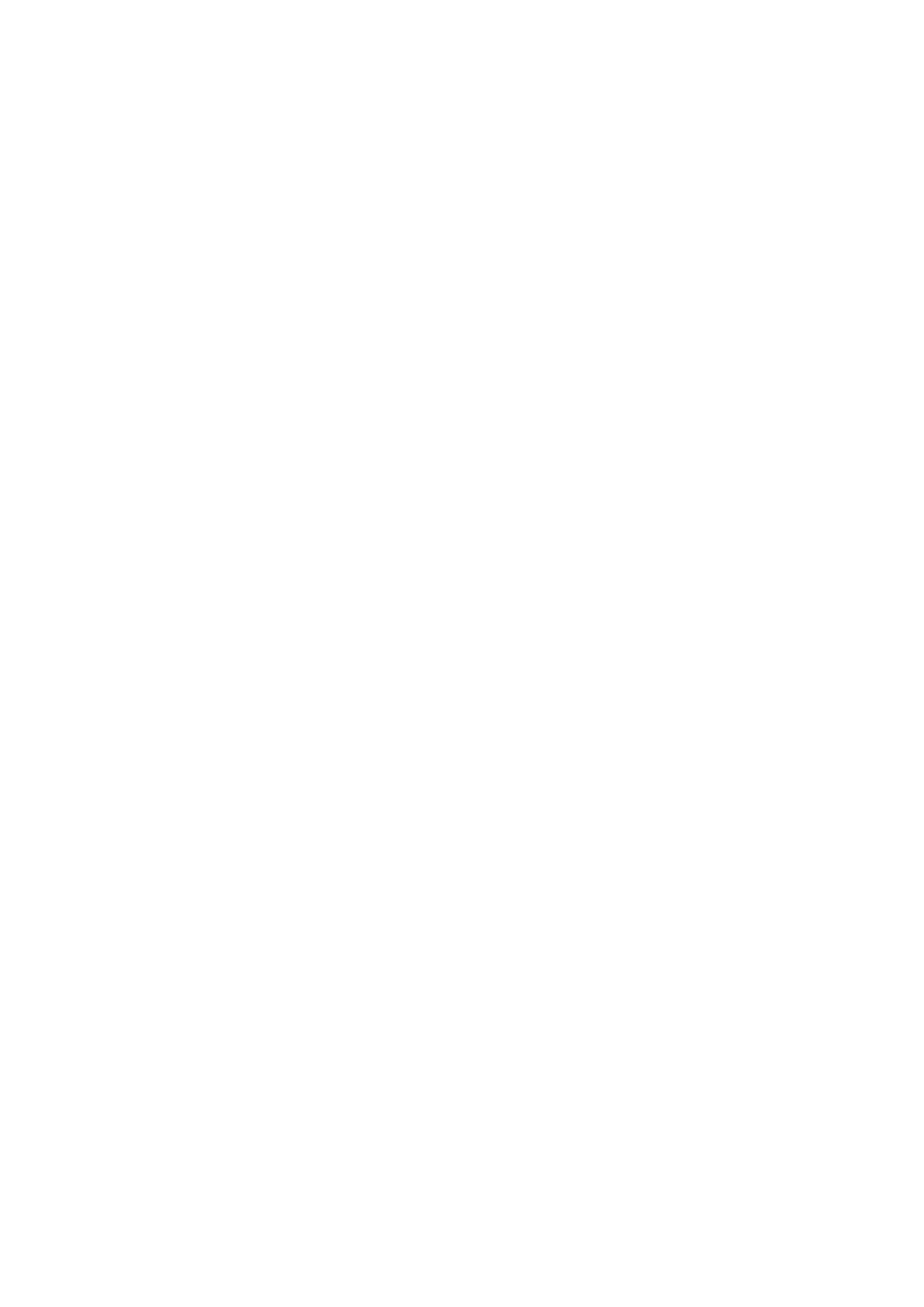<span id="page-14-0"></span>

# **Thursday 23 June 2022** Order Paper No.22: Part 2

# **FUTURE BUSINESS**

# **A. CALENDAR OF BUSINESS**

Business in either Chamber may be changed, and further business added, up to the rising of the House on the day before it is to be taken, and is therefore provisional.

Government items of business in this section have nominally been set down for today, but are expected to be taken on the dates stated.

# **B. REMAINING ORDERS AND NOTICES**

Business in this section has not yet been scheduled for a specific date. It has been nominally set down for today but is not expected to be taken today.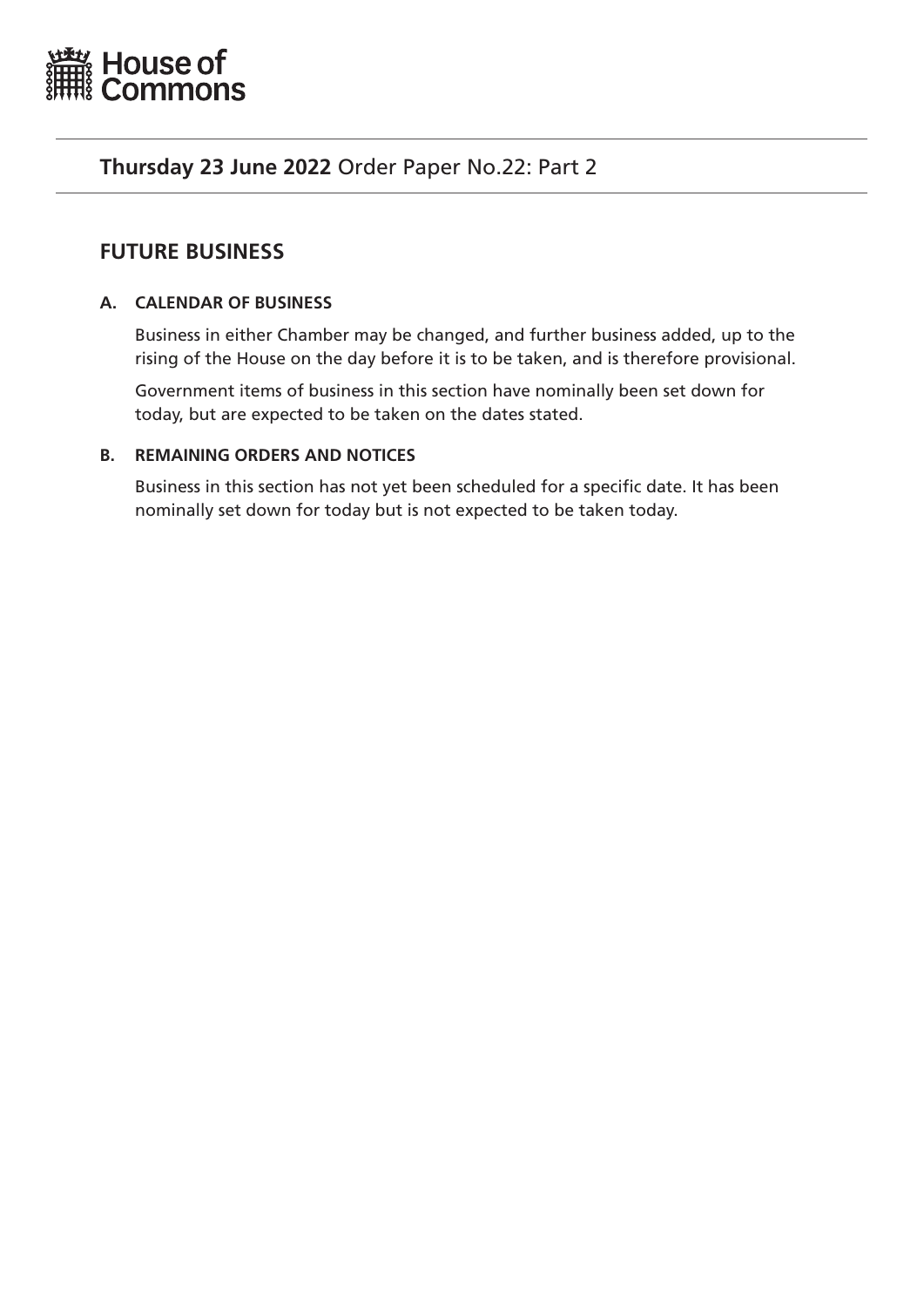# <span id="page-15-0"></span>**A. CALENDAR OF BUSINESS**

Business in either Chamber may be changed, and further business added, up to the rising of the House on the day before it is to be taken, and is therefore provisional.

# **MONDAY 27 JUNE**

# **CHAMBER**

# **QUESTIONS**

- **2.30pm [Questions to the Secretary of State for Levelling Up, Housing and](https://commonsbusiness.parliament.uk/Document/57614/Html?subType=Standard#anchor-1)  [Communities](https://commonsbusiness.parliament.uk/Document/57614/Html?subType=Standard#anchor-1)**
- **3.15pm [Topical Questions to the Secretary of State for Levelling Up, Housing](https://commonsbusiness.parliament.uk/Document/57614/Html?subType=Standard#anchor-2)  [and Communities](https://commonsbusiness.parliament.uk/Document/57614/Html?subType=Standard#anchor-2)**

# Afterwards

# **PRESENTATION OF BILLS**

■ House of Lords (Elected Senate) Bill

Member in Charge: **Paul Maynard**

Bill to replace the House of Lords with an elected senate; and for connected purposes.

# **[NORTHERN IRELAND TROUBLES \(LEGACY AND RECONCILIATION\) BILL](https://publications.parliament.uk/pa/bills/cbill/58-03/0010/220010.pdf): PROGRAMME (NO. 2)**

# **Secretary Brandon Lewis**

That the [Order of 24 May 2022](https://commonsbusiness.parliament.uk/Document/56961/Pdf?subType=Standard) (Northern Ireland Troubles (Legacy and Reconciliation) Bill: Programme) be varied as follows:

(1) Paragraphs (2), (3) and (4) of the Order shall be omitted.

(2) Proceedings in Committee of the whole House, any proceedings on Consideration and proceedings on Third Reading shall be completed in two days.

- (3) Proceedings in Committee—
	- (a) shall be taken in the order shown in the first column of the following Table, and

(b) shall (so far as not previously concluded) be brought to a conclusion at the times specified in the second column of the Table.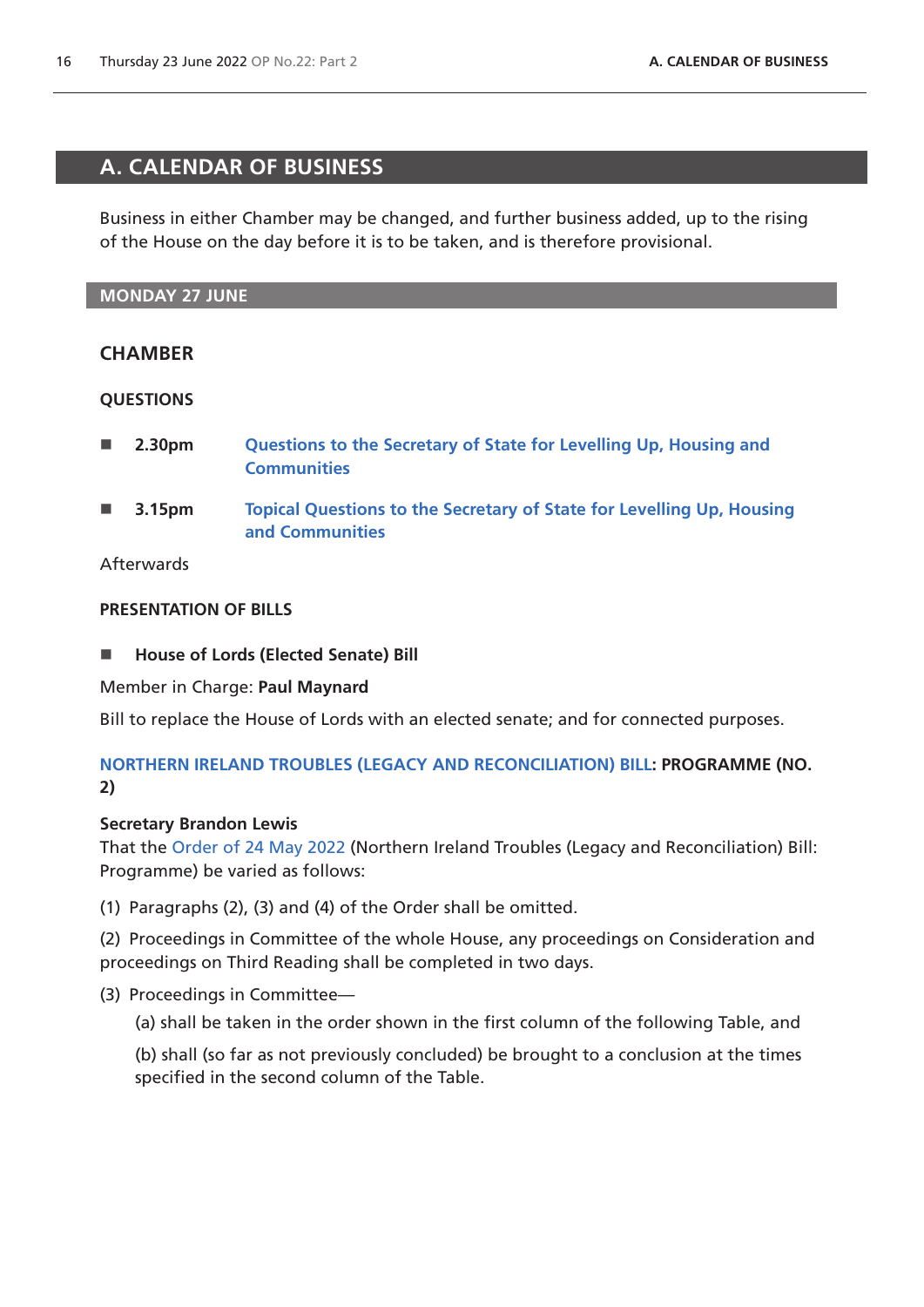Clause 1; new Clauses relating to Part 1; new Schedules relating to Part 1; Clause 2; Schedule 1; Clauses 3 to 6; Schedule 2; Clauses 7 to 9; Schedule 3; Clauses 10 to 14; Schedule 4; Clauses 15 to 25; Schedules 5 and 6; Clauses 26 and 27; Schedule 7; Clauses 28 to 32; new Clauses relating to Part 2; new Schedules relating to Part 2

Clauses 33 to 38; Schedules 8 and 9; Clause 39; Schedule 10; Clauses 40 and 41; Schedule 11; new Clauses relating to Part 3; new Schedules relating to Part 3; Clauses 42 to 50; new Clauses relating to Part 4; new Schedules relating to Part 4; Clause 51; Schedule 12; Clauses 52 to 57; new Clauses relating to Part 5; new Schedules relating to Part 5; remaining proceedings on the Bill

### **Proceedings Time for conclusion of proceedings**

The moment of interruption on the first day.

One hour before the moment of interruption on the second day.

(4) Any proceedings on Consideration and proceedings on Third Reading shall be taken on the second day and shall (so far as not previously concluded) be brought to a conclusion at the moment of interruption on that day.

# **COMMITTEE OF THE WHOLE HOUSE OF THE [NORTHERN IRELAND TROUBLES \(LEGACY](https://publications.parliament.uk/pa/bills/cbill/58-03/0010/220010.pdf)  [AND RECONCILIATION\) BILL](https://publications.parliament.uk/pa/bills/cbill/58-03/0010/220010.pdf) (DAY 1)**

#### **Relevant Documents:**

Oral evidence taken before the Northern Ireland Affairs Committee on 7 and 15 June 2022, on Addressing the Legacy of Northern Ireland's Past: The UK Government's New Proposals, [HC 284](https://committees.parliament.uk/work/282/addressing-the-legacy-of-northern-irelands-past-the-uk-governments-new-proposals/publications/oral-evidence/?SearchTerm=&DateFrom=07%2F06%2F2022&DateTo=16%2F06%2F2022&SessionId=)

### **EUROPEAN SCRUTINY COMMITTEE**

# **Sir Bill Wiggin, on behalf of the Committee of Selection**

That Mr David Lammy be discharged from the European Scrutiny Committee and Geraint Davies be added.

# **EUROPEAN STATUTORY INSTRUMENTS COMMITTEE**

# **Sir Bill Wiggin, on behalf of the Committee of Selection**

That Jo Stevens be discharged from the European Statutory Instruments Committee and Sir Mark Hendrick be added.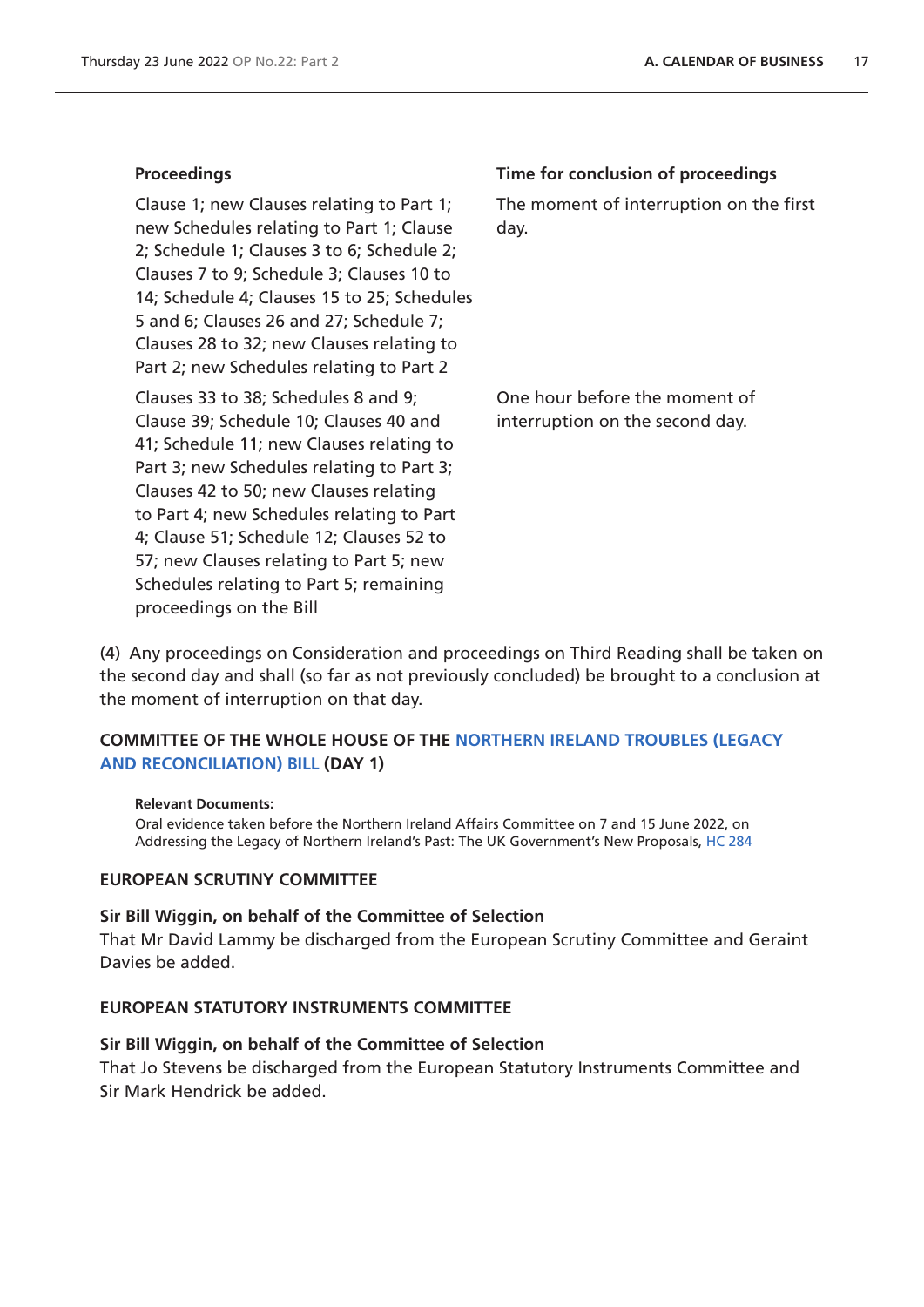# **HEALTH AND SOCIAL CARE COMMITTEE**

# **Sir Bill Wiggin, on behalf of the Committee of Selection**

That Barbara Keeley, Taiwo Owatemi and Sarah Owen be discharged from the Health and Social Care Committee and Marsha De Cordova, Mrs Paulette Hamilton and Rachel Maskell added.

### **HOME AFFAIRS COMMITTEE**

# **Sir Bill Wiggin, on behalf of the Committee of Selection**

That Matt Vickers be discharged from the Home Affairs Committee and James Daly be added.

### **JUSTICE COMMITTEE**

# **Sir Bill Wiggin, on behalf of the Committee of Selection**

That Matt Vickers be discharged from the Justice Committee and James Daly be added.

### **WELSH AFFAIRS COMMITTEE**

### **Sir Bill Wiggin, on behalf of the Committee of Selection**

That Tonia Antoniazzi be discharged from the Welsh Affairs Committee and Wayne David be added.

# **ADJOURNMENT DEBATE**

Soft plastic recycling in South Gloucestershire**: Luke Hall**

# **WESTMINSTER HALL**

 **4.30pm** That this House has considered e-petition [597715](https://petition.parliament.uk/petitions/597715), relating to the school week: **Catherine McKinnell, on behalf of the Petitions Committee**

#### **Notes:**

The subject for this debate was determined by the Petitions Committee. The sitting will last for up to three hours. The sitting will be suspended and time added if divisions take place in the main Chamber [\(Standing Order No. 10\(3\)](https://publications.parliament.uk/pa/cm5802/cmstords/so_804_2021/so-orders.html#so-10_3)).

#### **Relevant Documents:**

Summary of public engagement by the Petitions Committee on the school week, reported to the House on 21 June[, HC 73](https://committees.parliament.uk/writtenevidence/109373/default/)

### **TUESDAY 28 JUNE**

# **CHAMBER**

# **QUESTIONS**

- **11.30am [Questions to the Chancellor of the Exchequer](https://commonsbusiness.parliament.uk/Document/57614/Html?subType=Standard#anchor-4)**
- **12.15pm [Topical Questions to the Chancellor of the Exchequer](https://commonsbusiness.parliament.uk/Document/57614/Html?subType=Standard#anchor-5)**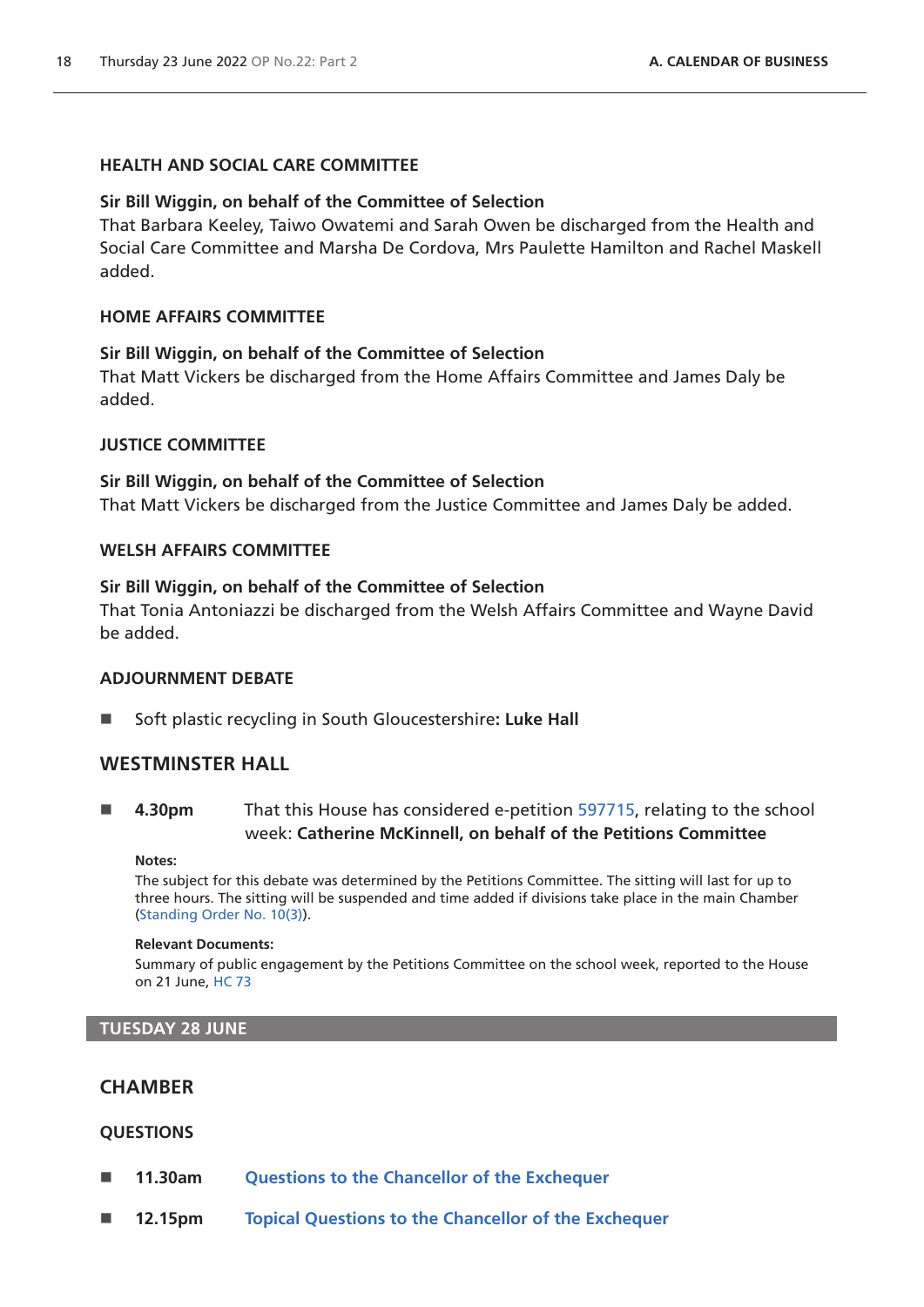# **Afterwards**

# **ELECTED REPRESENTATIVES (PROHIBITION OF DECEPTION): TEN MINUTE RULE MOTION**

# **Liz Saville Roberts**

That leave be given to bring in a Bill to create offences in relation to the publication of false or misleading statements by elected representatives; and for connected purposes.

### **Notes:**

The Member moving and a Member opposing this Motion may each speak for up to 10 minutes.

# **CONCLUSION OF COMMITTEE OF THE WHOLE HOUSE AND REMAINING STAGES OF THE [NORTHERN IRELAND TROUBLES \(LEGACY AND RECONCILIATION\) BILL](https://publications.parliament.uk/pa/bills/cbill/58-03/0010/220010.pdf)**

#### **Notes:**

Oral evidence taken before the Northern Ireland Affairs Committee on 7 and 15 June 2022, on Addressing the Legacy of Northern Ireland's Past: The UK Government's New Proposals, [HC 284](https://committees.parliament.uk/work/282/addressing-the-legacy-of-northern-irelands-past-the-uk-governments-new-proposals/publications/oral-evidence/?SearchTerm=&DateFrom=07%2F06%2F2022&DateTo=16%2F06%2F2022&SessionId=)

# **WESTMINSTER HALL**

 **9.30am** That this House has considered the UK-hosted International Conference on the Freedom of Religion or Belief: F**iona Bruce [R]**

#### **Notes:**

The Chairman of Ways and Means appointed this debate on the recommendation of the Backbench Business Committee.

 **11.00am** That this House has considered bottom trawling in Marine Protected Areas: **Chris Grayling**

### **Notes:**

The sitting will be suspended from 11.30am to 2.30pm.

- 2.30pm That this House has considered the rights of children while in police custody: **Janet Daby**
- **4.00pm** That this House has considered dead crustaceans on the North East coast: **Alex Cunningham**
- **4.30pm** That this House has considered the administration of Derby County Football Club: **Mrs Pauline Latham**

### **Notes:**

The debate at 4.30pm will last for up to an hour. The sitting will be suspended and time added if divisions take place in the main Chamber [\(Standing Order](https://publications.parliament.uk/pa/cm5802/cmstords/so_804_2021/so-orders.html#so-10_3)  [No. 10\(3\)](https://publications.parliament.uk/pa/cm5802/cmstords/so_804_2021/so-orders.html#so-10_3)).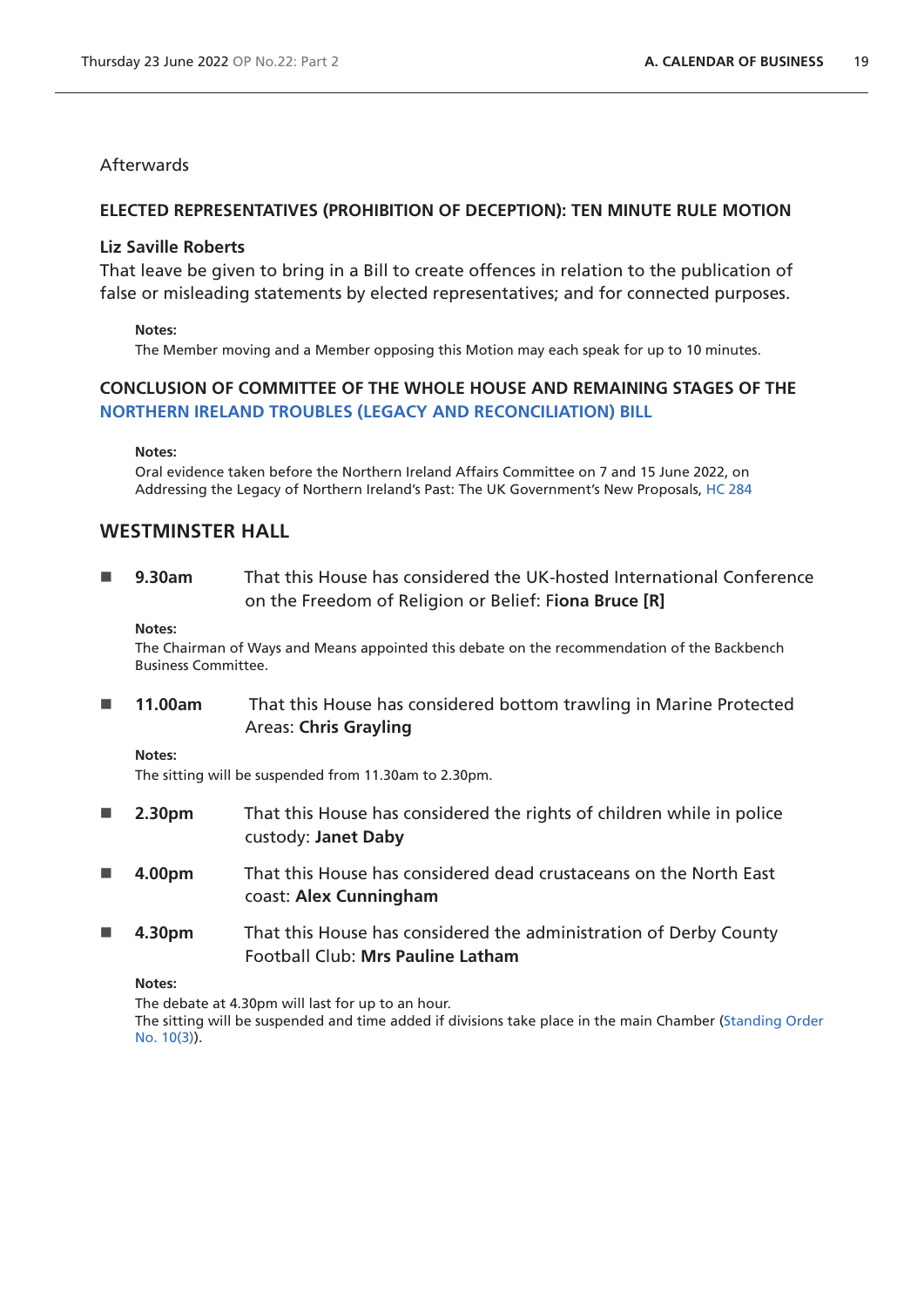# **WEDNESDAY 29 JUNE**

# **CHAMBER**

# **QUESTIONS**

- **11.30am [Questions to the Secretary of State for Scotland](https://commonsbusiness.parliament.uk/Document/57614/Html?subType=Standard#anchor-7)**
- **12 noon Questions to the Prime Minister**

Afterwards

# **PRESENTATION OF BILLS**

# **British Goods (Public Sector Purchasing Duty) Bill**

# Member in Charge: **John Spellar**

Bill to place a duty on public bodies to have a presumption in favour of purchasing goods of British origin in purchasing decisions; and for connected purposes.

# **E** Consumer Pricing Bill

# Member in Charge: **John Spellar**

Bill to prohibit the practice of offering preferential pricing to new customers compared to existing customers; and for connected purposes.

# ■ Broadcasting (Listed Sporting Events) Bill

# Member in Charge: **John Spellar**

Bill to expand the list of sporting events that must be must be made available for broadcast by free-to-air television channels; and for connected purposes.

# **Puppy Import (Prohibition) Bill**

# Member in Charge: **John Spellar**

Bill to prohibit the import of young puppies; and for connected purposes.

# **Employment (Application Requirements) Bill**

# Member in Charge: **John Spellar**

Bill to regulate the use of minimum qualification or experience requirements in job applications; and for connected purposes.

# **Public Sector Website Impersonation Bill**

# Member in Charge: **John Spellar**

Bill to create the offence of impersonating a public sector website for the purpose of collecting payment or personal data; and for connected purposes.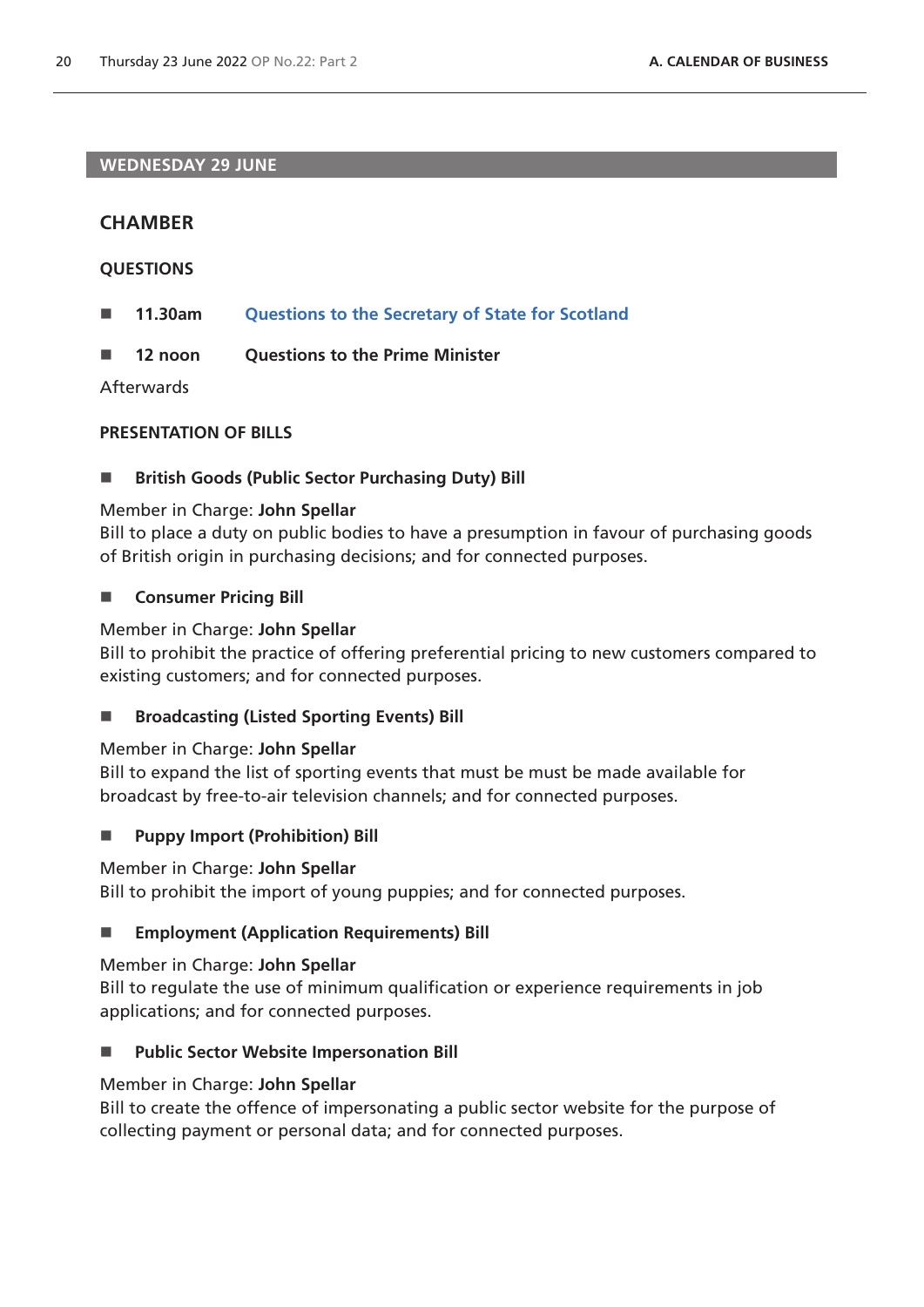# ■ Hunting Trophies (Import Prohibition) (No. 2) Bill

### Member in Charge: **John Spellar**

Bill to prohibit the import of wild animal specimens from trophy hunting; and for connected purposes.

# **Armenian Genocide (Recognition) Bill**

# Member in Charge: **John Spellar**

Bill to require Her Majesty's Government to formally recognise the Armenian genocide of 1915-16.

# **House of Lords (Hereditary Peers) (Abolition of By-Elections) Bill**

# Member in Charge: **John Spellar**

Bill to amend the House of Lords Act 1999 so as to abolish the system of by-elections for hereditary peers.

# **ASYLUM SEEKERS (PERMISSION TO WORK): TEN MINUTE RULE MOTION**

# **Carol Monaghan**

That leave be given to bring in a Bill to make provision for granting permission to work to asylum seekers who have waited six months for a decision on their asylum application; and for connected purposes.

**Notes:**

The Member moving and a Member opposing this Motion may each speak for up to 10 minutes.

# **WESTMINSTER HALL**

- **9.30am** That this House has considered the anniversaries of the handover of Hong Kong and the implementation of the National Security Law: **Sir Iain Duncan Smith**
- **11.00am** That this House has considered non-disclosure agreements and alleged cases of sexual violence, bullying and harassment in universities: **Layla Moran**

**Notes:**

The sitting will be suspended from 11.30am to 2.30pm.

- **2.30pm** That this House has considered Wendy Williams' Windrush Lessons Learned Review progress update: **Kate Osamor**
- **4.00pm** That this House has considered flooding in Irwell Vale and surrounding areas: **Jake Berry**
- **4.30pm** That this House has considered the potential merits of a UK-wide inquiry into the Miners' Strike of 1984-85: **Owen Thompson**

### **Notes:**

The debate at 4.30pm will last for up to an hour. The sitting will be suspended and time added if divisions take place in the main Chamber [\(Standing Order](https://publications.parliament.uk/pa/cm5802/cmstords/so_804_2021/so-orders.html#so-10_3)  [No. 10\(3\)](https://publications.parliament.uk/pa/cm5802/cmstords/so_804_2021/so-orders.html#so-10_3)).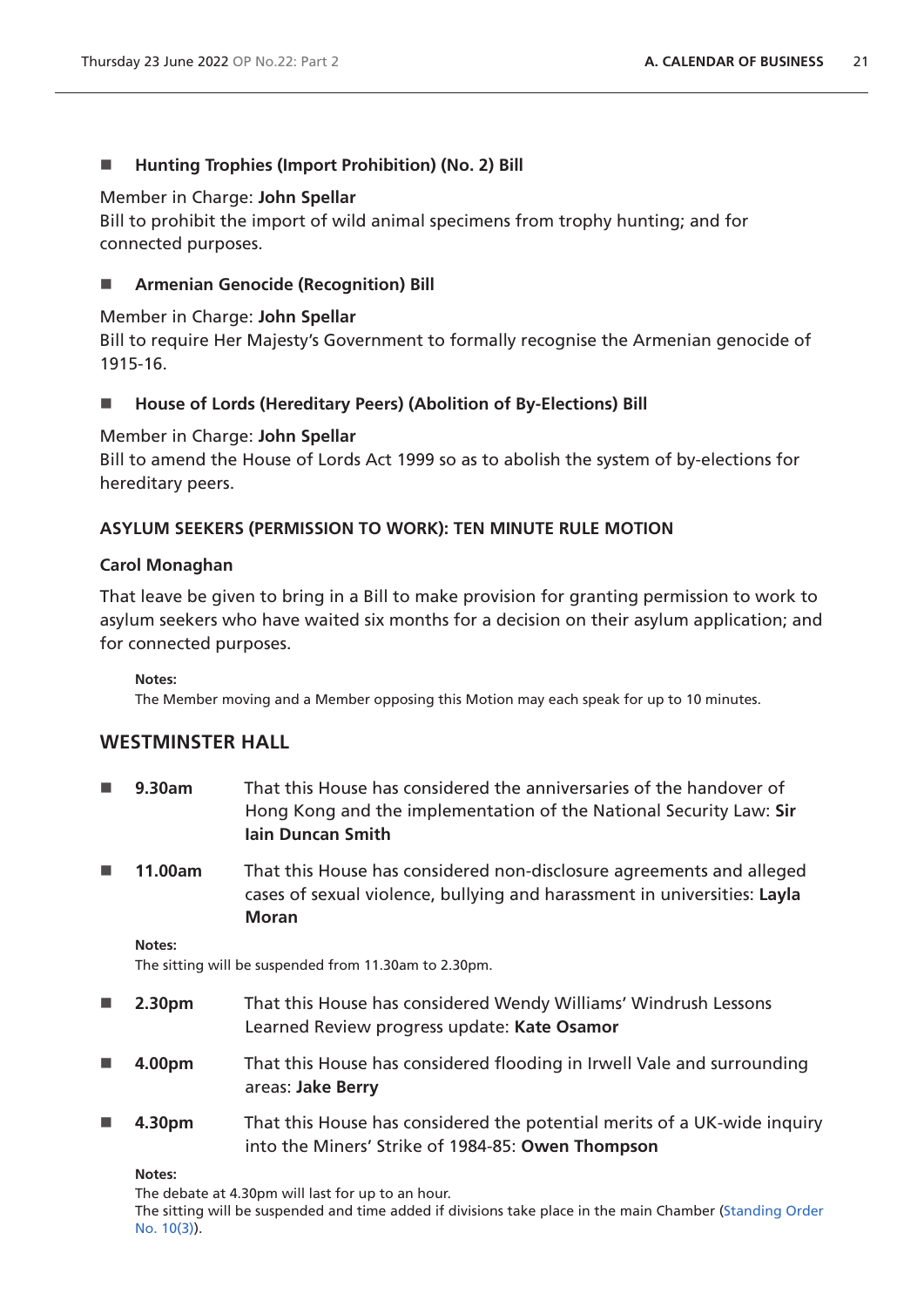### **THURSDAY 30 JUNE**

# **CHAMBER**

### **QUESTIONS**

- **9.30am Questions to the Secretary of State for Transport**
- **10.15am Topical Questions to the Secretary of State for Transport**

# **WESTMINSTER HALL**

 **1.30pm** That this House has considered the Sixth Report of the Home Affairs Committee, 2021-22, Police Conduct and Complaints, [HC 140](https://committees.parliament.uk/publications/9006/documents/166181/default/), and the Government response, [HC 1264](https://committees.parliament.uk/publications/22040/documents/165761/default/)**: Dame Diana Johnson**

#### **Notes:**

The subject of this debate was determined by the Liaison Committee.

# **MONDAY 4 JULY**

# **CHAMBER**

### **QUESTIONS**

- **2.30pm Questions to the Secretary of State for Education**
- **3.15pm Topical Questions to the Secretary of State for Education**

# **WESTMINSTER HALL**

 **4.30pm** That this House has considered [e-petition 604383](https://petition.parliament.uk/petitions/604383), relating to assisted dying: **Tonia Antoniazzi, on behalf of the Petitions Committee**

**Notes:**

The subject for this debate was determined by the Petitions Committee. The sitting will last for up to three hours. The sitting will be suspended and time added if divisions take place in the main Chamber [\(Standing Order No. 10\(3\)](https://publications.parliament.uk/pa/cm5802/cmstords/so_804_2021/so-orders.html#so-10_3)).

### **TUESDAY 5 JULY**

# **CHAMBER**

# **QUESTIONS**

- **11.30am Questions to the Secretary of State for Justice**
- **12.15pm Topical Questions to the Secretary of State for Justice**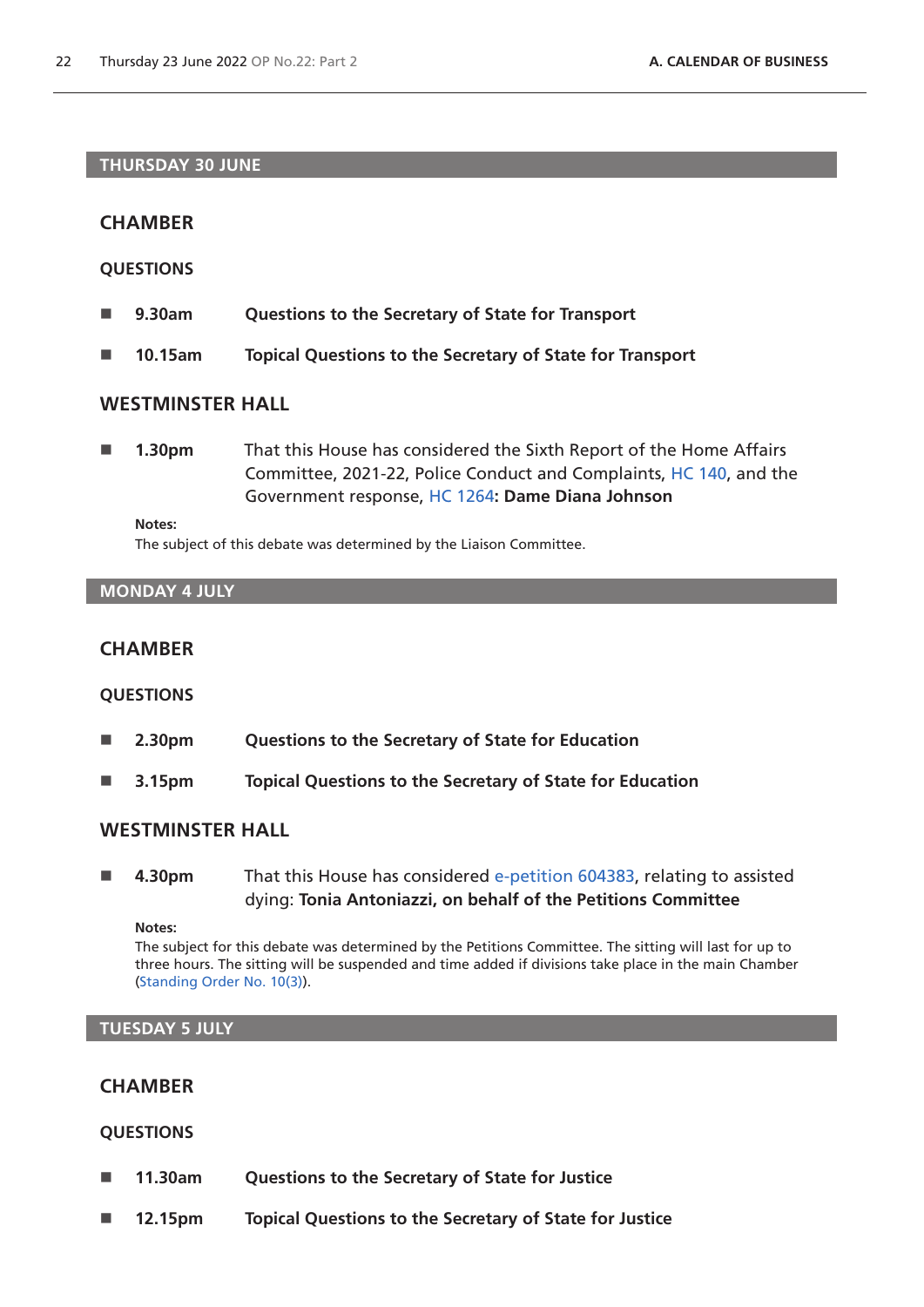**Afterwards** 

# **KINSHIP CARE: TEN MINUTE RULE MOTION**

# **Munira Wilson**

That leave be given to bring in a Bill to provide for a statutory definition of kinship care; to make provision about allowances and parental leave for kinship carers who take on responsibility for children whose parents are unable to care for them; to make provision about education in relation to children who are looked after by a kinship carer; and for connected purposes.

**Notes:**

The Member moving and a Member opposing this Motion may each speak for up to 10 minutes.

**WEDNESDAY 6 JULY**

# **CHAMBER**

# **QUESTIONS**

- **11.30am Questions to the Secretary of State for Wales**
- **12 noon Questions to the Prime Minister**

# **Afterwards**

# **MISCARRIAGE LEAVE: TEN MINUTE RULE MOTION**

# **Angela Crawley**

That leave be given to bring in a Bill to make provision for paid leave for people who have experienced miscarriage.

### **Notes:**

The Member moving and a Member opposing this Motion may each speak for up to 10 minutes.

# **THURSDAY 7 JULY**

# **CHAMBER**

# **QUESTIONS**

- **9.30am Questions to the Secretary of State for Digital, Culture, Media and Sport**
- **10.00am Topical Questions to the Secretary of State for Digital, Culture, Media and Sport**
- **10.10am Questions to the Attorney General**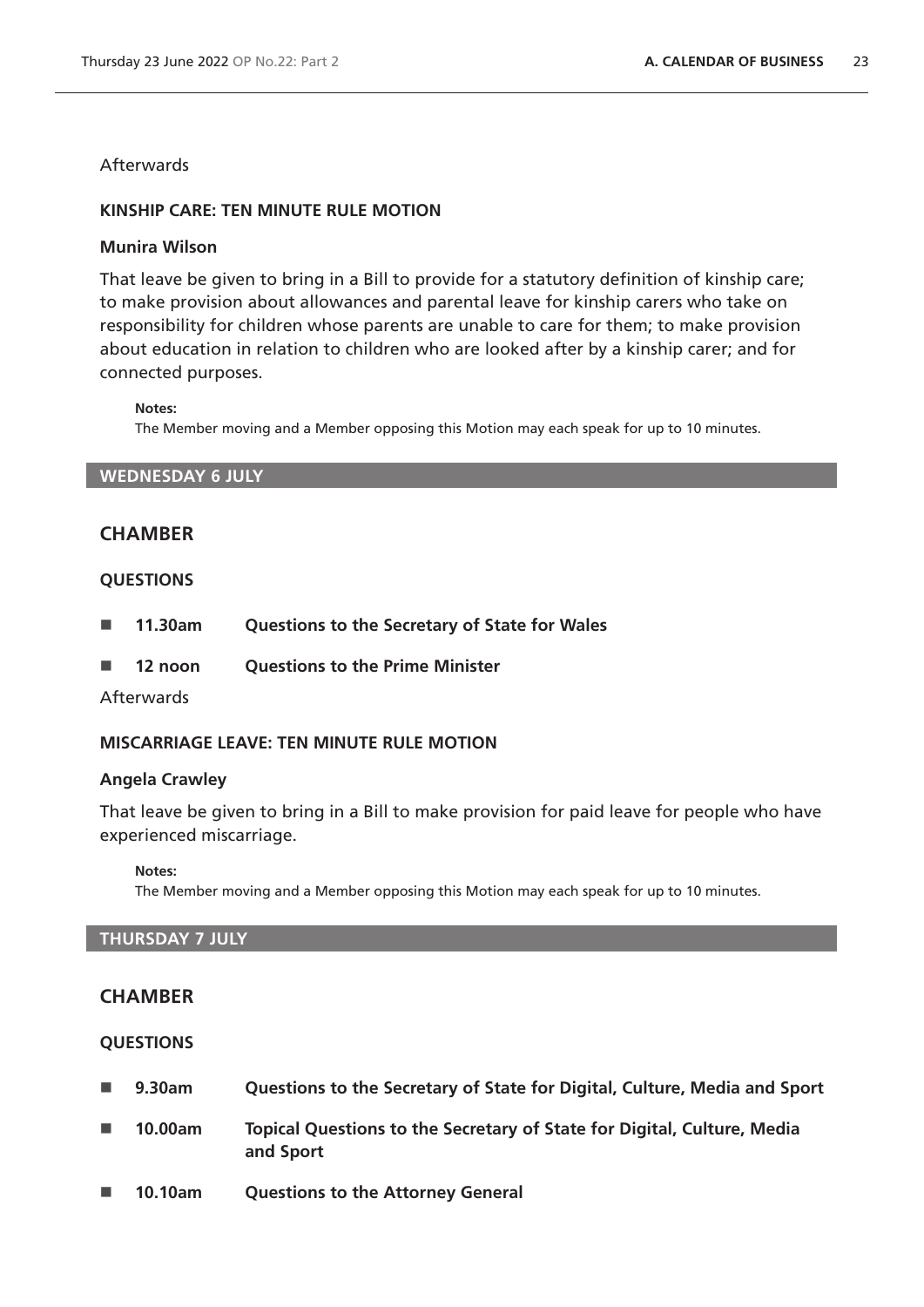# **WESTMINSTER HALL**

 **1.30pm** That this House has considered the Third Report of the Home Affairs Committee, 2021-22, The Macpherson Report: twenty-two years on, [HC](https://committees.parliament.uk/publications/7012/documents/89144/default/)  [139](https://committees.parliament.uk/publications/7012/documents/89144/default/)**: Dame Diana Johnson**

#### **Notes:**

The subject of this debate was determined by the Liaison Committee.

### **MONDAY 11 JULY**

# **CHAMBER**

# **QUESTIONS**

- **2.30pm Questions to the Secretary of State for Work and Pensions**
- **3.15pm Topical Questions to the Secretary of State for Work and Pensions**

# **WESTMINSTER HALL**

- **4.30pm** That this House has considered [e-petition 602285](https://petition.parliament.uk/petitions/602285), relating to the use of real bearskin hats by the Queen's Guards: **Martyn Day, on behalf of the Petitions Committee**
- **6.00pm** That this House has considered e-petition [597171](https://petition.parliament.uk/petitions/597171), relating to the hunting of dolphins and whales in the Faroe Islands: **John Nicolson, on behalf of the Petitions Committee**

#### **Notes:**

The subjects for these debates were determined by the Petitions Committee. The sitting will last for up to three hours. The sitting will be suspended and time added if divisions take place in the main Chamber [\(Standing Order No. 10\(3\)](https://publications.parliament.uk/pa/cm5802/cmstords/so_804_2021/so-orders.html#so-10_3)).

### **TUESDAY 12 JULY**

# **CHAMBER**

# **QUESTIONS**

- **11.30am Questions to the Secretary of State for Business, Energy and Industrial Strategy**
- **12.15pm Topical Questions to the Secretary of State for Business, Energy and Industrial Strategy**

Afterwards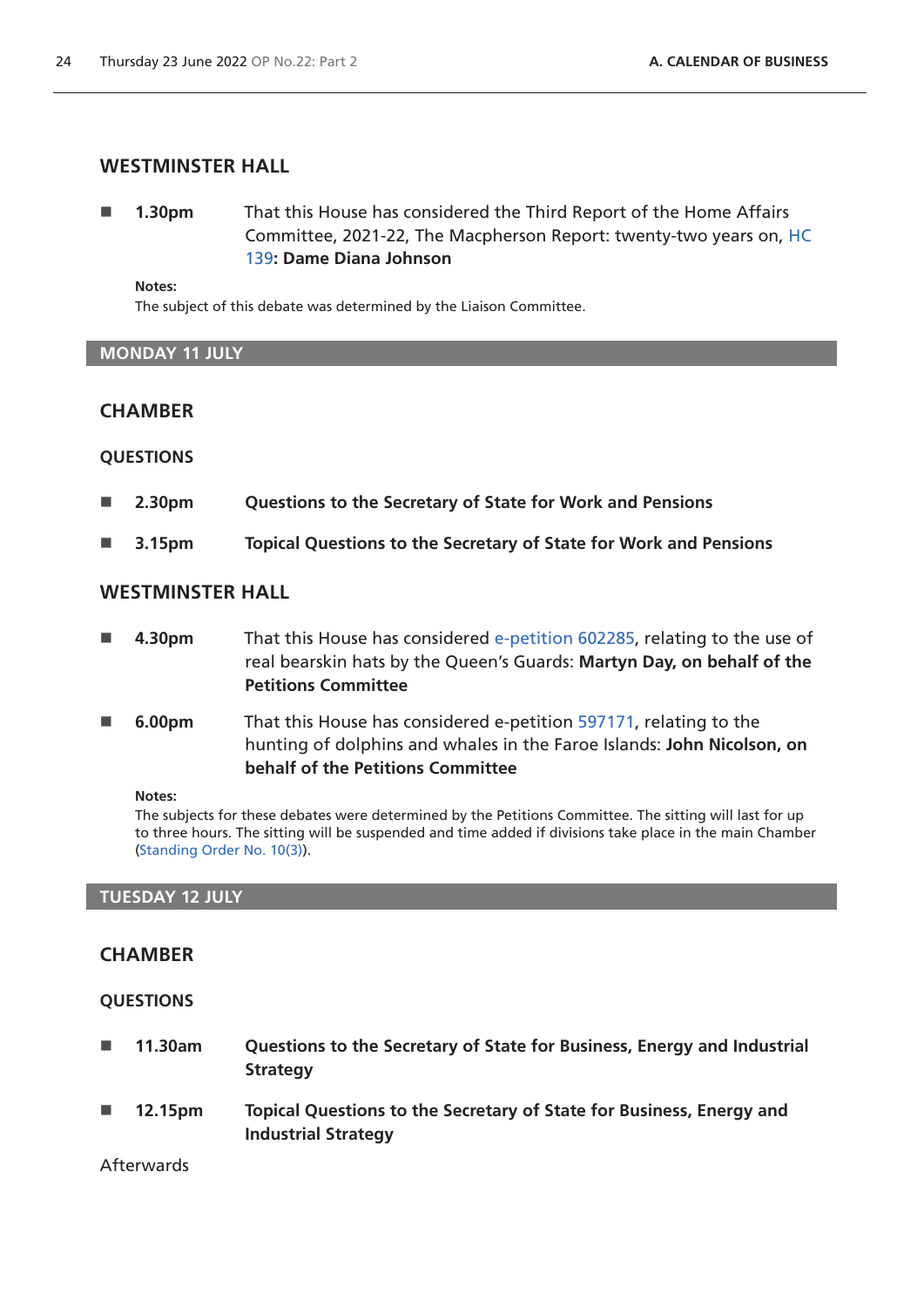# **PETS (MICROCHIPS): TEN MINUTE RULE MOTION**

### **James Daly**

That leave be given to bring in a Bill to make provision regarding pets with microchips; and for connected purposes.

#### **Notes:**

The Member moving and a Member opposing this Motion may each speak for up to 10 minutes.

### **PRESENTATION OF PUBLIC PETITIONS**

Water meters for park homes: **Mrs Sheryll Murray**

# **WEDNESDAY 13 JULY**

# **CHAMBER**

### **QUESTIONS**

- **11.30am Questions to the Minister for Women and Equalities**
- **11.53am Topical Questions to the Minister for Women and Equalities**
- **12 noon Questions to the Prime Minister**

### **TEN MINUTE RULE MOTION**

### **Liz Twist**

That leave be given to bring in a Bill under SO No. 23 [details to be provided].

### **Notes:**

The Member moving and a Member opposing this Motion may each speak for up to 10 minutes.

# **THURSDAY 14 JULY**

# **CHAMBER**

### **QUESTIONS**

- **9.30am Questions to the Minister for the Cabinet Office**
- **10.15am Topical Questions to the Minister for the Cabinet Office**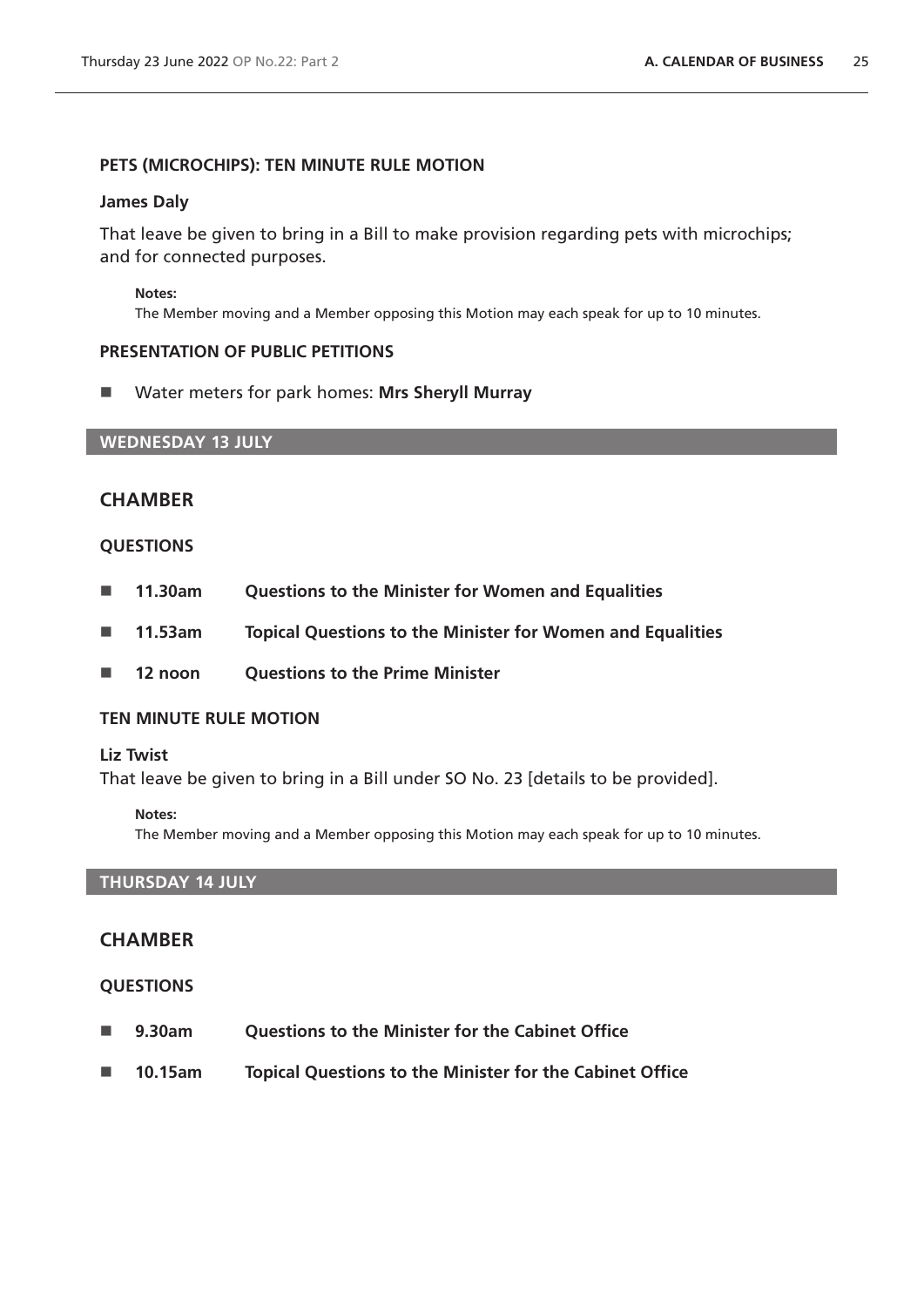### **FRIDAY 15 JULY**

# **CHAMBER**

**Neonatal Care (Leave and Pay) Bill: Second Reading**

Member in Charge: **Stuart C McDonald**

**Notes:** Bill not yet printed.

**Employment (Allocation of Tips) Bill: Second Reading**

Member in Charge: **Dean Russell**

**Notes:** Bill not yet printed.

**Shark Fins Bill: Second Reading**

### Member in Charge: **Christina Rees**

**Notes:** Bill not yet printed.

**Pensions Dashboards (Prohibition of Indemnification) Bill: Second Reading**

# Member in Charge: **Mary Robinson**

**Notes:** Bill not yet printed.

# ■ [Public Advocate \(No. 2\) Bill: S](https://publications.parliament.uk/pa/bills/cbill/58-03/0047/220047.pdf)econd Reading

### Member in Charge: **Maria Eagle**

**Notes:**

A money resolution is required for this Bill to be proceeded with in Committee.

# **MONDAY 18 JULY**

# **WESTMINSTER HALL**

# **4.30pm** That this House has considered [e-petition 592642](https://petition.parliament.uk/petitions/592642), relating to BTEC qualifications: **Marsha De Cordova, on behalf of the Petitions Committee**

#### **Notes:**

The subject for this debate was determined by the Petitions Committee. The sitting will last for up to three hours. The sitting will be suspended and time added if divisions take place in the main Chamber [\(Standing Order No. 10\(3\)](https://publications.parliament.uk/pa/cm5802/cmstords/so_804_2021/so-orders.html#so-10_3)).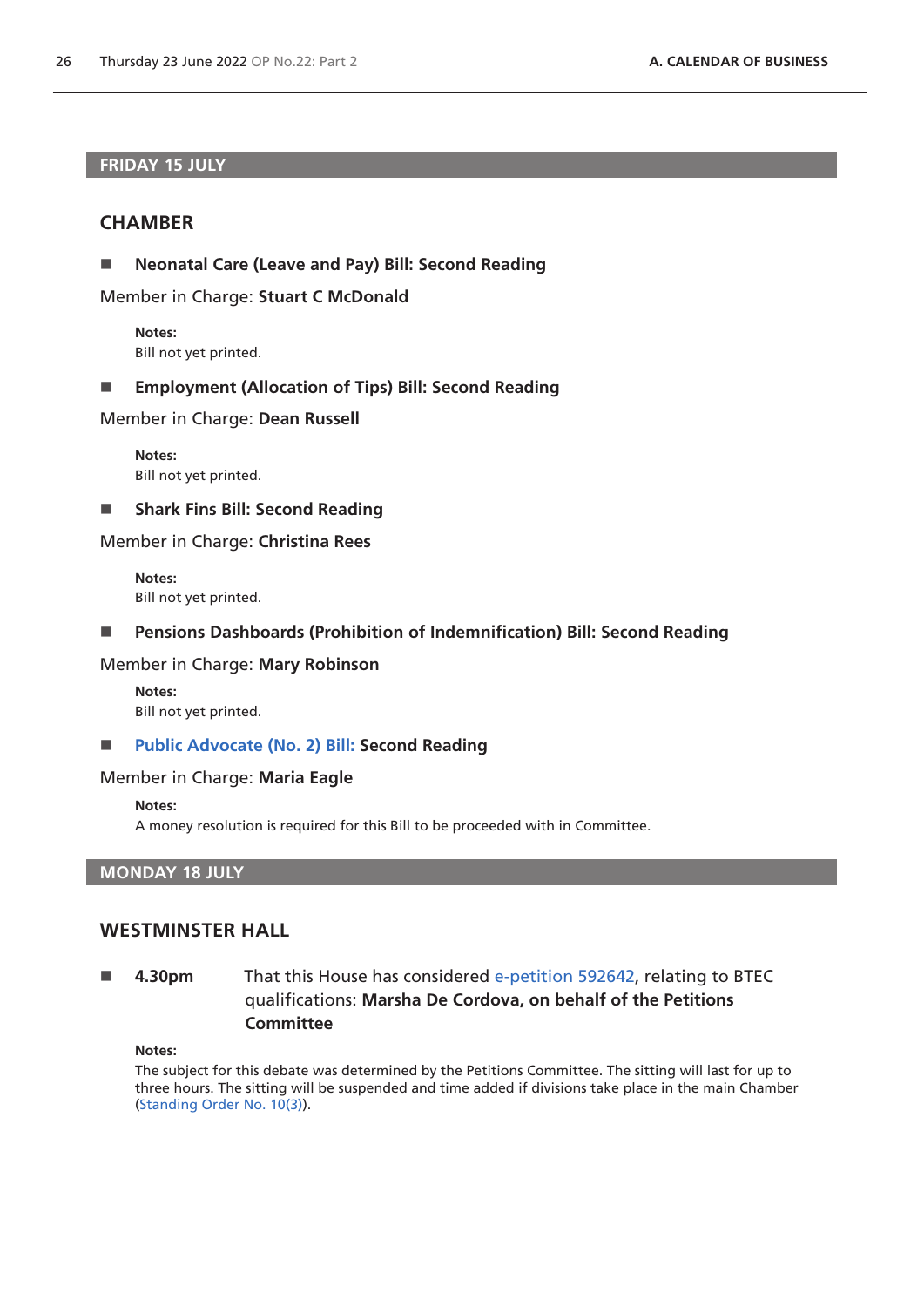# **FRIDAY 9 SEPTEMBER**

# **CHAMBER**

**Protection from Redundancy (Pregnancy and Family Leave) Bill: Second Reading**

Member in Charge: **Dan Jarvis**

**Notes:** Bill not yet printed.

### ■ **Carer's Leave Bill: Second Reading**

Member in Charge: **Wendy Chamberlain**

**Notes:** Bill not yet printed.

### **Worker Protection (Amendment of Equality Act 2010) Bill: Second Reading**

### Member in Charge: **Wera Hobhouse**

**Notes:** Bill not yet printed.

### **Care Bill: Second Reading**

### Member in Charge: **Mr Peter Bone**

**Notes:** Bill not yet printed.

# **Automated External Defibrillators (Public Access) Bill: Second Reading**

### Member in Charge: **Jim Shannon**

**Notes:** Bill not yet printed.

### ■ **Domestic Energy (Value Added Tax) Bill: Second Reading**

### Member in Charge: **Sir Christopher Chope**

**Notes:** Bill not yet printed.

# ■ BBC Licence Fee Non-Payment (Decriminalisation for Over-75s) Bill: Second Reading

### Member in Charge: **Sir Christopher Chope**

**Notes:** Bill not yet printed.

■ Green Belt (Protection) Bill: Second Reading

# Member in Charge: **Sir Christopher Chope**

| Notes: |                       |
|--------|-----------------------|
|        | Bill not yet printed. |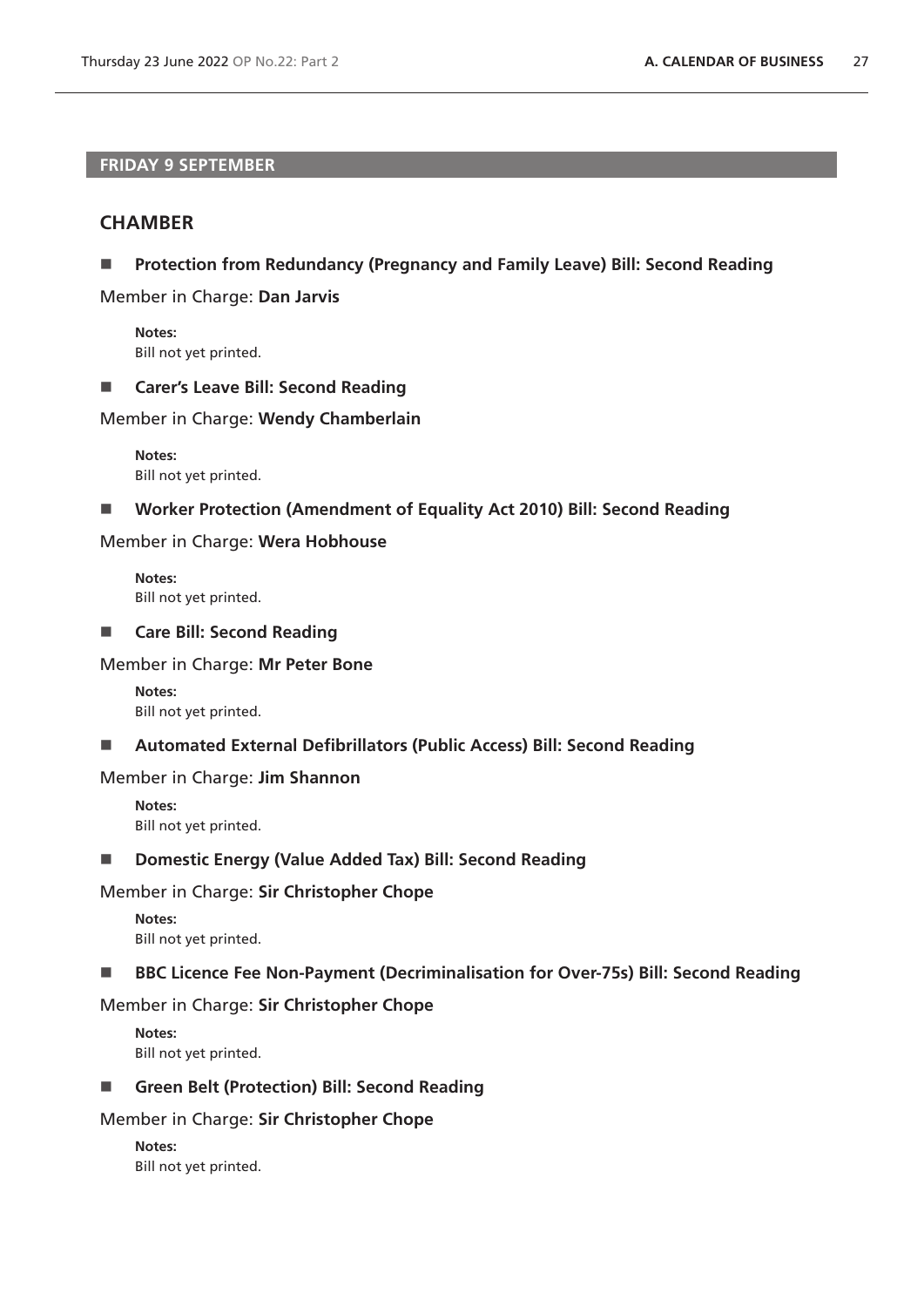# **FRIDAY 16 SEPTEMBER**

# **CHAMBER**

**Equipment Theft (Prevention) Bill: Second Reading**

Member in Charge: **Greg Smith**

**Notes:** Bill not yet printed.

**Offenders (Day of Release from Detention) Bill: Second Reading**

Member in Charge: **Mark Jenkinson**

**Notes:** Bill not yet printed.

**Dyslexia Screening and Teacher Training Bill: Second Reading**

# Member in Charge: **Matt Hancock**

**Notes:** Bill not yet printed.

**Covid-19 Vaccine Damage Payments Bill: Second Reading**

### Member in Charge: **Sir Christopher Chope**

**Notes:** Bill not yet printed.

**Plastics (Wet Wipes) Bill: Second Reading**

### Member in Charge: **Fleur Anderson**

**Notes:** Bill not yet printed.

■ British Bill of Rights and Withdrawal from the European Convention on Human Rights **Bill: Second Reading**

### Member in Charge: **Mr Peter Bone**

**Notes:** Bill not yet printed.

# **III** Illegal Immigration (Offences) Bill: Second Reading

# Member in Charge: **Sir Christopher Chope**

**Notes:** Bill not yet printed.

**Paternity (Leave and Pay) Bill: Second Reading**

### Member in Charge: **Gareth Davies**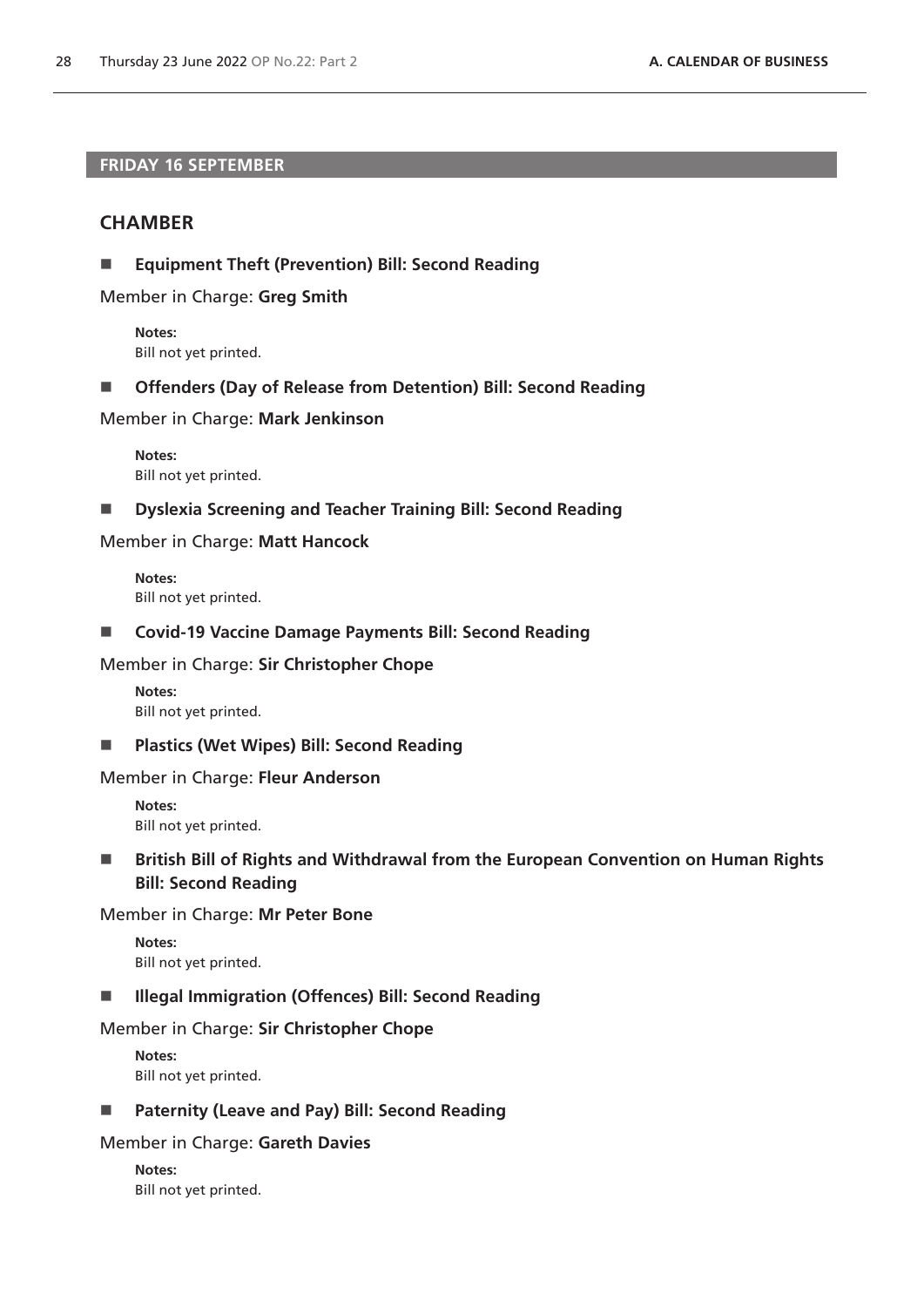■ War Pension Scheme and Armed Forces Compensation Scheme (Public Inquiry) Bill: **Second Reading**

Member in Charge: **Owen Thompson**

**Notes:** Bill not yet printed.

**Ministerial Code (Enforcement) Bill: Second Reading**

Member in Charge: **Owen Thompson**

**Notes:** Bill not yet printed.

**Ministerial Interests (Public Appointments) Bill: Second Reading**

Member in Charge: **Owen Thompson**

**Notes:** Bill not yet printed.

# **FRIDAY 28 OCTOBER**

# **CHAMBER**

**Co-operatives, Mutuals and Friendly Societies Bill: Second Reading**

Member in Charge: **Sir Mark Hendrick**

**Notes:** Bill not yet printed.

**Employment Relations (Flexible Working) Bill: Second Reading**

Member in Charge: **Yasmin Qureshi**

**Notes:** Bill not yet printed.

**Child Support Collection (Domestic Abuse) Bill: Second Reading**

Member in Charge: **Sally-Ann Hart**

**Notes:** Bill not yet printed.

■ Countryside and Rights of Way Act 2000 (Amendment) Bill: Second Reading

Member in Charge: **Caroline Lucas**

**Notes:** Bill not yet printed.

**Prime Minister (Temporary Replacement) Bill: Second Reading**

Member in Charge: **Mr Peter Bone**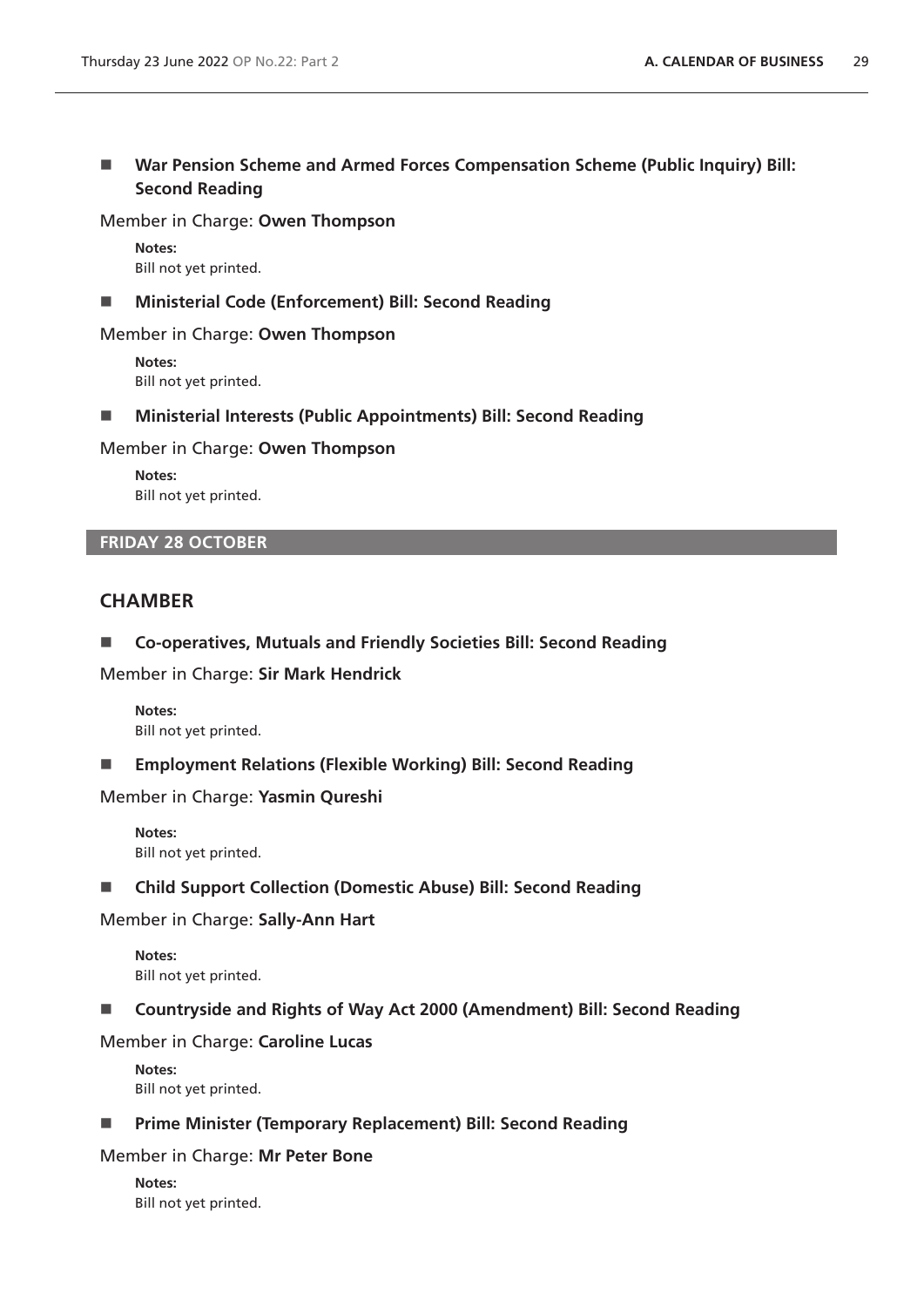# **Asylum Seekers (Permission to Work) Bill: Second Reading**

### Member in Charge: **Chris Stephens**

**Notes:** Bill not yet printed.

# **Housing Standards (Refugees and Asylum Seekers) Bill: Second Reading**

### Member in Charge: **Chris Stephens**

**Notes:** Bill not yet printed.

### **Mobile Homes Act 1983 (Amendment) Bill: Second Reading**

### Member in Charge: **Sir Christopher Chope**

**Notes:** Bill not yet printed.

# **Anonymity of Suspects Bill: Second Reading**

# Member in Charge: **Sir Christopher Chope**

**Notes:** Bill not yet printed.

### ■ Covid-19 Vaccine Damage Bill: Second Reading

### Member in Charge: **Sir Christopher Chope**

**Notes:** Bill not yet printed.

# ■ NHS England (Alternative Treatment) Bill: Second Reading

### Member in Charge: **Sir Christopher Chope**

**Notes:** Bill not yet printed.

# ■ **Decarbonisation and Economic Strategy Bill: Second Reading**

### Member in Charge: **Caroline Lucas**

**Notes:** Bill not yet printed.

# **FRIDAY 18 NOVEMBER**

# **CHAMBER**

# **Supported Housing (Regulatory Oversight) Bill: Second Reading**

Member in Charge: **Bob Blackman**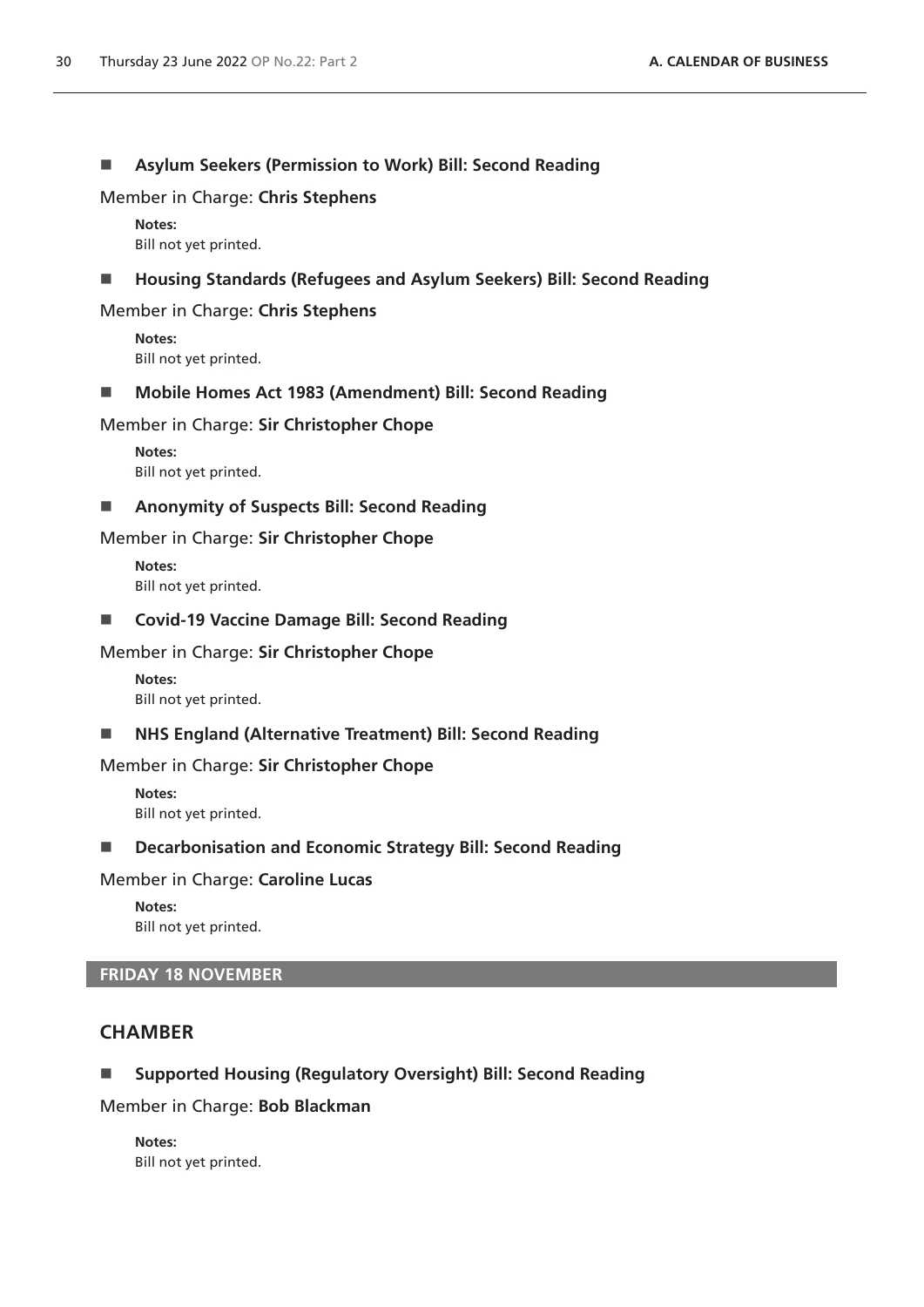# **Terminal Illness (Support and Rights) Bill: Second Reading**

Member in Charge: **Alex Cunningham**

**Notes:** Bill not yet printed.

# ■ Corporate Homicide Bill: Second Reading

# Member in Charge: **Chris Stephens**

**Notes:** Bill not yet printed.

**Telecommunications Infrastructure (Consultation) Bill: Second Reading**

# Member in Charge: **Dame Diana Johnson**

**Notes:** Bill not yet printed.

■ BBC Licence Fee (Abolition) Bill: Second Reading

# Member in Charge: **Mr Peter Bone**

**Notes:** Bill not yet printed.

■ Mobile Homes (Pitch Fees) Bill: Second Reading

# Member in Charge: **Sir Christopher Chope**

**Notes:** Bill not yet printed.

**Covid-19 Vaccine Diagnosis and Treatment Bill: Second Reading**

# Member in Charge: **Sir Christopher Chope**

**Notes:** Bill not yet printed.

# ■ National Health Service Co-Funding and Co-Payment Bill: Second Reading

# Member in Charge: **Sir Christopher Chope**

**Notes:** Bill not yet printed.

# **FRIDAY 25 NOVEMBER**

# **CHAMBER**

# **Electricity and Gas Transmission (Compensation) Bill: Second Reading**

# Member in Charge: **Dr Liam Fox**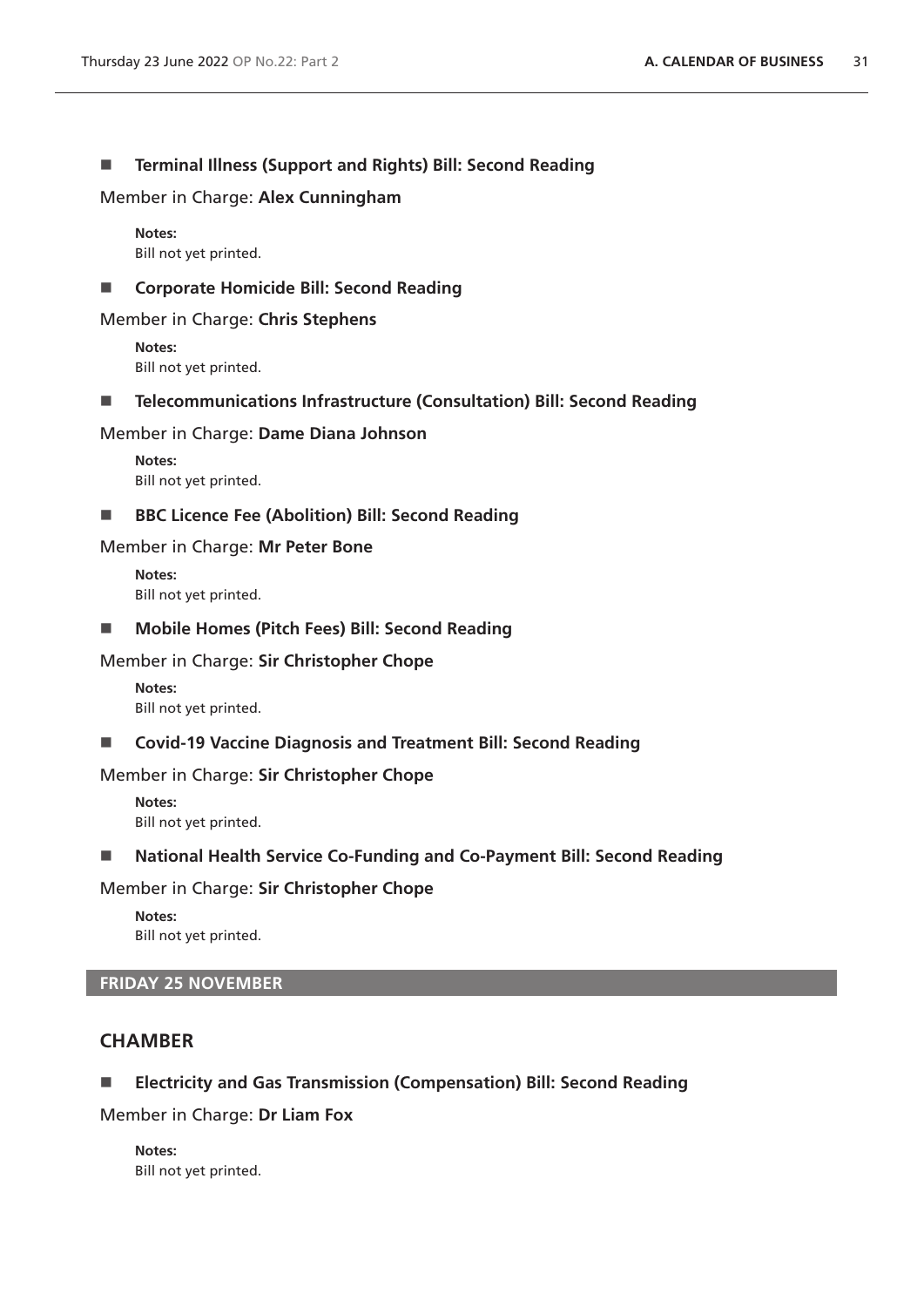# **Hunting Trophies (Import Prohibition) Bill: Second Reading**

Member in Charge: **Henry Smith**

**Notes:** Bill not yet printed.

# **Carbon Emissions (Buildings) Bill: Second Reading**

Member in Charge: **Jerome Mayhew**

**Notes:** Bill not yet printed.

**Fertility Treatment (Employment Rights) Bill: Second Reading**

# Member in Charge: **Nickie Aiken**

**Notes:** Bill not yet printed.

**Sexually-motivated Manslaughter (Sentencing) Bill: Second Reading**

### Member in Charge: **Laura Farris**

**Notes:** Bill not yet printed.

■ Copyright and Performers' Rights (Extended Collective Licensing) Bill: Second Reading

### Member in Charge: **Giles Watling**

**Notes:** Bill not yet printed.

# ■ Business of the House Commission Bill: Second Reading

### Member in Charge: **Mr Peter Bone**

**Notes:** Bill not yet printed.

# **Social Security Benefits (Healthy Eating) Bill: Second Reading**

# Member in Charge: **Chris Stephens**

**Notes:** Bill not yet printed.

# **FRIDAY 9 DECEMBER**

# **CHAMBER**

# **Protection from Sex-based Harassment in Public Bill: Second Reading**

### Member in Charge: **Greg Clark**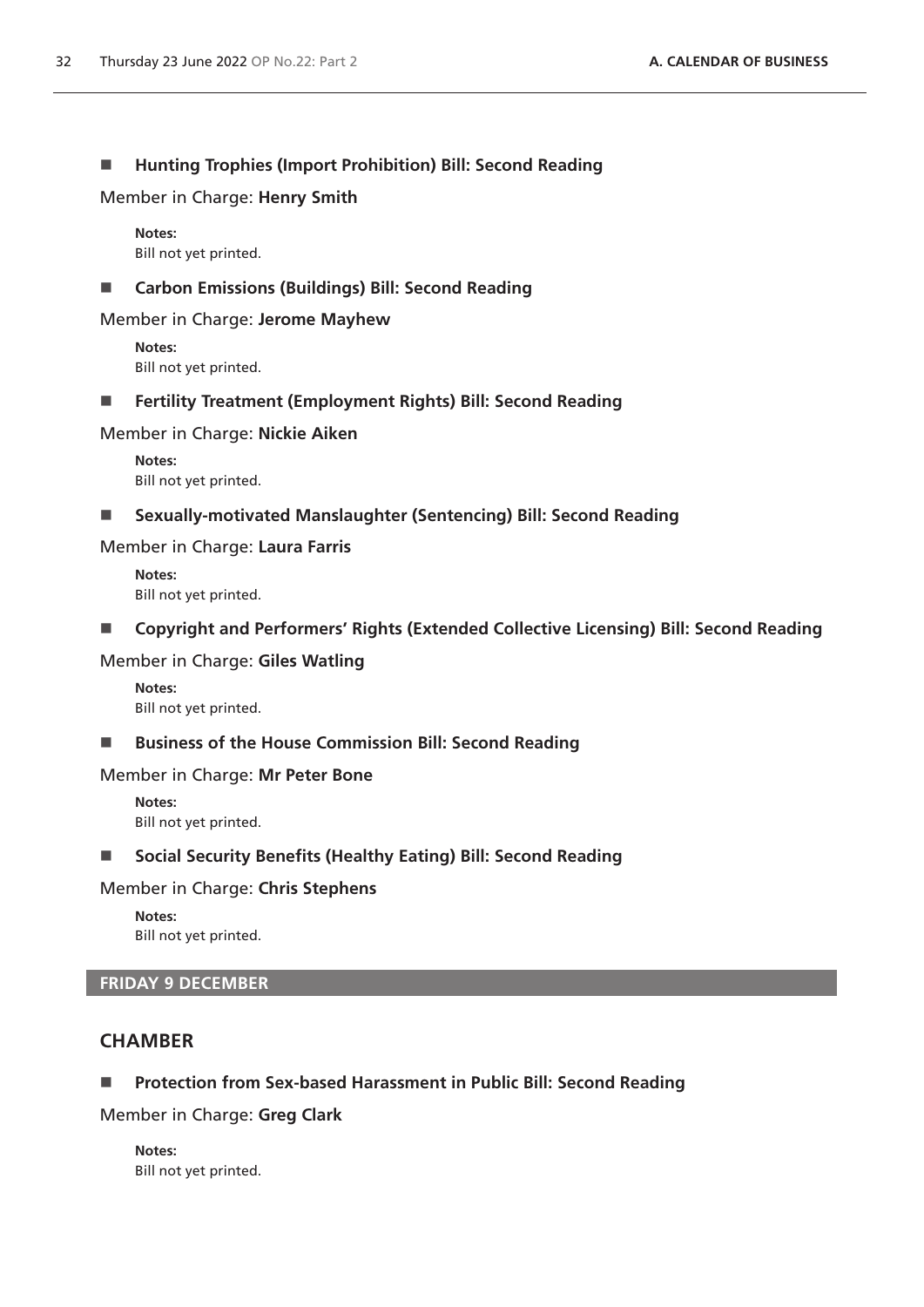# **Child Support (Enforcement) Bill: Second Reading**

Member in Charge: **Claire Coutinho**

**Notes:** Bill not yet printed.

# ■ Powers of Attorney Bill: Second Reading

Member in Charge: **Stephen Metcalfe**

**Notes:** Bill not yet printed.

**Short-term and Holiday-Let Accommodation (Licensing) Bill: Second Reading**

# Member in Charge: **Rachael Maskell**

**Notes:** Bill not yet printed.

■ Hares (Close Season) Bill: Second Reading

# Member in Charge: **Anthony Browne**

**Notes:** Bill not yet printed.

# **Electoral Commission (Abolition) Bill: Second Reading**

# Member in Charge: **Mr Peter Bone**

**Notes:** Bill not yet printed.

**Parliamentary and Health Service Ombudsman (Powers) Bill: Second Reading**

# Member in Charge: **Chris Stephens**

**Notes:** Bill not yet printed.

# **Under-Occupancy Penalty (Report) Bill: Second Reading**

# Member in Charge: **Chris Stephens**

**Notes:** Bill not yet printed.

# **Barnett Formula (Replacement) Bill: Second Reading**

# Member in Charge: **Sir Christopher Chope**

**Notes:** Bill not yet printed.

# ■ Removal of Titles Bill: Second Reading

# Member in Charge: **Rachael Maskell**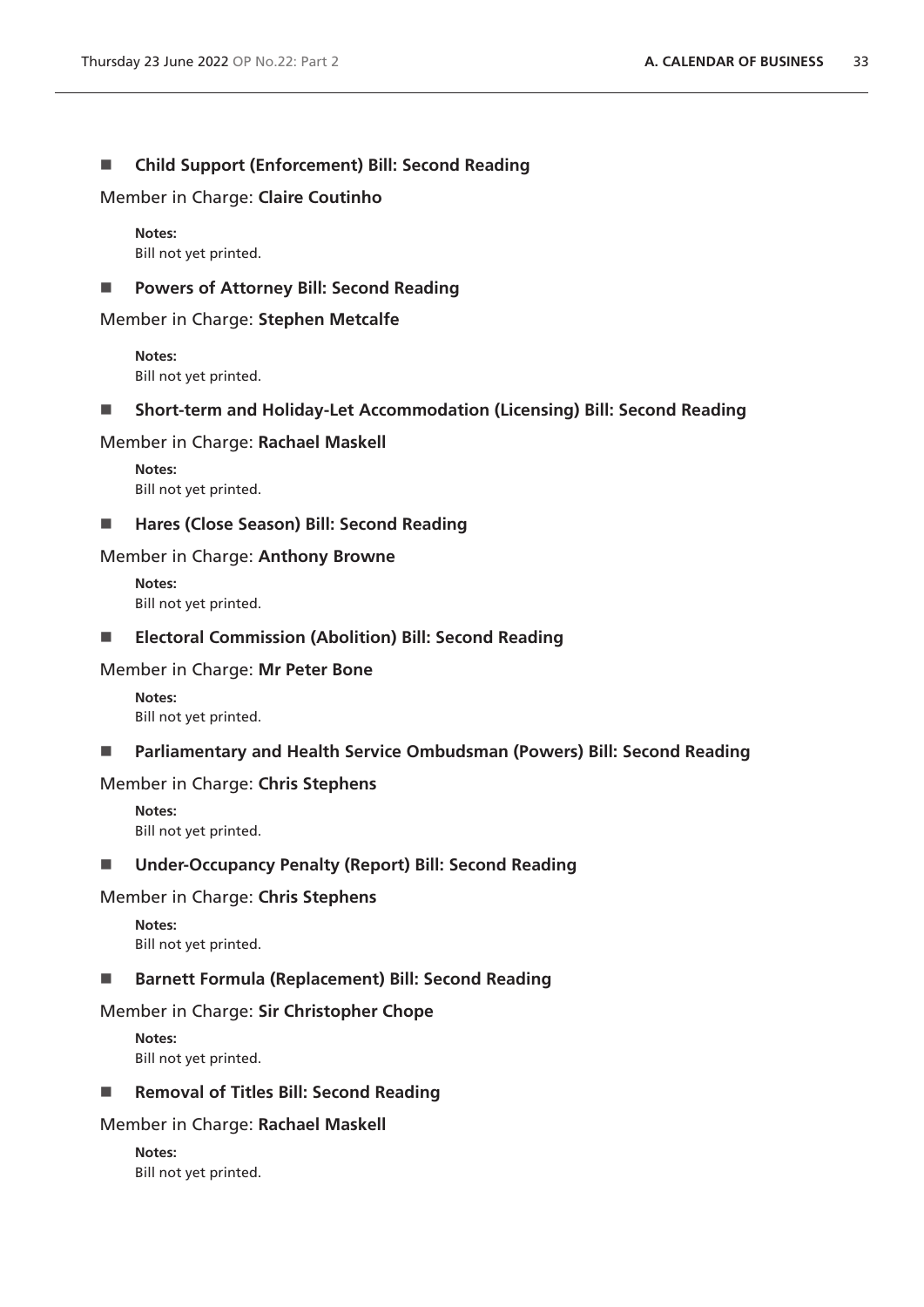# **FRIDAY 20 JANUARY 2023**

# **CHAMBER**

**Online Sale of Goods (Safety) Bill: Second Reading**

Member in Charge: **Ian Mearns**

**Notes:** Bill not yet printed.

■ Hereditary Titles (Female Succession) Bill: Second Reading

### Member in Charge: **Mark Jenkinson**

**Notes:** Bill not yet printed.

### **General Election (Leaders' Debates) Bill: Second Reading**

### Member in Charge: **Mr Peter Bone**

**Notes:** Bill not yet printed.

**Workers (Rights and Definition) Bill: Second Reading**

### Member in Charge: **Chris Stephens**

**Notes:** Bill not yet printed.

**Full Employment Bill: Second Reading**

### Member in Charge: **Chris Stephens**

**Notes:** Bill not yet printed.

# **Asylum Seekers (Accommodation Eviction Procedures) Bill: Second Reading**

# Member in Charge: **Chris Stephens**

**Notes:** Bill not yet printed.

### **Disability Benefit Assessments (Recording) Bill: Second Reading**

### Member in Charge: **Chris Stephens**

**Notes:** Bill not yet printed.

# ■ Rule of Law (Enforcement by Public Authorities) Bill: Second Reading

### Member in Charge: **Sir Christopher Chope**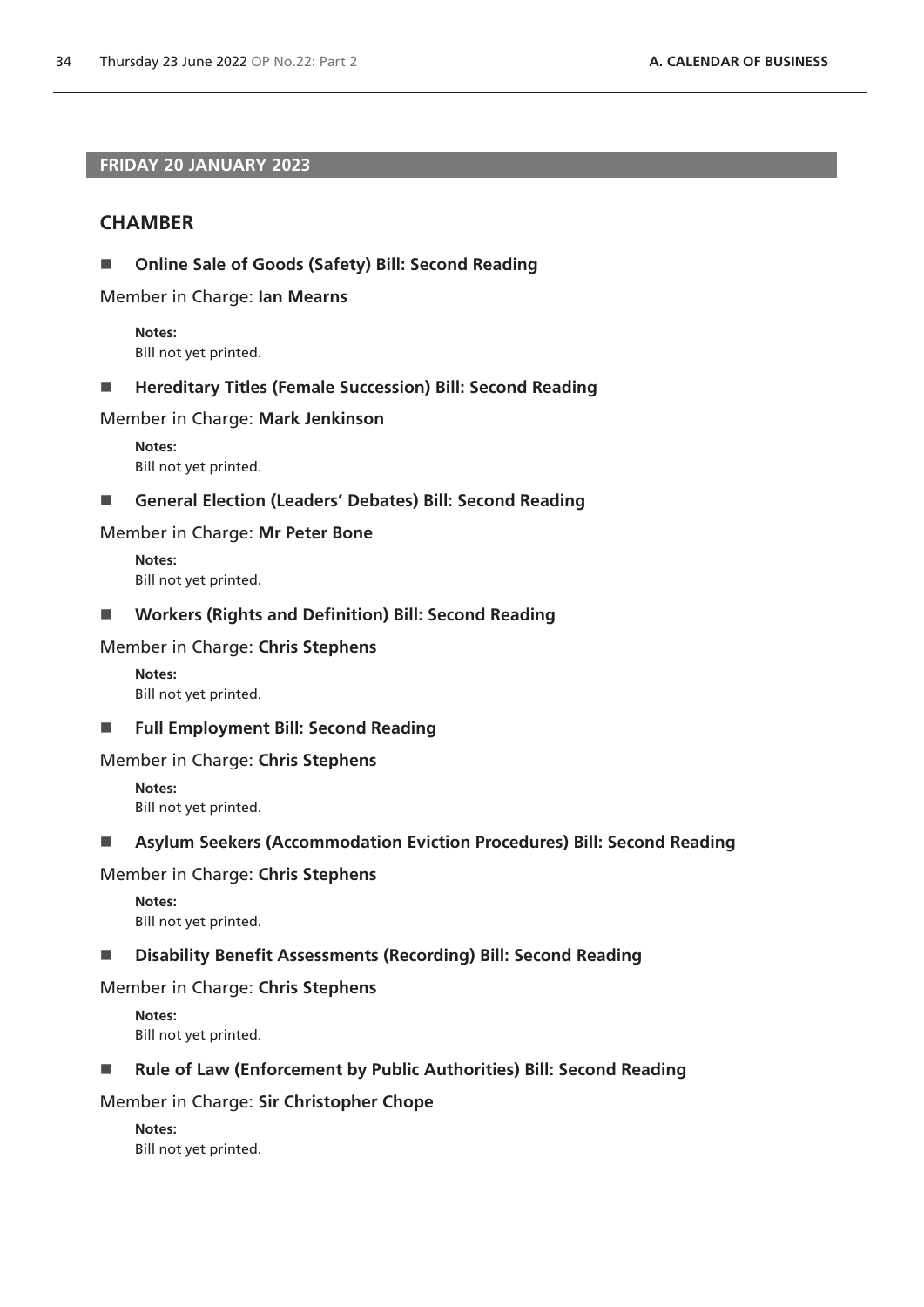# **FRIDAY 3 FEBRUARY**

# **CHAMBER**

**Flashing Images Bill: Second Reading**

Member in Charge: **Tom Hunt**

**Notes:** Bill not yet printed.

**Animals (Low-Welfare Activities Abroad) Bill: Second Reading**

### Member in Charge: **Angela Richardson**

**Notes:** Bill not yet printed.

**Workers (Predictable Terms and Conditions) Bill: Second Reading**

### Member in Charge: **Scott Benton**

**Notes:** Bill not yet printed.

**Hospitals (Parking Charges and Business Rates) Bill: Second Reading**

### Member in Charge: **Mr Peter Bone**

**Notes:** Bill not yet printed.

**Devolution (Employment) (Scotland) Bill: Second Reading**

### Member in Charge: **Chris Stephens**

**Notes:** Bill not yet printed.

■ Health and Safety at Work Bill: Second Reading

### Member in Charge: **Chris Stephens**

**Notes:** Bill not yet printed.

### **Public Health (Control of Disease) Act 1984 (Amendment) Bill: Second Reading**

# Member in Charge: **Sir Christopher Chope**

**Notes:** Bill not yet printed.

### ■ Caravan Site Licensing (Exemptions of Motor Homes) Bill: Second Reading

# Member in Charge: **Sir Christopher Chope**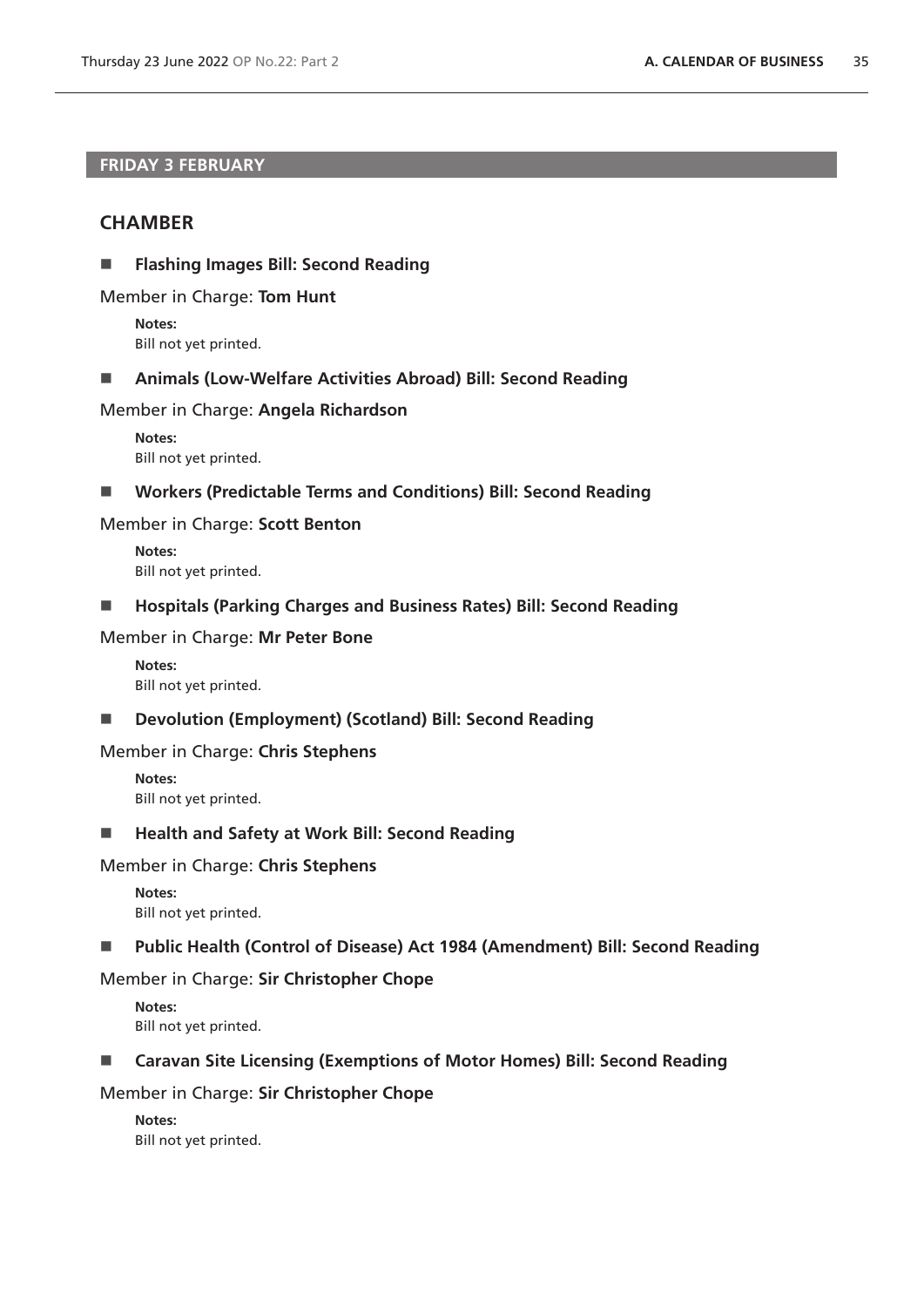# **FRIDAY 24 FEBRUARY**

# **CHAMBER**

**Veterans Advisory and Pensions Committees Bill: Second Reading**

Member in Charge: **Robin Millar**

**Notes:** Bill not yet printed.

**Local Authority Boundaries (Referendums) Bill: Second Reading**

Member in Charge: **Robbie Moore**

**Notes:** Bill not yet printed.

■ Human Trafficking (Child Protection) Bill: Second Reading

Member in Charge: **Mr Peter Bone**

**Notes:** Bill not yet printed.

**British Broadcasting Corporation (Privatisation) Bill: Second Reading**

Member in Charge: **Sir Christopher Chope**

**Notes:** Bill not yet printed.

**Children's Clothing (Value Added Tax) Bill: Second Reading**

Member in Charge: **Sir Christopher Chope**

**Notes:** Bill not yet printed.

# **FRIDAY 3 MARCH**

# **CHAMBER**

**Firearms Bill: Second Reading** 

### Member in Charge: **Shaun Bailey**

**Notes:** Bill not yet printed.

**Human Trafficking (Sentencing) Bill: Second Reading** 

Member in Charge: **Mr Peter Bone**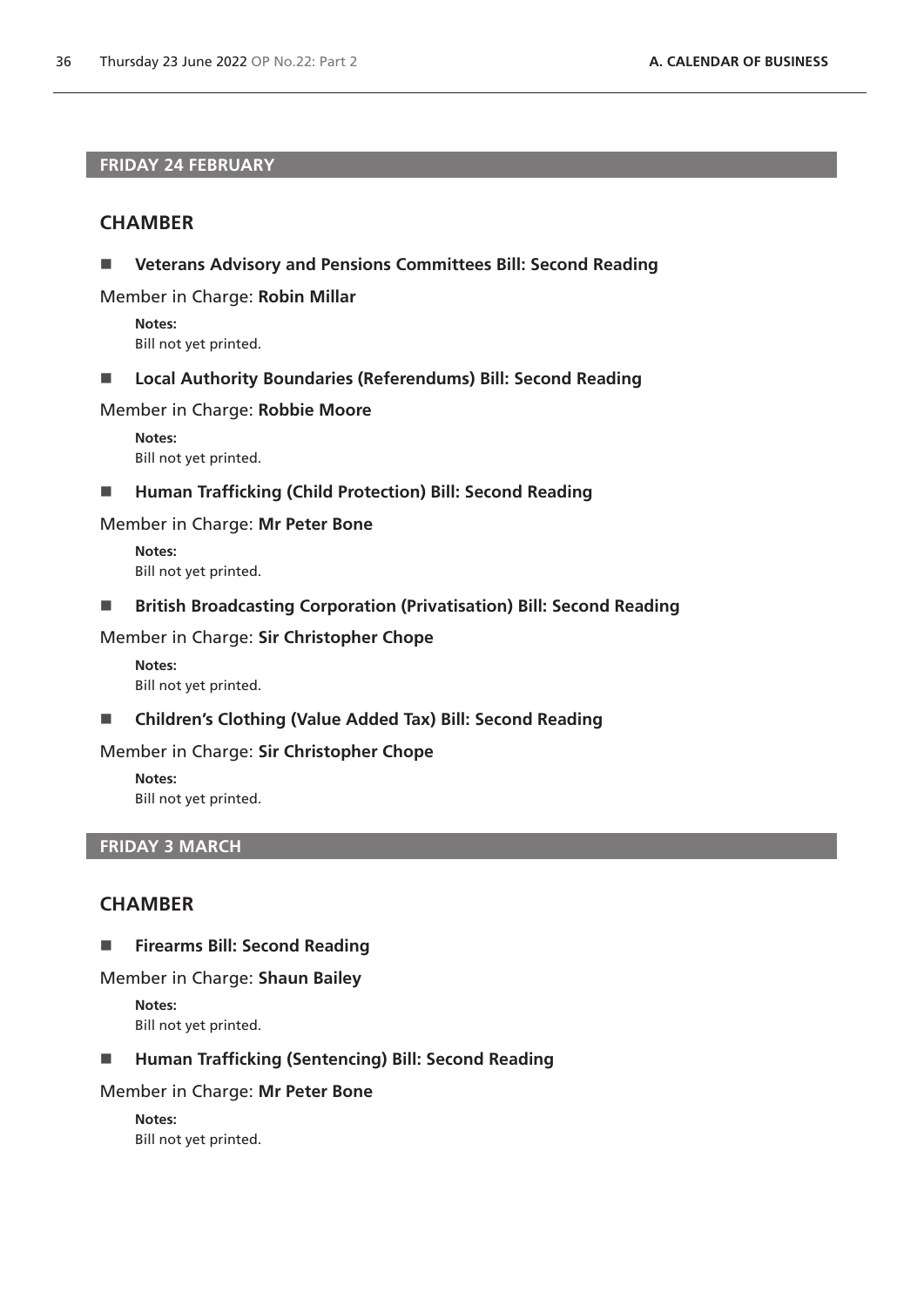# ■ Benefit Sanctions (Warnings) Bill: Second Reading

Member in Charge: **Chris Stephens**

**Notes:** Bill not yet printed.

# **Universal Credit Sanctions (Zero Hours Contracts) Bill: Second Reading**

### Member in Charge: **Chris Stephens**

**Notes:** Bill not yet printed.

**Public Sector Exit Payments (Limitation) Bill: Second Reading**

### Member in Charge: **Sir Christopher Chope**

**Notes:** Bill not yet printed.

# **FRIDAY 17 MARCH**

# **CHAMBER**

### **Palestine Statehood (Recognition) Bill: Second Reading**

### Member in Charge: **Layla Moran**

**Notes:** Bill not yet printed.

### **Chalk Streams (Protection) Bill: Second Reading**

### Member in Charge: **Sarah Green**

**Notes:** Bill not yet printed.

# **Access to Elected Office Fund (Report) Bill: Second Reading**

### Member in Charge: **Daisy Cooper**

**Notes:** Bill not yet printed.

### **Prime Minister (Accountability to House of Commons) Bill: Second Reading**

### Member in Charge: **Mr Peter Bone**

**Notes:** Bill not yet printed.

### **Evictions (Universal Credit) Bill: Second Reading**

### Member in Charge: **Chris Stephens**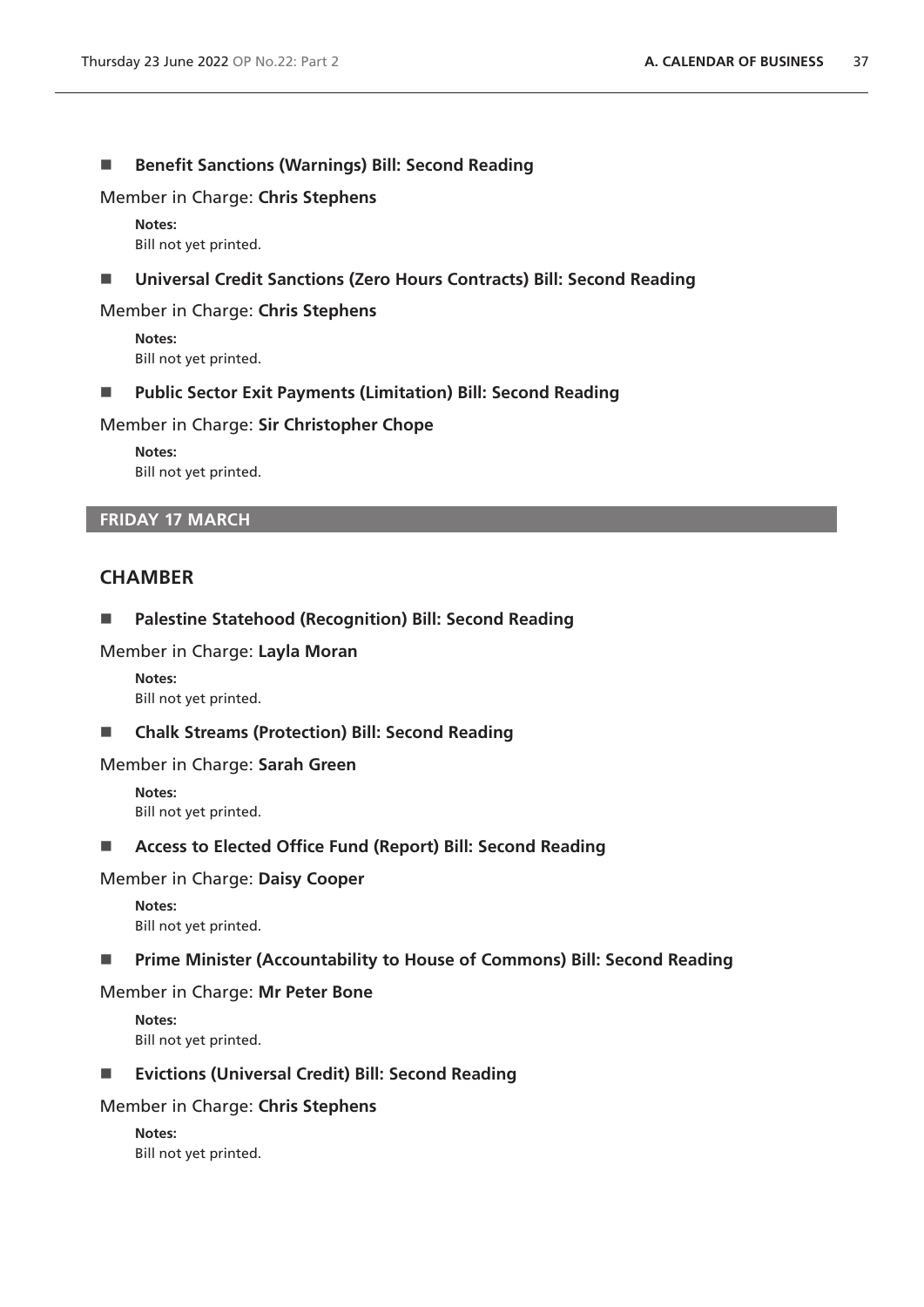# **Caravan Sites Bill: Second Reading**

Member in Charge: **Sir Christopher Chope**

**Notes:**

Bill not yet printed.

### **FRIDAY 24 MARCH**

# **CHAMBER**

**Minimum Energy Performance of Buildings Bill: Second Reading**

Member in Charge: **Sarah Olney**

**Notes:** Bill not yet printed.

### **Public Bodies (Representation from Devolved Nations) Bill: Second Reading**

Member in Charge: **Wendy Chamberlain**

**Notes:** Bill not yet printed.

**Voter Registration Bill: Second Reading**

### Member in Charge: **Mr Peter Bone**

**Notes:** Bill not yet printed.

**Regulatory Impact Assessments Bill: Second Reading**

# Member in Charge: **Sir Christopher Chope**

**Notes:** Bill not yet printed.

**Participation in Court Proceedings (Live Links) Bill: Second Reading**

# Member in Charge: **Robbie Moore**

**Notes:** Bill not yet printed.

# **Employment (Dismissal and Re-engagement) Bill: Second Reading**

# Member in Charge: **Gavin Newlands**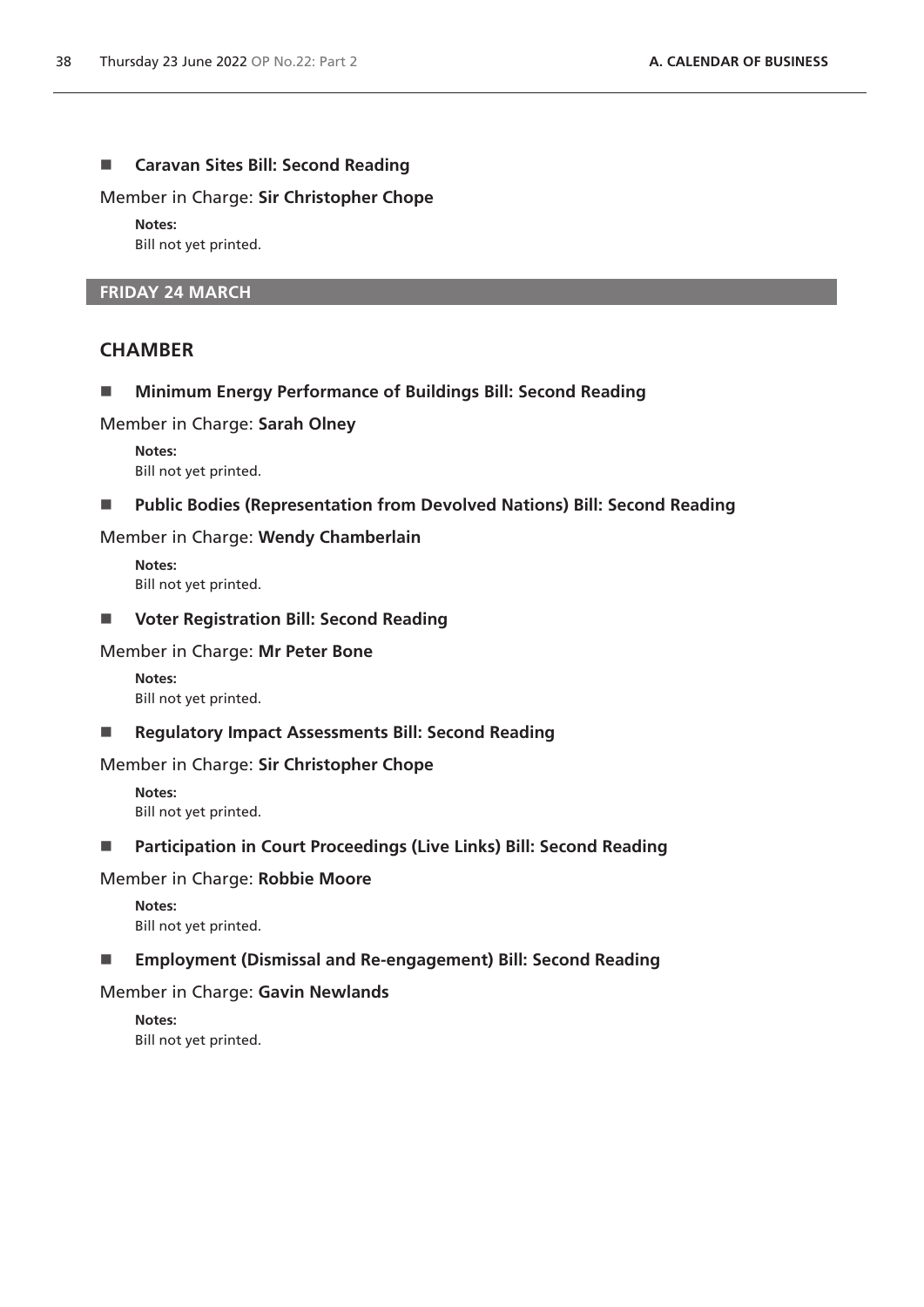# <span id="page-38-0"></span>**B. REMAINING ORDERS AND NOTICES**

Business in this section has not yet been scheduled for a specific date. It has therefore been set down formally to be taken in the Chamber today but is not expected to be taken today.

# **1. ELECTRONIC INFORMATION**

# **Secretary Kwasi Kwarteng**

That the draft [Internal Markets Information System Regulation \(Amendment etc.\)](https://www.legislation.gov.uk/ukdsi/2021/9780348226126/pdfs/ukdsi_9780348226126_en.pdf)  [Regulations 2021](https://www.legislation.gov.uk/ukdsi/2021/9780348226126/pdfs/ukdsi_9780348226126_en.pdf), which were laid before this House on 20 July 2021 in the last Session of Parliament, be approved.

# **2. EXITING THE EUROPEAN UNION (CUSTOMS)**

### **Secretary George Eustice**

That the draft [International Waste Shipments \(Amendment\) \(EU Exit\) Regulations](https://www.legislation.gov.uk/ukdsi/2021/9780348217650/pdfs/ukdsi_9780348217650_en.pdf)  [2021,](https://www.legislation.gov.uk/ukdsi/2021/9780348217650/pdfs/ukdsi_9780348217650_en.pdf) which were laid before this House on 17 December 2020 in a previous Session of Parliament, be approved.

# **3. AGRICULTURE**

# **Secretary George Eustice**

That the draft [Import of Animals and Animal Products and Approved Countries](https://www.legislation.gov.uk/ukdsi/2022/9780348234282/pdfs/ukdsi_9780348234282_en.pdf)  [\(Amendment\) Regulations 2022,](https://www.legislation.gov.uk/ukdsi/2022/9780348234282/pdfs/ukdsi_9780348234282_en.pdf) which were laid before this House on 30 March in the last Session of Parliament, be approved.

# **4. CONSTRUCTION**

# **Secretary Kwasi Kwarteng**

That the draft [Construction Contracts \(England\) Exclusion Order 2022](https://www.legislation.gov.uk/ukdsi/2022/9780348235043/pdfs/ukdsi_9780348235043_en.pdf), which was laid before this House on 11 May, be approved.

# **5. [TRADE \(AUSTRALIA AND NEW ZEALAND\) BILL:](https://publications.parliament.uk/pa/bills/cbill/58-03/0009/220009.pdf) SECOND READING**

# **6. PREVENTION AND SUPPRESSION OF TERRORISM**

### **Secretary Priti Patel**

That the draft [Police, Crime, Sentencing and Courts Act 2022 \(Consequential Provision\)](https://www.legislation.gov.uk/ukdsi/2022/9780348235012/pdfs/ukdsi_9780348235012_en.pdf)  [Regulations 2022](https://www.legislation.gov.uk/ukdsi/2022/9780348235012/pdfs/ukdsi_9780348235012_en.pdf), which were laid before this House on 11 May, be approved.

# **7. [ANIMAL WELFARE \(KEPT ANIMALS\) BILL](https://publications.parliament.uk/pa/bills/cbill/58-03/0002/220002.pdf): REMAINING STAGES**

#### **Notes:**

For amendments, see separate paper (also available on the [documents webpage](https://bills.parliament.uk/bills/2880/publications) for the Bill). Queen's consent to be signified on Third Reading. Proceedings on Consideration shall (so far as not previously concluded) be brought to a conclusion one hour before the moment of interruption on the day on which those proceedings are commenced. Proceedings on Third Reading shall (so far as not previously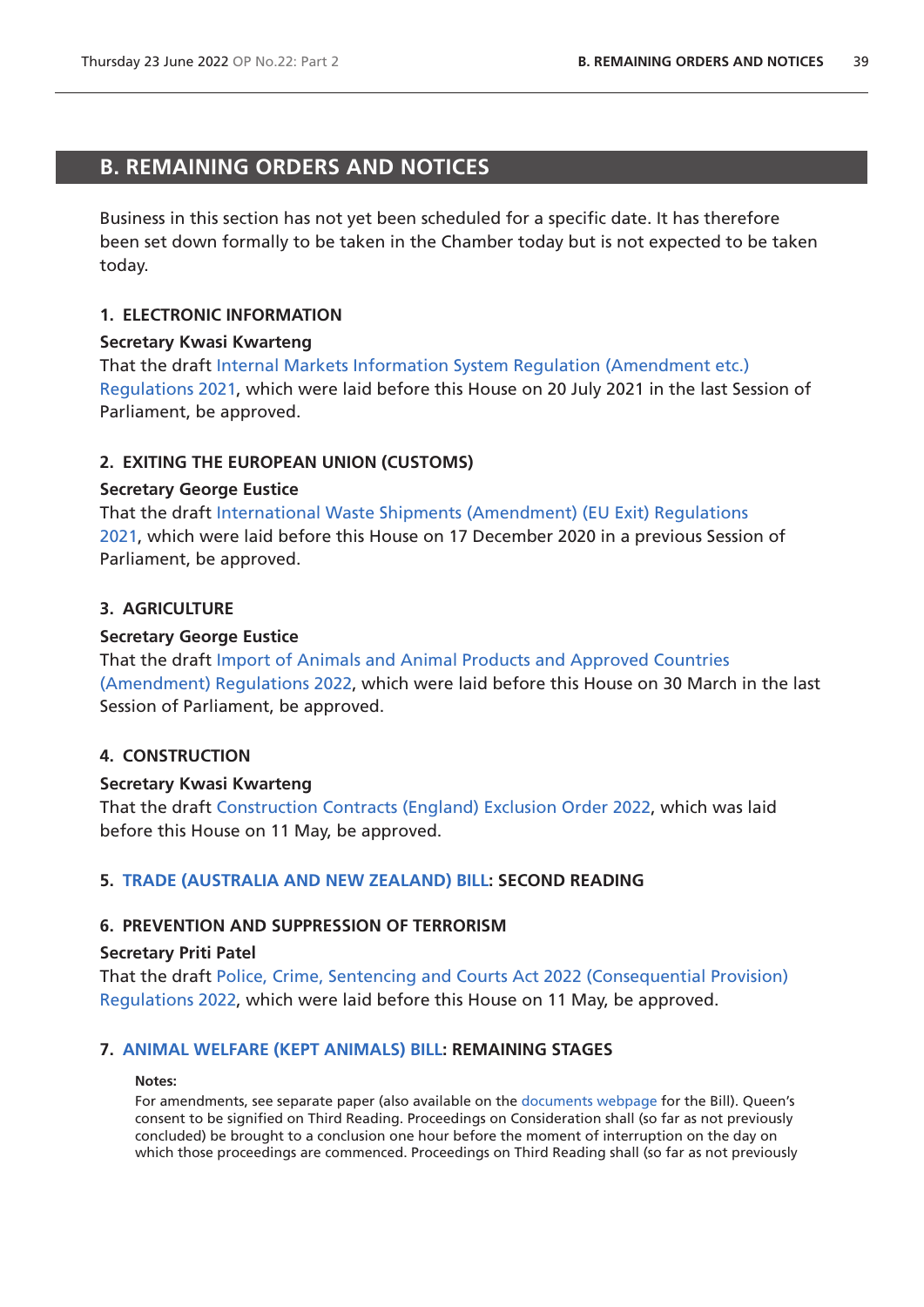concluded) be brought to a conclusion at the moment of interruption on that day. ([Order of 25 October](https://commonsbusiness.parliament.uk/document/50975/pdf)  [2021](https://commonsbusiness.parliament.uk/document/50975/pdf)).

The Scottish Parliament has approved a Legislative Consent Resolution relating to this Bill. Copies of the Resolution are available in the Vote Office (also available on the [documents webpage](https://bills.parliament.uk/bills/2880/publications) for the Bill).

# **8. REGULATORY REFORM**

### **Secretary Grant Shapps**

That the draft [Legislative Reform \(Provision of Information etc. Relating to Disabilities\)](https://www.legislation.gov.uk/ukdsi/2022/9780348235203/pdfs/ukdsi_9780348235203_en.pdf)  [Order 2022,](https://www.legislation.gov.uk/ukdsi/2022/9780348235203/pdfs/ukdsi_9780348235203_en.pdf) which was laid before this House on 12 May, be approved.

### **Notes:**

A 40-day period must elapse before the motion to approve this draft order can be moved in the House.

# **9. ANIMALS**

### **Secretary George Eustice**

That the draft [Animal Welfare \(Miscellaneous Amendments\) Regulations 2022](https://www.legislation.gov.uk/ukdsi/2022/9780348235340/pdfs/ukdsi_9780348235340_en.pdf), which were laid before this House on 19 May, be approved.

### **10. MODERN SLAVERY**

### **Secretary Priti Patel**

That the draft [Slavery and Human Trafficking \(Definition of Victim\) Regulations 2022](https://www.legislation.gov.uk/ukdsi/2022/9780348235463/pdfs/ukdsi_9780348235463_en.pdf), which were laid before this House on 23 May, be approved.

# **11. LOCAL GOVERNMENT**

# **Kemi Badenoch**

That the draft [Local Government \(Exclusion of Non-commercial Considerations\) \(England\)](https://www.legislation.gov.uk/ukdsi/2022/9780348235500/pdfs/ukdsi_9780348235500_en.pdf)  [Order 2022,](https://www.legislation.gov.uk/ukdsi/2022/9780348235500/pdfs/ukdsi_9780348235500_en.pdf) which was laid before this House on 25 May, be approved.

# **12. PENSIONS**

# **Guy Opperman**

That the draft [Occupational Pension Schemes \(Governance and Registration\) \(Amendment\)](https://www.legislation.gov.uk/ukdsi/2022/9780348235777/pdfs/ukdsi_9780348235777_en.pdf)  [Regulations 2022](https://www.legislation.gov.uk/ukdsi/2022/9780348235777/pdfs/ukdsi_9780348235777_en.pdf), which were laid before this House on 6 June, be approved.

# **13. PLANT HEALTH**

### **Secretary George Eustice**

That the draft [Plant Health etc. \(Miscellaneous Fees\) \(Amendment\) \(England\) Regulations](https://www.legislation.gov.uk/ukdsi/2022/9780348235821/pdfs/ukdsi_9780348235821_en.pdf)  [2022,](https://www.legislation.gov.uk/ukdsi/2022/9780348235821/pdfs/ukdsi_9780348235821_en.pdf) which were laid before this House on 6 June, be approved.

# **14. BUILDING AND BUILDINGS**

### **Stuart Andrew**

That the draft [Building Safety \(Leaseholder Protections\) \(Information etc.\) \(England\)](https://www.legislation.gov.uk/ukdsi/2022/9780348235791/pdfs/ukdsi_9780348235791_en.pdf)  [Regulations 2022](https://www.legislation.gov.uk/ukdsi/2022/9780348235791/pdfs/ukdsi_9780348235791_en.pdf), which were laid before this House on 7 June, be approved.

### **Notes:**

The instrument has not yet been considered by the Joint Committee on Statutory Instruments.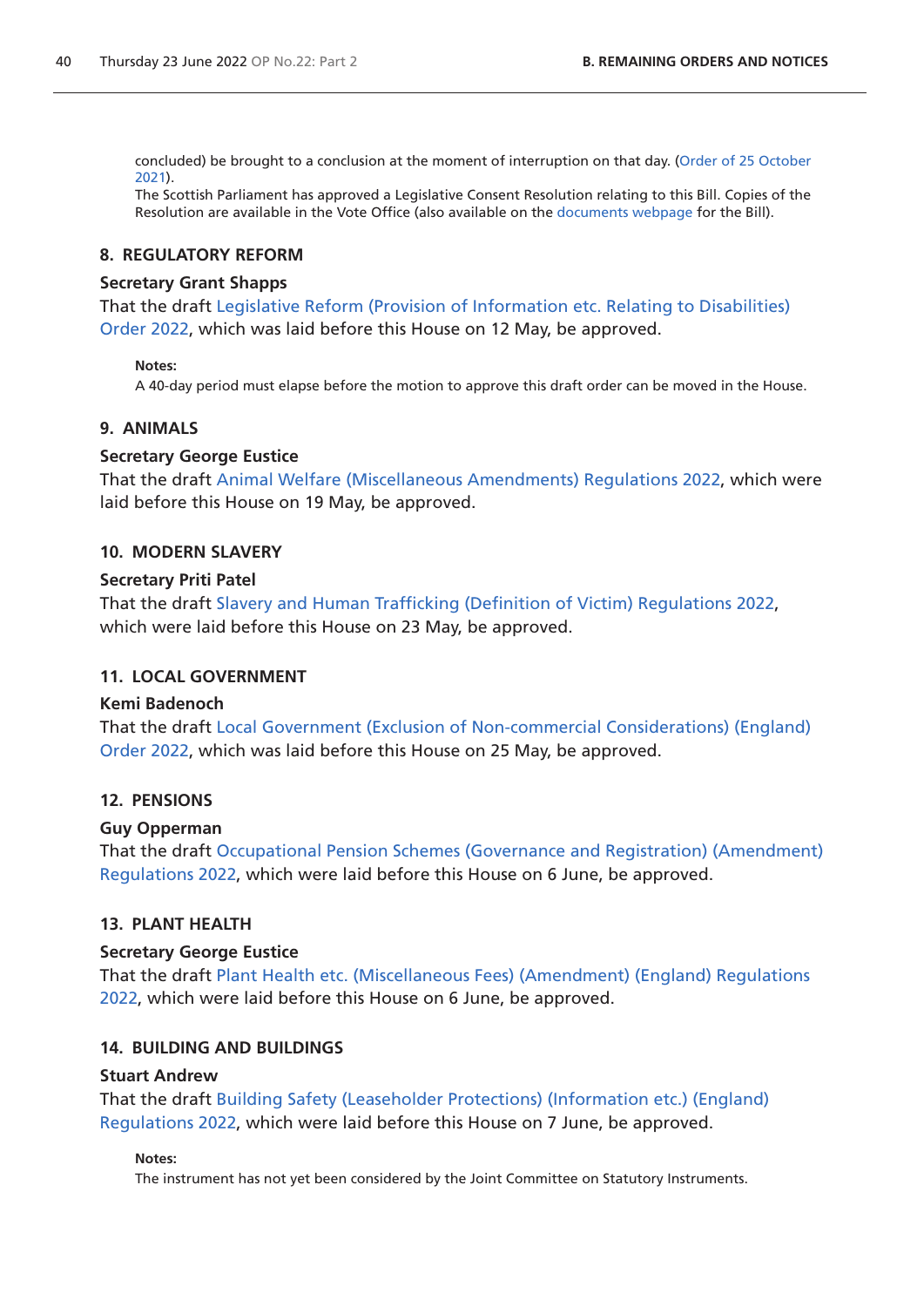# **15. AGRICULTURE**

# **Secretary George Eustice**

That the draft [Common Agricultural Policy \(Cross-Compliance Exemptions and Transitional](https://www.legislation.gov.uk/ukdsi/2022/9780348235951/pdfs/ukdsi_9780348235951_en.pdf)  [Regulation\) \(Amendment\) \(EU Exit\) Regulations 2022](https://www.legislation.gov.uk/ukdsi/2022/9780348235951/pdfs/ukdsi_9780348235951_en.pdf), which were laid before this House on 7 June, be approved.

### **Notes:**

The instrument has not yet been considered by the Joint Committee on Statutory Instruments.

# **16. CUSTOMS**

# **Lucy Frazer**

That the [Customs \(Amendments and Miscellaneous Provisions\) Regulations 2022 \(SI, 2022,](https://www.legislation.gov.uk/uksi/2022/615/pdfs/uksi_20220615_en.pdf)  [No. 615\)](https://www.legislation.gov.uk/uksi/2022/615/pdfs/uksi_20220615_en.pdf), a copy of which was laid before this House on 7 June, be approved.

**Notes:**

The instrument has not yet been considered by the Select Committee on Statutory Instruments.

# **17. UNITED KINGDOM INTERNAL MARKET**

# **Secretary George Eustice**

That the draft [United Kingdom Internal Market Act 2020 \(Exclusions from Market Access](https://www.legislation.gov.uk/ukdsi/2022/9780348236101/pdfs/ukdsi_9780348236101_en.pdf)  [Principles: Single-Use Plastics\) Regulations 2022,](https://www.legislation.gov.uk/ukdsi/2022/9780348236101/pdfs/ukdsi_9780348236101_en.pdf) which were laid before this House on 9 June, be approved.

# **Notes:**

The instrument has not yet been considered by the Joint Committee on Statutory Instruments.

# **18. POLICE**

# **Secretary Priti Patel**

That the draft [Police Act 1996 \(Amendment and Consequential Amendments\) Regulations](https://www.legislation.gov.uk/ukdsi/2022/9780348236026/pdfs/ukdsi_9780348236026_en.pdf)  [2022,](https://www.legislation.gov.uk/ukdsi/2022/9780348236026/pdfs/ukdsi_9780348236026_en.pdf) which were laid before this House on 9 June, be approved.

# **Notes:**

The instrument has not yet been considered by the Joint Committee on Statutory Instruments.

# **19. [NORTHERN IRELAND PROTOCOL BILL](https://publications.parliament.uk/pa/bills/cbill/58-03/0012/220012.pdf): SECOND READING**

### **Notes:**

Queen's consent to be signified on Third Reading.

# **20. NORTHERN IRELAND PROTOCOL BILL: MONEY**

# **Lucy Frazer**

That, for the purposes of any Act resulting from the Northern Ireland Protocol Bill, it is expedient to authorise:

(1) the payment out of money provided by Parliament of:

any expenditure incurred under or by virtue of the Act by a Minister of the Crown, government department or other public authority, and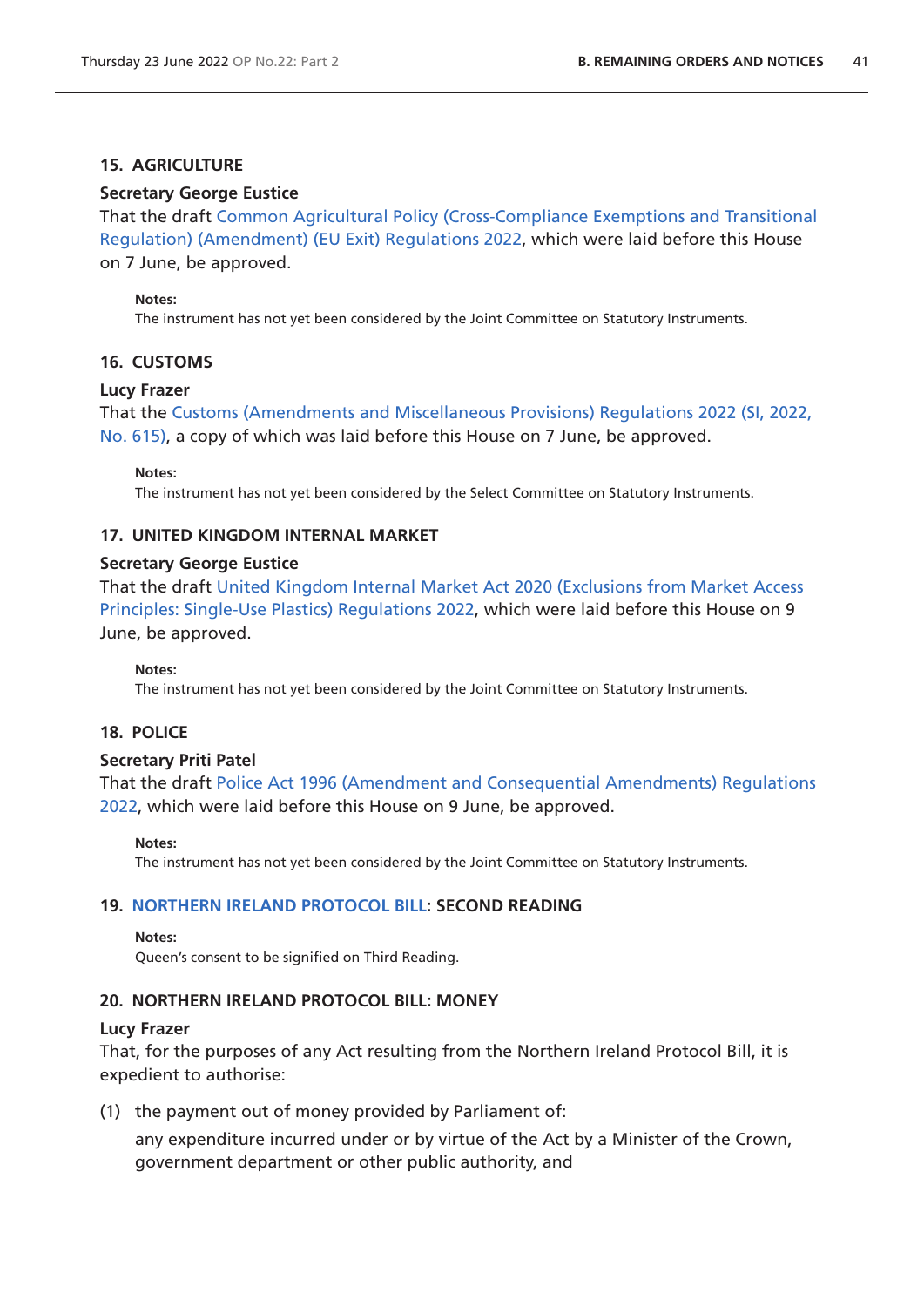any increase attributable to the Act in the sums payable by virtue of any other Act out of money so provided;

(2) any other charge on the Consolidated Fund or the National Loans Fund, or any other charge on the public revenue, arising by virtue of the Act.

**Notes:** Queen's Recommendation signified.

# **21. NORTHERN IRELAND PROTOCOL BILL: WAYS AND MEANS**

# **Lucy Frazer**

That, for the purposes of any Act resulting from the Northern Ireland Protocol Bill, it is expedient to authorise:

- (1) any taxation, fees or charges or any other charge on the people arising by virtue of the Act;
- (2) the payment of sums into the Consolidated Fund or the National Loans Fund.

# **22. DEFENCE**

# **Leo Docherty**

That the draft [Armed Forces Act \(Continuation\) Order 2022](https://www.legislation.gov.uk/ukdsi/2022/9780348235975/pdfs/ukdsi_9780348235975_en.pdf), which was laid before this House on 13 June, be approved.

# **Notes:**

The instrument has not yet been considered by the Joint Committee on Statutory Instruments.

# **23. FINANCIAL SERVICES**

# **John Glen**

That the draft [Financial Services Act 2021 \(Prudential Regulation of Credit Institutions and](https://www.legislation.gov.uk/ukdsi/2022/9780348236217/pdfs/ukdsi_9780348236217_en.pdf)  [Investment Firms\) \(Consequential Amendments and Miscellaneous Provisions\) Regulations](https://www.legislation.gov.uk/ukdsi/2022/9780348236217/pdfs/ukdsi_9780348236217_en.pdf)  [2022,](https://www.legislation.gov.uk/ukdsi/2022/9780348236217/pdfs/ukdsi_9780348236217_en.pdf) which were laid before this House on 13 June, be approved.

**Notes:**

The instrument has not yet been considered by the Joint Committee on Statutory Instruments.

# **24. ARMORIAL BEARINGS, ENSIGNS AND FLAGS**

# **Secretary Brandon Lewis**

That the draft [Flags \(Northern Ireland\) \(Amendment\) \(No. 2\) Regulations 2022,](https://www.legislation.gov.uk/ukdsi/2022/9780348236248/pdfs/ukdsi_9780348236248_en.pdf) which were laid before this House on 15 June, be approved.

# **Notes:**

The instrument has not yet been considered by the Joint Committee on Statutory Instruments.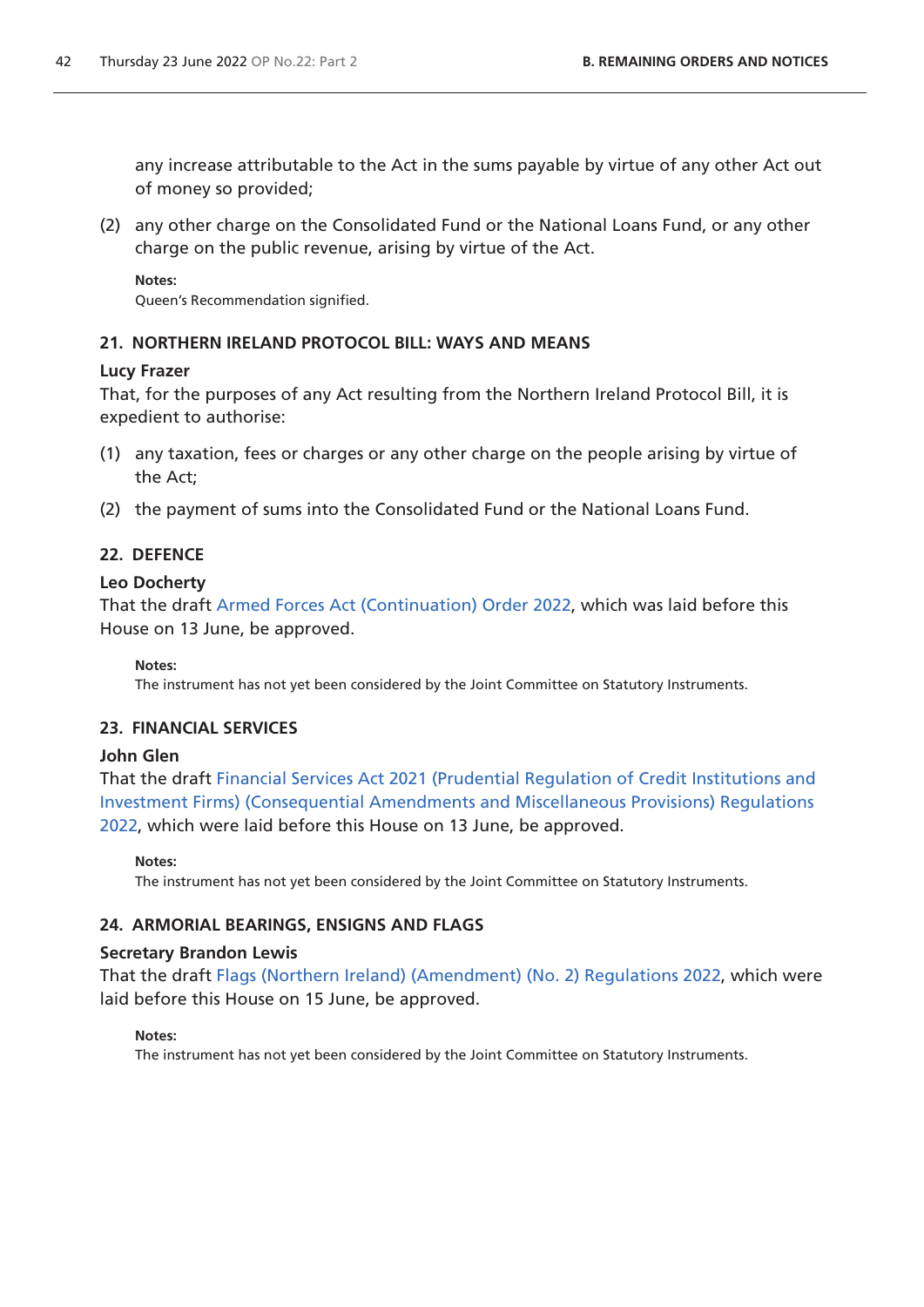# **25. FINANCIAL SERVICES**

### **John Glen**

That the draft [Money Laundering and Terrorist Financing \(Amendment\) \(No. 2\)](https://www.legislation.gov.uk/ukdsi/2022/9780348236347/pdfs/ukdsi_9780348236347_en.pdf)  [Regulations 2022](https://www.legislation.gov.uk/ukdsi/2022/9780348236347/pdfs/ukdsi_9780348236347_en.pdf), which were laid before this House on 15 June, be approved.

### **Notes:**

The instrument has not yet been considered by the Joint Committee on Statutory Instruments.

# **26. HIGHWAYS**

# **Stuart Andrew**

That the draft [Business and Planning Act 2020 \(Pavement Licences\) \(Coronavirus\)](https://www.legislation.gov.uk/ukdsi/2022/9780348236378/pdfs/ukdsi_9780348236378_en.pdf)  [\(Amendment\) Regulations 2022,](https://www.legislation.gov.uk/ukdsi/2022/9780348236378/pdfs/ukdsi_9780348236378_en.pdf) which were laid before this House on 16 June, be approved.

### **Notes:**

The instrument has not yet been considered by the Joint Committee on Statutory Instruments.

# **27. CAPITAL GAINS TAX**

### **Lucy Frazer**

That the draft [Double Taxation Relief and International Tax Enforcement \(Luxembourg\)](https://www.legislation.gov.uk/ukdsi/2022/9780348236484/pdfs/ukdsi_9780348236484_en.pdf)  [Order 2022,](https://www.legislation.gov.uk/ukdsi/2022/9780348236484/pdfs/ukdsi_9780348236484_en.pdf) which was laid before this House on 20 June, be approved.

**Notes:**

The instrument has not yet been considered by the Select Committee on Statutory Instruments.

# **28. EXITING THE EUROPEAN UNION (TRADE)**

# **Secretary Anne-Marie Trevelyan**

That the draft [Cat and Dog Fur \(Control of Movement etc.\) \(EU Exit\) Regulations 2022,](https://www.legislation.gov.uk/ukdsi/2022/9780348236491/pdfs/ukdsi_9780348236491_en.pdf) which were laid before this House on 20 June, be approved.

### **Notes:**

The instrument has not yet been considered by the Joint Committee on Statutory Instruments.

# **29. CIVIL AVIATION**

# **Secretary Grant Shapps**

That the draft [Airports Slot Allocation \(Alleviation of Usage Requirements\) \(No. 2\)](https://www.legislation.gov.uk/ukdsi/2022/9780348236590/pdfs/ukdsi_9780348236590_en.pdf)  [Regulations 2022, w](https://www.legislation.gov.uk/ukdsi/2022/9780348236590/pdfs/ukdsi_9780348236590_en.pdf)hich were laid before this House on 21 June, be approved.

### **Notes:**

The instrument has not yet been considered by the Joint Committee on Statutory Instruments.

# **30. MERCHANT SHIPPING**

# **Secretary Grant Shapps**

That the draft [Merchant Shipping \(Additional Safety Measures for Bulk Carriers\)](https://www.legislation.gov.uk/ukdsi/2022/9780348236569/pdfs/ukdsi_9780348236569_en.pdf)  [Regulations 2022](https://www.legislation.gov.uk/ukdsi/2022/9780348236569/pdfs/ukdsi_9780348236569_en.pdf), which were laid before this House on 21 June, be approved.

### **Notes:**

The instrument has not yet been considered by the Select Committee on Statutory Instruments.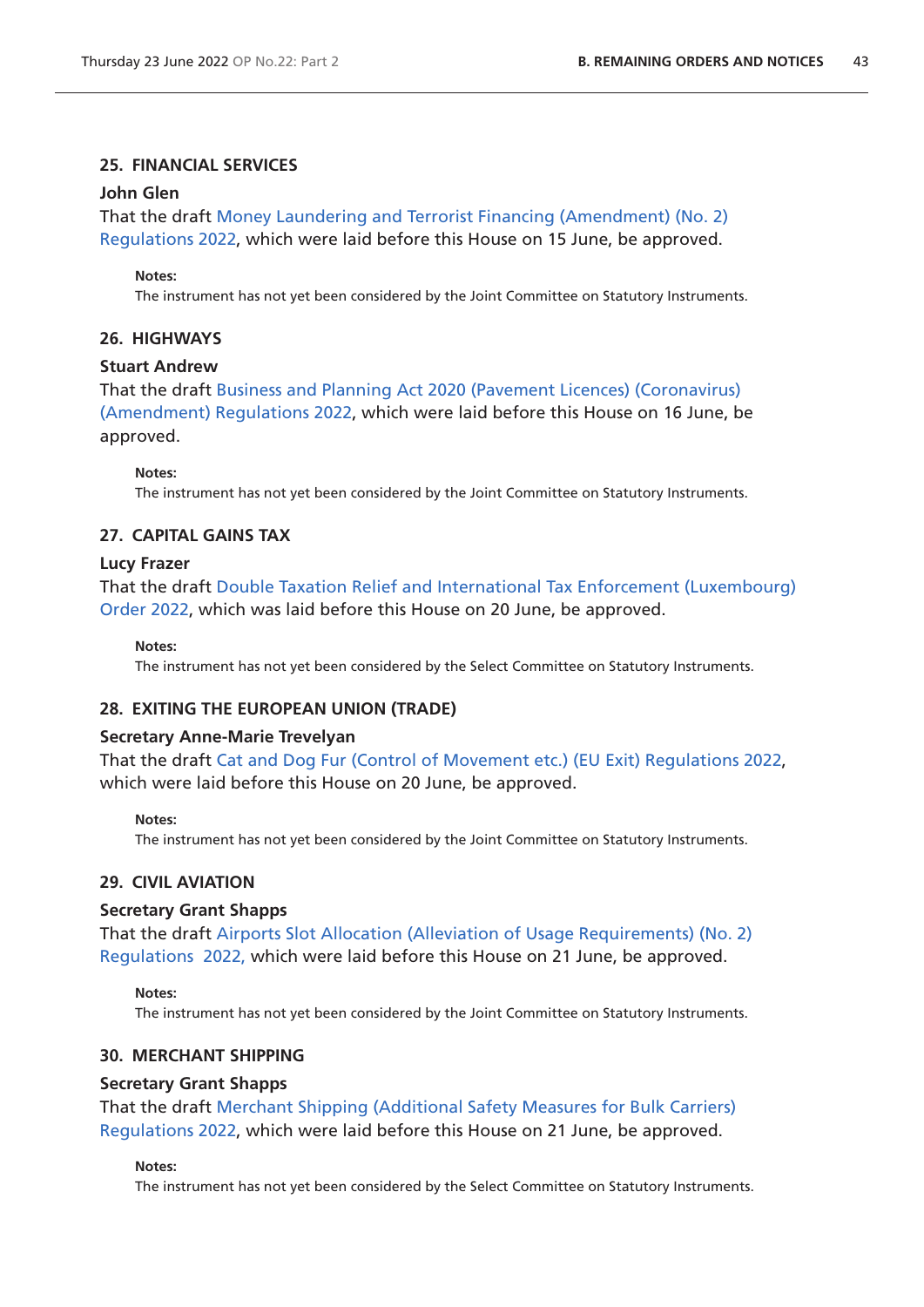# **31. [BILL OF RIGHTS BILL: S](https://publications.parliament.uk/pa/bills/cbill/58-03/0117/220117.pdf)ECOND READING**

# **32. ELECTRICITY**

### **Secretary Kwasi Kwarteng**

That the draft [Electricity and Gas \(Energy Company Obligation\) Order 2022,](https://www.legislation.gov.uk/ukdsi/2022/9780348236606/pdfs/ukdsi_9780348236606_en.pdf) which was laid before this House on 22 June, be approved.

#### **Notes:**

The instrument has not yet been considered by the Joint Committee on Statutory Instruments.

### **33. PUBLIC SECTOR INFORMATION**

### **Heather Wheeler**

That the draft Public Sector Bodies (Websites and Mobile Applications) (No. 2) Accessibility (Amendment) (EU Exit) Regulations 2022, which were laid before this House on 22 June, be approved.

**Notes:** 

The instrument has not yet been considered by the Joint Committee on Statutory Instruments.

### **34. COMPANIES**

### **Secretary Kwasi Kwarteng**

That the draft Register of Overseas Entities (Delivery, Protection and Trust Services) Regulations 2022, which were laid before this House on 22 June, be approved.

**Notes:** 

The instrument has not yet been considered by the Joint Committee on Statutory Instruments.

# **35. SANCTIONS**

### **James Cleverly**

That the Russia (Sanctions) (EU Exit) (Amendment) (No. 10) Regulations 2022 (SI, 2022, No. 689), a copy of which was laid before this House on 22 June, be approved.

**Notes:** 

The instrument has not yet been considered by the Joint Committee on Statutory Instruments.

### **36. RESTORATION AND RENEWAL OF THE PALACE OF WESTMINSTER**

### **Mark Spencer**

That this House:

reaffirms its commitment to preserving the Palace of Westminster for future generations and ensuring the safety of all those who work in and visit the Palace, now and in the future;

notwithstanding the Resolution of 31 January 2018, welcomes the report from the House of Commons and House of Lords Commissions proposing a new mandate for the Restoration and Renewal works and a new governance structure to support them;

accordingly endorses the recommendations set out in the Commissions' report; and